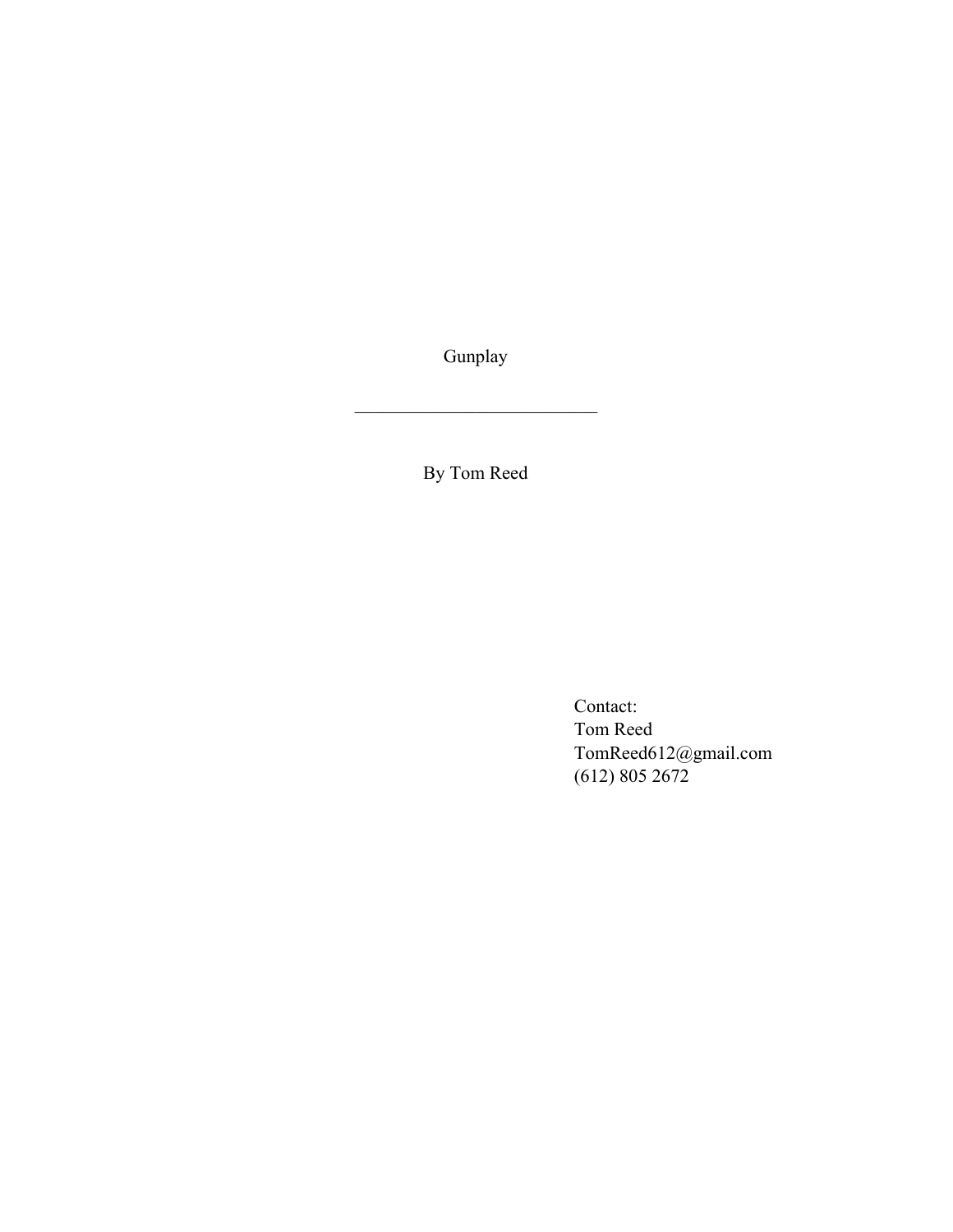In darkness, we hear the too-polished voices of a political TV commercial, with patriotic underscoring.

## SOCCER MOM

It might surprise you, but I have one.

## HIP DAD

Sure, yeah, I got one.

#### OLDER DAD

Si, verdad, tengo uno.

## GRANDMA

I have one and I'm carrying it right now. A huge *machine gun*.

The others join her on the last two words creating an overlapping cascade of...

ALL Mach/Machine/ine G/Gun/Gun/Un/N. Machine Gun.

## OLDER DAD

...pistola MUY grande.

# SOCCER MOM

That's why I'm a member...

# HIP DAD

I'm a member...

## OLDER DAD

Soy miembro...

## GRANDMA

I'm a member...

ALL Of the NATIONAL MACHINE GUN ASSOCIATION.

HIP DAD Without machine guns - are we even America?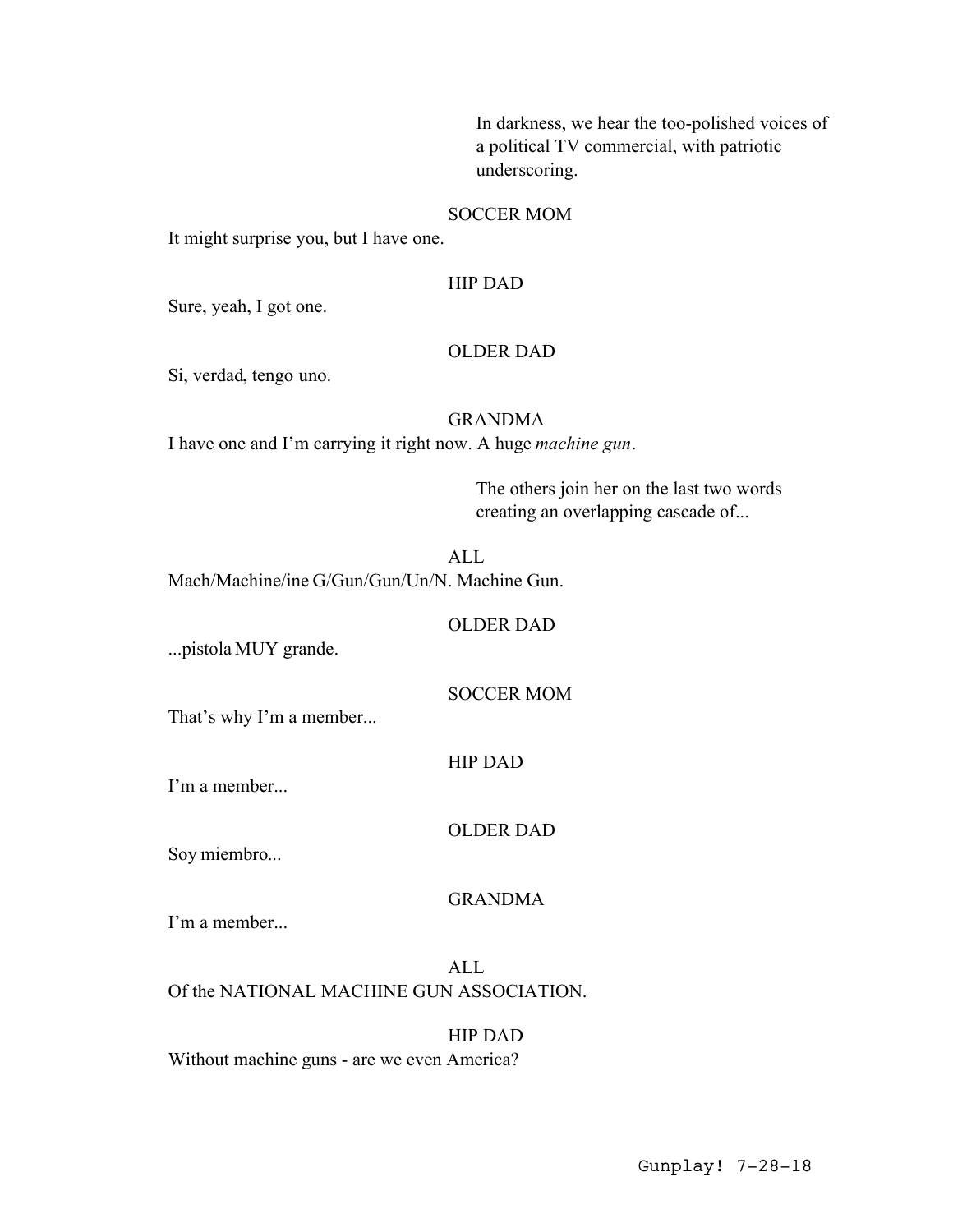#### SOCCER MOM

Nope!

## HIP DAD

Like it says in our Constitution...

# GRANDMA

"The only way to protect our freedom is if everyone has a machine gun."

A choir sings, patriotically...

## **CHORUS**

*FREEDOM IS A MACHINE GUN! BEAR YOUR RIGHT ... TO BE RIGHT THE NATIONAL! MACHINE GUN! ASSOOOOOOCIATION!*

(trickling in)

*PISTOLA GRANDE!*

Lights up on a bright white modern office. Marsha and Brian stare at a screen.

#### MARSHA

Wow, that's a great new ad for us! So authentically inclusive! But I don't think one TV ad is going to solve all of our PR problems, especially after that most recent tragic mass shooting.

#### BRIAN

Which one?

#### MARSHA

You know, the most recent one, so tragic, unpreventable.

#### BRIAN

You mean the one where one person with a legal assault rifle killed a bunch of people really quickly, but the gun had nothing to do with it?

#### MARSHA

Right, that one. Thoughts and prayers.

#### BRIAN

Thoughts and prayers.

Gloria storms in wielding graphs, also packing.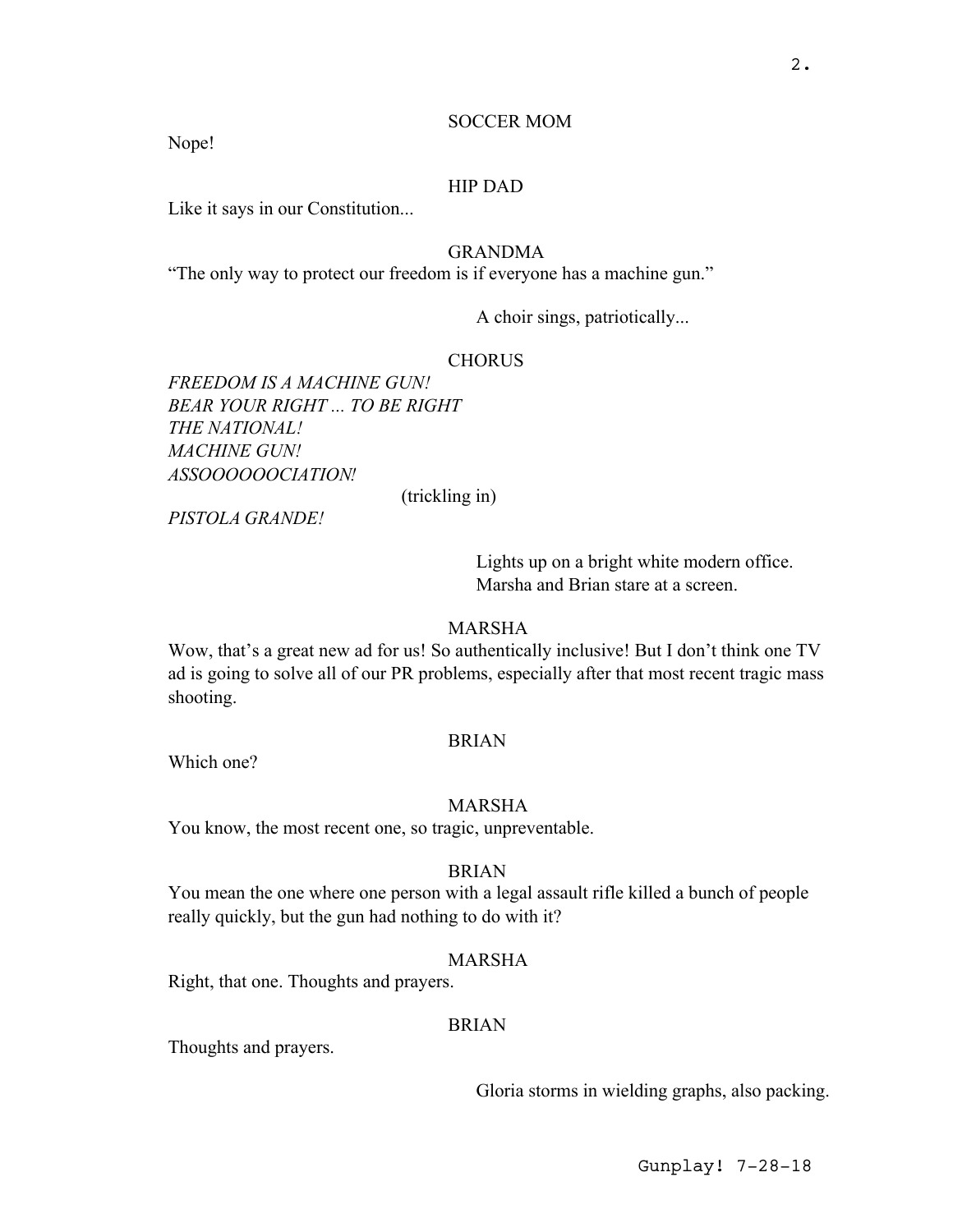## GLORIA

#### (yelling)

Thoughts and prayers! Did you see our latest numbers?! We are hemorrhaging support!

#### MARSHA

...not sure that's the best metaphor...

# BRIAN

(after a quick glance) It's like *not everyone* believes the gun lobby and these little freedom nuggets... (referencing the AR-style NERF weapons slung over each of their shoulders)

...are the only thing keeping America from turning into Belgium.

#### GLORIA

To survive, we have to get in with the *youth* of America. It worked for big tobacco. So, our board approved a new Youth Outreach SHOW to reach kids before they're poisoned by education!

> Anders backs in quickly, running into Brian. Their Nerf "guns" clatter to the ground, magazines and accessories fly off. This starts a chain reaction that ends up involving everyone and their weapons and an absurd amount of brightly-colored magazines and gun parts. They pile everything on a table, so Anders is no longer carrying his gun.

# ANDERS

Sorry, first day carrying that thing. But something tells me this is the National Machine Gun Association, right? (others nod) I'm Anders!

## GLORIA

Perfect timing! Everyone, this is Anders Anderson he just graduated with a Masters in Youth Outreach from Liberty Bell University. Go Bells! We scooped him up to lead our new High School Training program!

#### **ANDERS**

Hey everybody! I'm so excited! Ever since I was little, growing up on my family's humble little gun range, I've just wanted to make a difference, make the world a better place. So, when I saw your posting for a "Youth Gun Safety Trainer" posted on JobsForNaïveOptimistsWhoHaven'tDoneTheirResearch.com, I knew I was a perfect fit!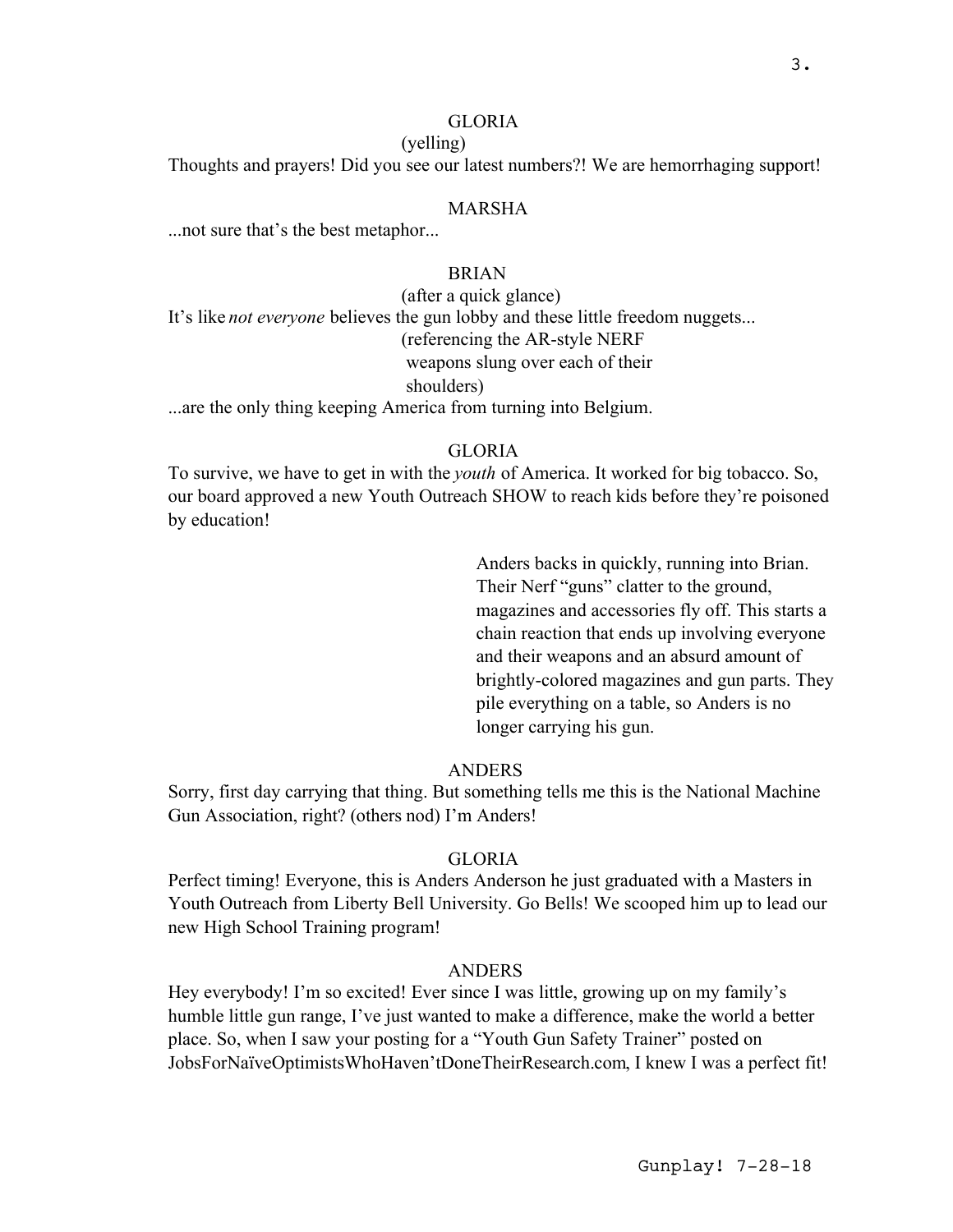#### BRIAN

Especially to teach kids our basic constitutional freedoms, like carrying assault rifles in grocery stores and Baby Gap!

## **ANDERS**

I don't think those exact words are in the constitution, but I do believe in gun rights as long as they don't infringe on people's other rights.

#### **GLORIA**

No one cares what you believe, you're one of *us* now. I was actually just explaining how our new training show addresses the fact that more and more, schools face mass shooting tragedies...

#### ALL EXCEPT ANDERS

Thoughts and prayers.

#### ANDERS

(trailing in)

...prayers.

#### ANDERS

That's right, so schools are doing Active Shooter Drills - to help keep students safer in case of tragedy.

#### ALL EXCEPT ANDERS

Thoughts and prayers.

# ANDERS

(closer to overlapping)

...ghts and prayers.

#### MARSHA

An Active Shooter Drill is like a fire drill where instead of a fire they teach kids to run and hide from a "bear" with an AR-15, right?

## ANDERS

Crazy, right?

#### BRIAN

Have you ever shot an AR-15? They're SO fun!

#### ALL EXCEPT ANDERS

So fun! The best! Blam blam blam blam, etc.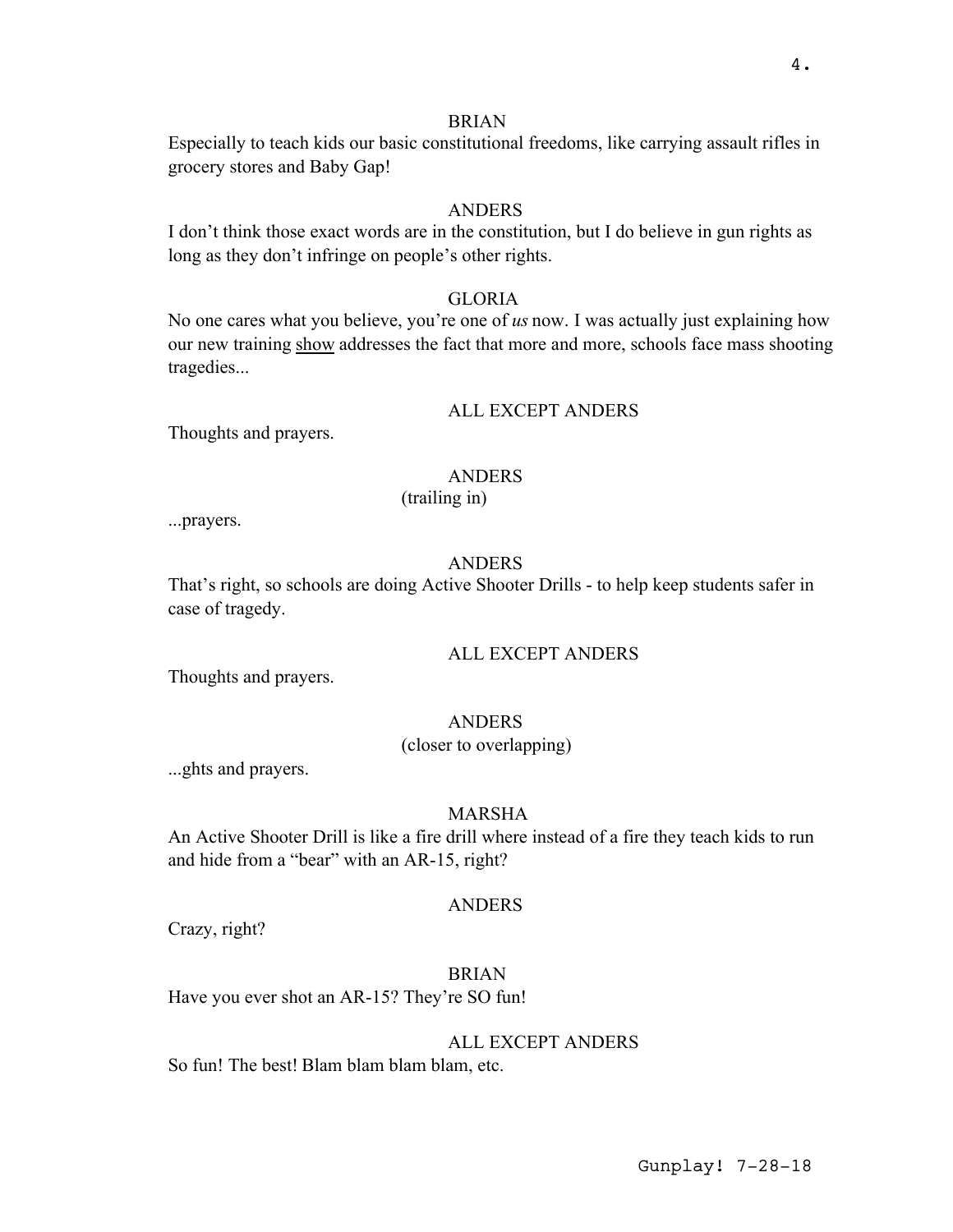Anders is a little taken aback.

#### **ANDERS**

You know, this stuff is pretty serious. I love guns, but I love gun safety even more!

#### GLORIA

Serious isn't hip. And I know you haven't seen the script yet, Anders, but our messaging experts wrote this new Active Shooter Drill SHOW to be really fun. All you have to do is go into a school and teach the show to the kids and they'll perform it. It's got some hip, cool fun songs - kids love hip, cool fun songs - and just tons of general pizazzz. Kids love pizazz.

#### BRIAN

That's certainly true.

#### MARSHA

Remember *Glee*? So much pizazz!

#### GLORIA

It's a perfect opportunity because High School Theater programs are wildly underfunded.

#### ANDERS

(no one really hears this)

Sadly.

## MARSHA

I've never been to a theater.

#### BRIAN

Don't see the point. Like shooting blanks.

## ALL BUT ANDERS

*That's what she said!*

#### ANDERS

(catching on late, then failing) ... thoughts and prayer...s?? Sorry, who - which she?

# MARSHA

Are you kidding?

#### ANDERS

Oh! OH. Was that an innuendo? Sorry, I'm terrible at innuendos. Homeschooled till sophomore year of college.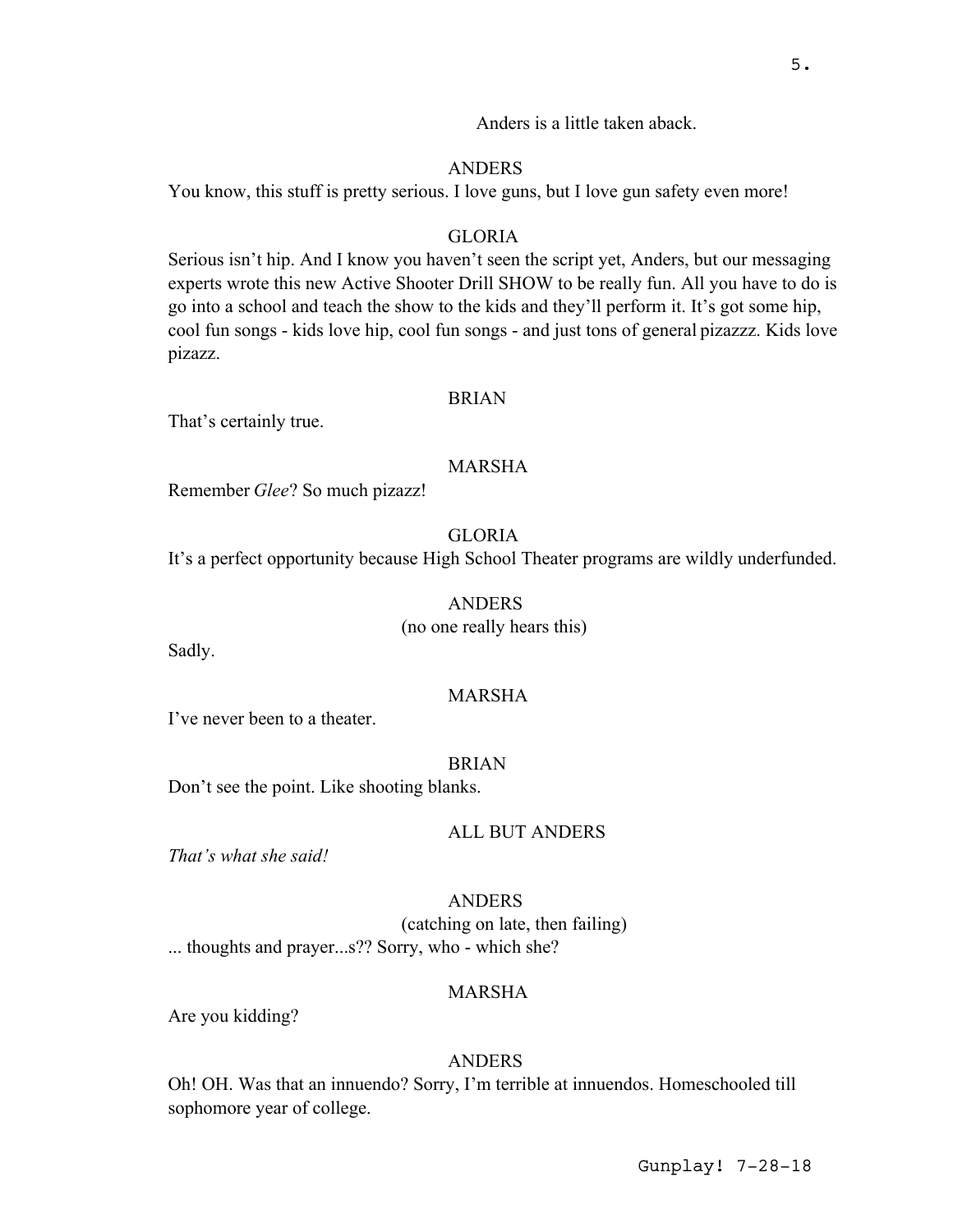# MARSHA

Ok.

#### GLORIA

Anyway... we'll give our Training Show to schools for free, the kids'll do it in place of a normal show, then we fund the rest of their theater season - West Side Story twice a year or whatever.

Weird.

#### BRIAN

Genius! Yes! Perfect!

## MARSHA

BRIAN

Love it. Synergy!

# MARSHA

I get chills just thinking about how effective this really could be!

#### GLORIA

This will make or break our future as the only organization keeping America from turning into a puppet state for the kombucha industry! Everything is riding on this Anders, don't let us down!

#### ANDERS

I won't!

Lights shift, Anders pivots and is finishing a pitch presentation buoyantly as ever.

## **ANDERS**

...and then the kids perform the show and everyone's safer! Thanks for your time, parents of Edison Senior High...

PARENT ONE STORMS toward Anders.

## PARENT ONE

WHAT!? A shooter drill sponsored by the gun lobby performed by our children!? Whoever came up with the idea for this show should be crucified! LEAVE>

Shift to another school...

#### ANDERS

...then we fund the theater program for a whole year!

#### VOICES

NO.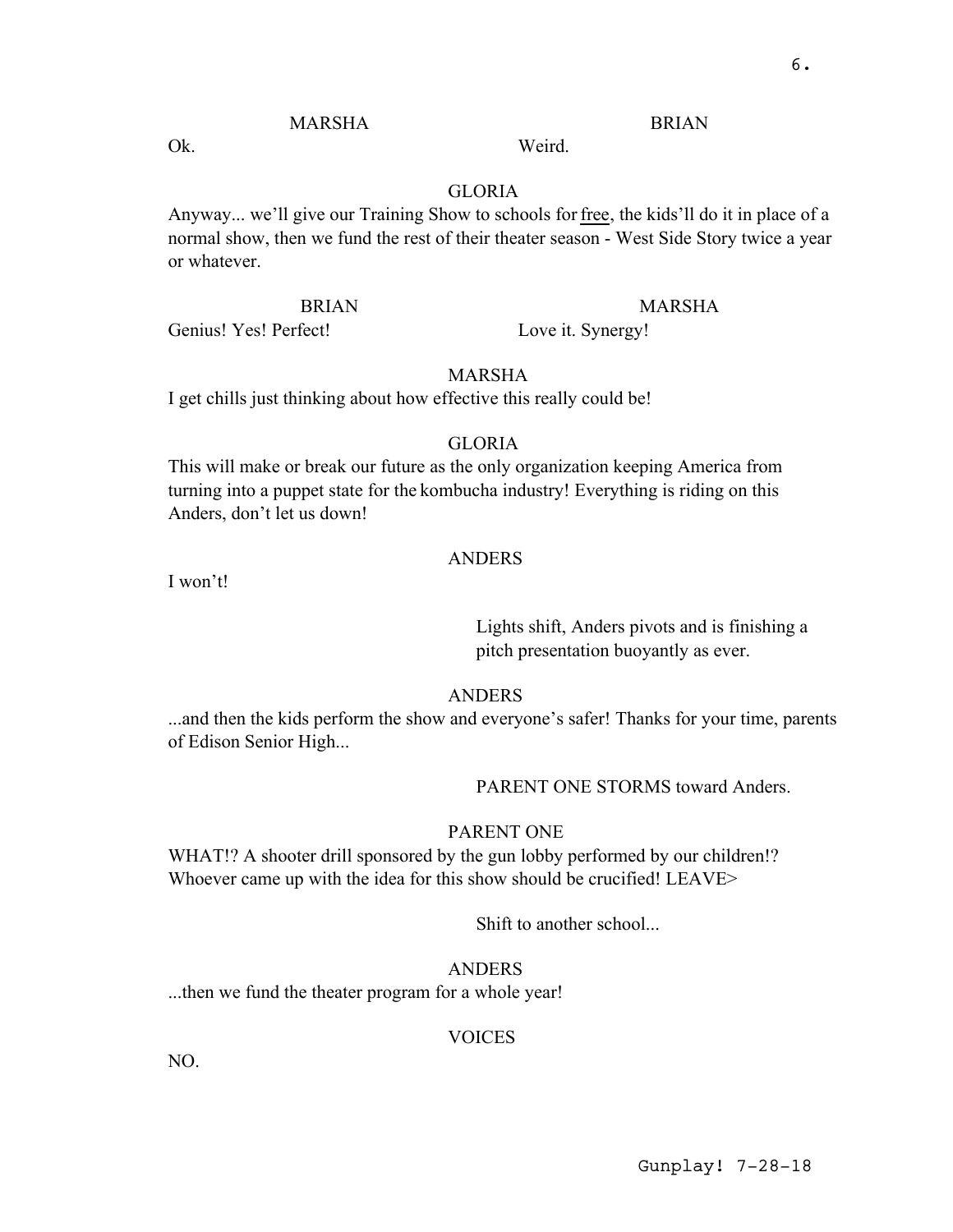# ANDERS

Two years?

## PARENT TWO

Get out of here!

# Shift, tail end of another pitch.

#### ANDERS

We'll throw in bullet proof shields for kids' back packs! Those are a real thing.

# VOICES

Get outta here! No! Leave!

# ANDERS

(sheepishly) For preschoolers - bullet proof... diapers?

# PARENTS

Hell NO!

## ANDERS

(beleaguered now)

We'll throw in football jerseys.

# FOOTBALL PARENT

Hell yeah!

No way!

## REASONABLE PARENT

Other parents gather, yelling at Anders. He crumples, they disappear as lights expand back to back to NMGA HQ. Anders is slumped.

# **ANDERS**

(distraught)

Maybe they're right, maybe it is less about preparing for a horrific situation and more about figuring out how to prevent the horrific situation in the first place? Like making these (re: his gun) harder to get ahold of.

A beat. Others look at him, horrified.

# GLORIA

Have you been drinking marijuana!? Watch your mouth! Figure this out!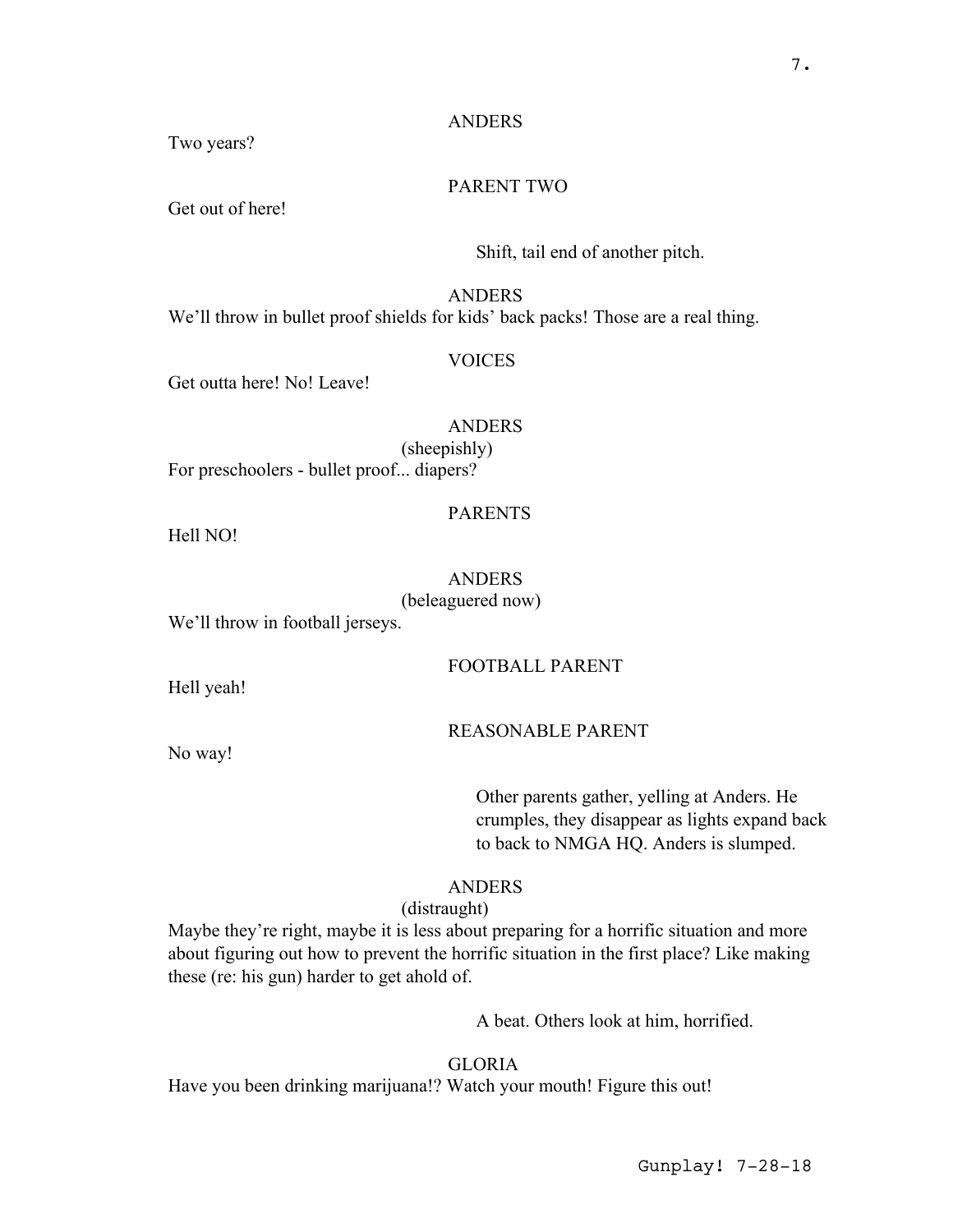#### BRIAN

Hold on! We just got a weird email... it looks like WE GOT ONE!? A school is actually interested!

## MARSHA

What!? Where?

## BRIAN

#### (reading)

Plaineville High School, a small town in the middle of nowhere, apparently they're desperate -

> Lights start shifting to Plaineville High School as Principal Terry picks up the line so both Terry and Brian say the line.

# PRINCIPAL TERRY AND BRIAN

The theater program lost all it's funding.

# PRINCIPAL TERRY

I'm so sorry, Laura.

## LAURA

But rehearsals for my *Rent* sequel, *Mortgage,* already started! Don't you have some say over this? You're the Principal, Terry!

# PRINCIPAL TERRY

I'm sorry. The referendum failed, we're hurting everywhere. We don't even have money to keep the lights on in the theater, but...

#### LAURA

Right, I'm running out of candles. But...?

## PRINCIPAL TERRY

You saw that other proposal from the School Board meeting, right?

## LAURA

You're not serious are you? It's like a gun nut fever dream.

# PRINCIPAL TERRY

It kind of is, but the School Board likes it (to a student) No Running! (to Laura) and the PTA has been pushing hard for some kind of shooter drill.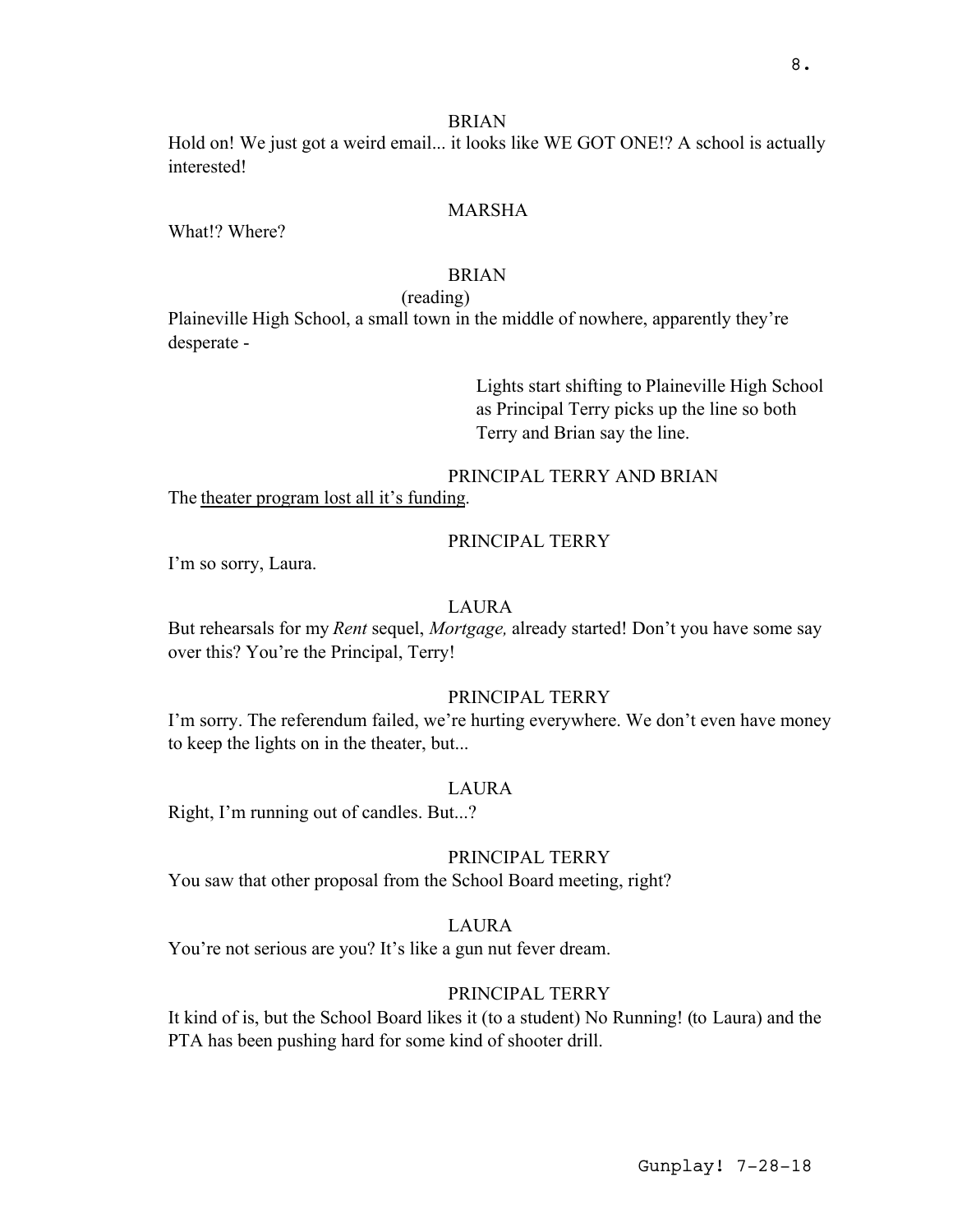#### LAURA

How is that even a real thing?

#### PRINCIPAL TERRY

I have no idea. I feel like every day that passes, even fewer things I thought I knew are still actual things that are true. Sorry, that doesn't make sense. But neither does anything else right now.

#### LAURA

Remember when No Child Left Behind seemed like the worst thing that could happen to a school?

They laugh weakly.

#### LAURA

Everything's the worst. Ugh, I've been trying to stay calm by huffing lavender oil constantly - it's not working!

#### PRINCIPAL TERRY

This might be beyond the power of essential oils. (to a student) Hat off! (to Laura) Look, one way or another a drill is going to happen. We may as well take their money so you can be in the room keeping an eye while some machine gun guy teaches them "Shoot For The Stars And Stripes."

#### LAURA

That's the name? It's like someone put patriotism in a blender with... dumb. Should've been "From My Cold Dead Jazz Hands."

# PRINCIPAL TERRY

That's awful too. You'll only have to deal with this for like three and a half weeks till opening. The Board gets their training AND you get to do *your show* in the Spring.

# LAURA

This feels like emotional blackmail. Why does everything come with big insulting horrible strings attached?

#### PRINCIPAL TERRY

(throwing hands up)

Arts funding?

#### LAURA

OK, I'll do it. But only to make sure it doesn't become an alt-right hitler youth horror show. Lavender take the wheel!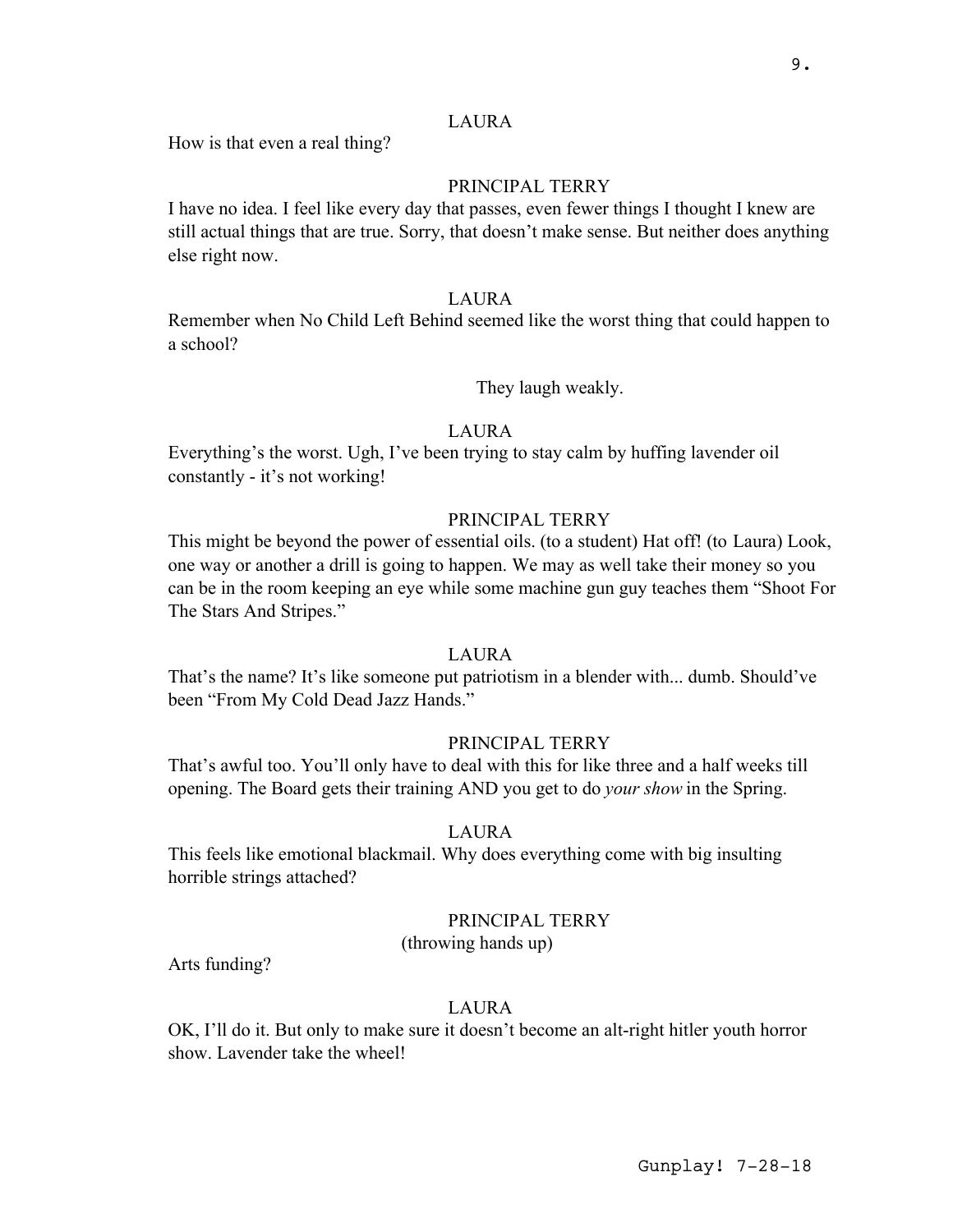Using a little essential oils jar, she dabs way too much in and around her face and takes a huge breath.

Blackout.

The tones of a school PA system. Principal Terry starts in darkness, lights may fade up as s/he continues.

## PRINCIPAL TERRY

Plaineville High School students. Today's varsity *girls* basketball game has been moved from Court Two to the Band Uniform Closet. Also - fall musical rehearsal starts at 3:15 in the theater and you no longer have to rehearse by flashlight. Finally - due to new funding requirements, starting today, our school's passing bell has been adjusted to comply with "firearms safety desensitization efforts." Please do not be alarmed, this is the sound of our new passing bell...

> SFX: A school bell ring with gun shots in the middle plays.

## PRINCIPAL TERRY (V.O.)

(off mic)

Good lord! That's really it!?

(back on mic)

Wow, yeah. Remember it's just a drill. The world is awful, have a good night, students.

Lights up on THEATER STUDENTS performing, over the top.

# **STUDENTS**

(sung a la "Seasons of Love" from *Rent*) *Five hundred twenty five thousand, six hundred... Dollars How do you measure? A loan for a house?*

#### **STUDENTS**

## (taking turns)

*There's Quicken US Bank Wells Fargo Or Credit unions These lenders Will Give you A loan to buy a home...*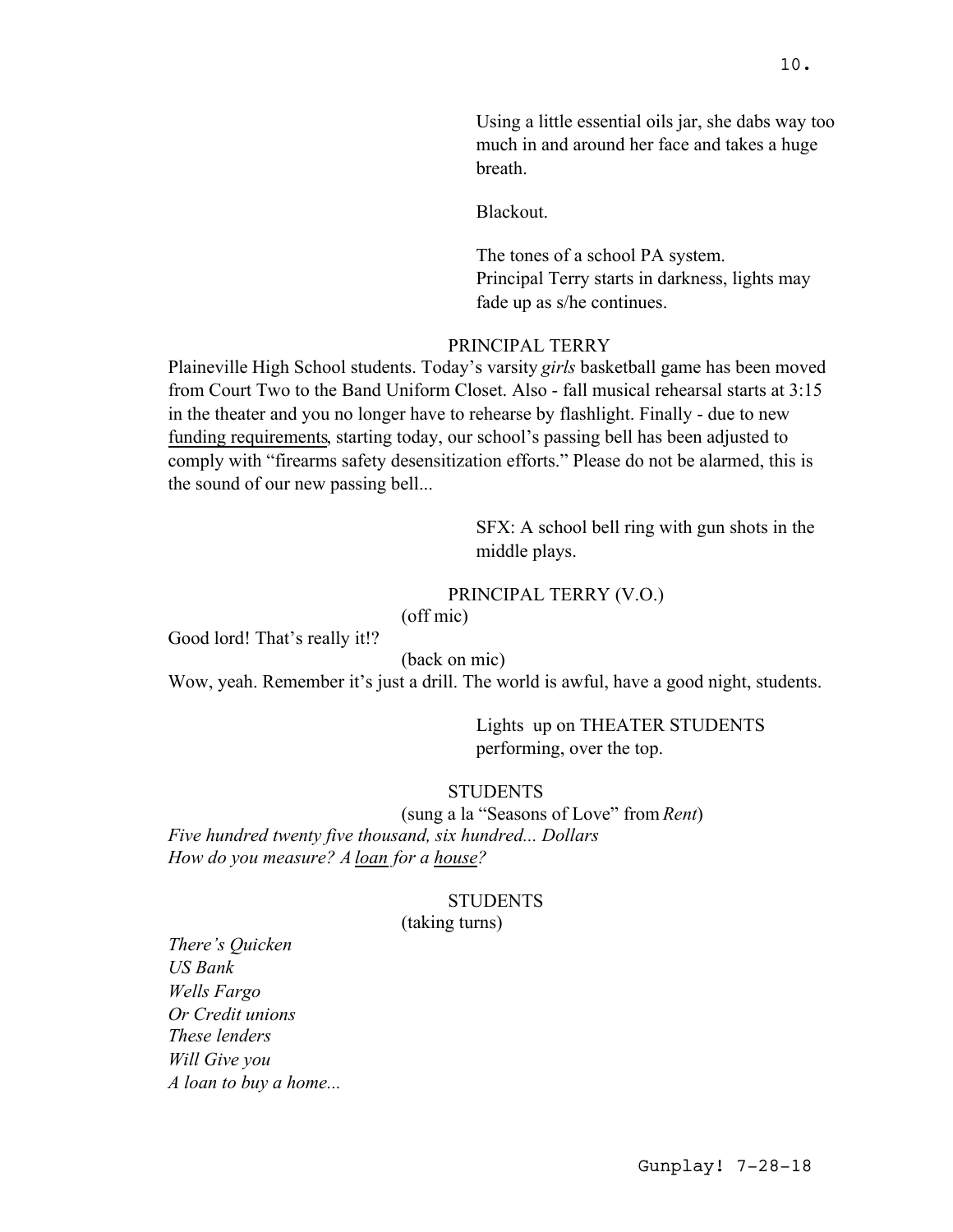(switch to like "light my candle")

*Will you pay my mortgage!?*

Students are really energetic, nearly always.

#### DREW

We sound amazing, you guys!

#### LESLEY

I still think Mortgages are the least relatable subject matter ever for high school kids.

# MORGAN

Using 90s show tunes to deconstruct the American Financial Services industry is an abuse of the transformative power of song.

#### PETER

A bunch of bohemian artists couldn't afford to *own* anything in New York!

## **MORGAN**

Maybe if we reset it in Omaha?

#### DREW

I'd rather do something that MATTERS and speaks to our generation. (beat) Like *Frozen*, the musical!

#### **OTHERS**

No way! Come on! Matters??

#### LESLEY

If we do *Frozen*, I'm going back to the Speech Team.

Everyone gasps, this is heresy. Laura enters, solemnly. Students attack with theater kid energy!

# **STUDENTS**

Ms. Martin! Hello!! We love *Mortgage*! We're getting our parts! I hit a high C. Etc.

Laura's a bit overwhelmed.

## LAURA

You guys! Oh my god, I love you all but sometimes your intensity makes me feel like I'm on the receiving end of *The Birds.*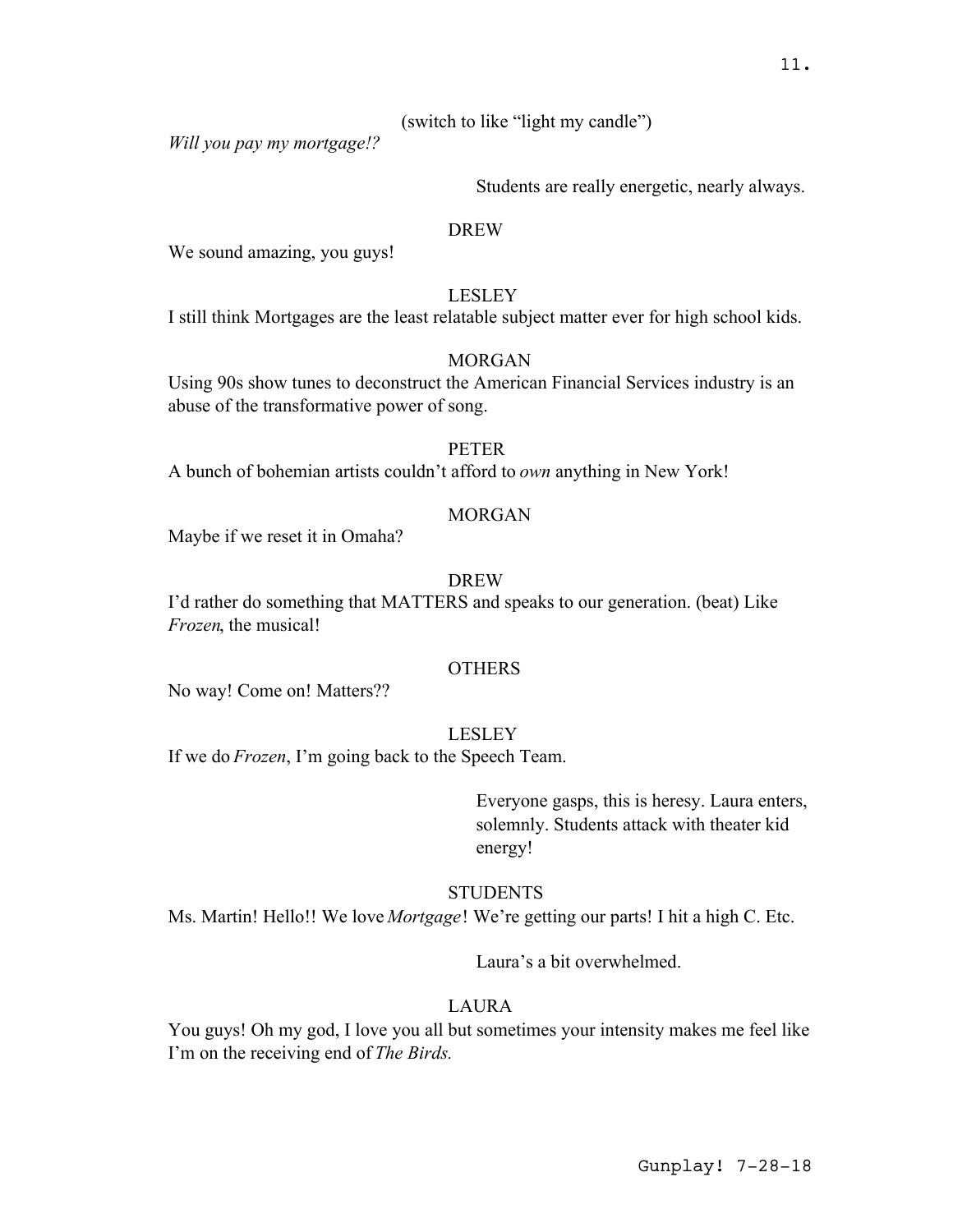## DREW (with a dramatic flourish)

You're so dramatic!

# LAURA

(taking a silly bow) From you, that's a compliment. Look. I heard you singing, you all really sound great...

#### DREW

Thank you.

# LAURA

## (more somber now)

...but I have some really bad news. We are going to have to cancel our fall musical. *Mortgage*'s funding got pulled.

## **STUDENTS**

(with another burst of loud energy) No! Why! We love it! We worked so hard! Please! Etc.

#### LAURA

You all are amazing. Seriously, I'm inspired by your enthusiasm and your hard work and your... volume. But, it's out of my control. The... sort of ... good news is - we're still going to do *A* fall musical, it's just going to be different.

> Students murmur excitement. Just then Anders backs in, very similarly to how he backed into the NMGA scene. He collides with Laura. His gun pieces (more of them than seem plausible, perhaps aided by actors playing students tossing stuff into the fray) go flying again. Similarly, little bottles drop from Laura, clattering everywhere.

## LAURA

My essential oils!

They gather their bits and pieces and end up nearly bonking heads as they stand back up holding mixtures of each other's stuff. There's sudden awkwardness or chemistry or something was this just a gun+essential oils meet cute? Yes. Actors playing students whisper "chemistry" without anyone acknowledging it.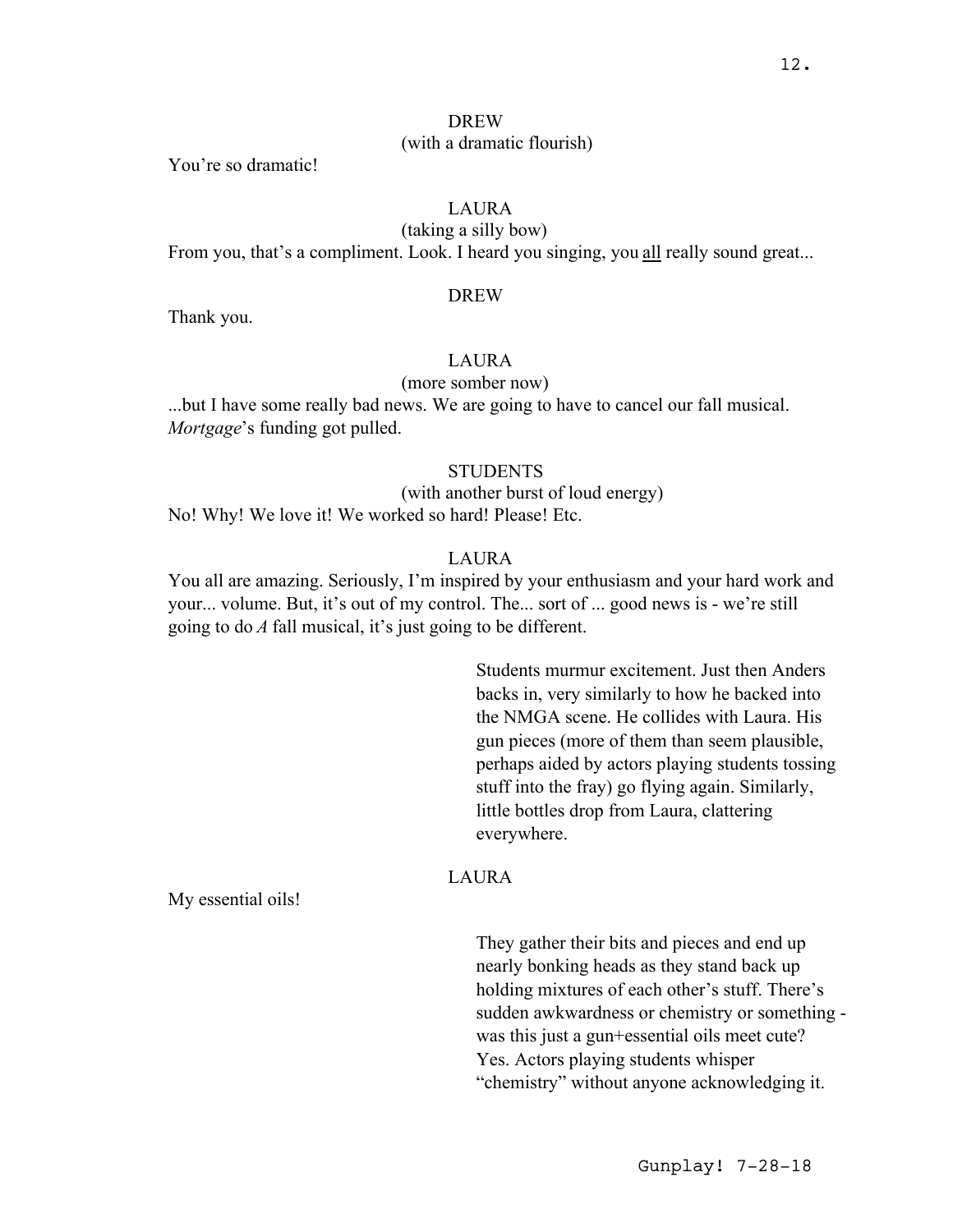Laura has yet to process that he's carrying a gun.

#### ANDERS

I am so sorry!

#### LAURA

No, I'm sorry!

#### ANDERS

No, I backed into you, so clumsy! Gahh!

# LAURA

I'm just like, bluhh, wahhh, me too! Gahhh!

They both flail awkwardly, demonstrating how they're awkward.

#### LAURA

Are you from the fire department about the candles?

ANDERS No no, I'm a new instructor, kind of, I'm Anders!

#### LAURA

I'm Laura.

#### **ACTORS**

Chemistry.

#### LAURA

Oh, what do you teach?

#### ANDERS

Sorry, here you go, I still have some of your (puzzled) tiny... dark... jars. No, I'm not a teacher, I'm here to work on the active shooter training show.

He hands back the bottles.

# LAURA

(starting to realize she's still holding some of his stuff) Oh? OH. You're *that guy*. I still have some of your... gun!? Is that a *gun*!?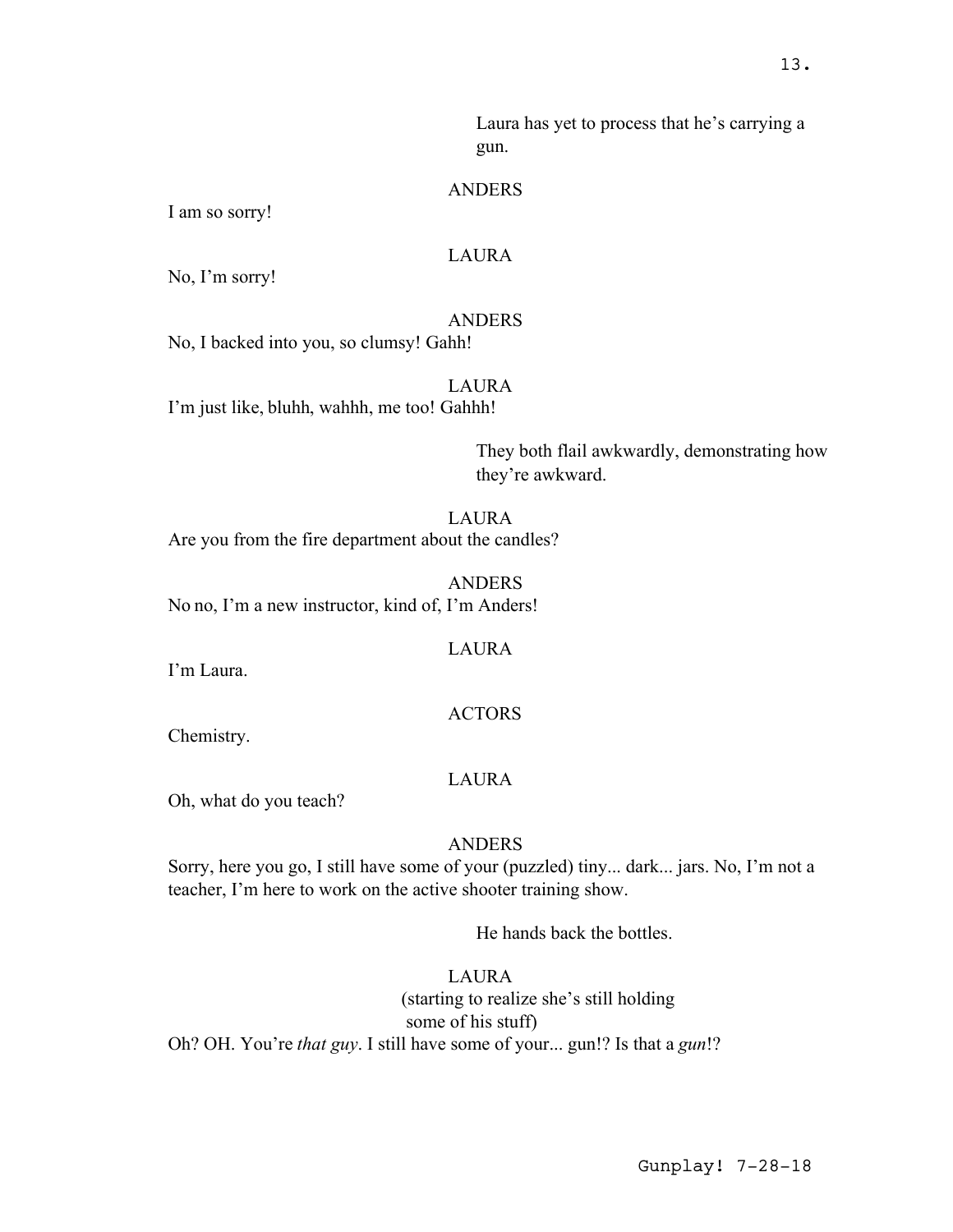ANDERS

ALL

My bad, my bad. Sorry! Your house. Your rules. (as he leaves to get rid of the gun) But what if maybe we looked into changing those though rules, eh?

NO!

NO.

## ANDERS

ALL

Got it!

He runs it off stage quickly.

**STUDENTS** What the heck was that!? What's going on!? Who is this guy!?

LAURA (to herself, checking her bottles) I hope none broke, this stuff is expensive.

#### Anders reenters.

#### ANDERS

There, I locked it to my bike.

#### PETER

Who and WHY are you!?

ANDERS

I'm Anders Anderson.

Everyone reacts, but not like they're scared, just like this is wildly inappropriate.

# LAURA

ANDERS

(as he scampers to get rid of it)

You can't have a gun here, this is a school! Seriously!?

But does having it here make you feel safer?

Sorry! So sorry! My job makes me carry it, I'm not used to it!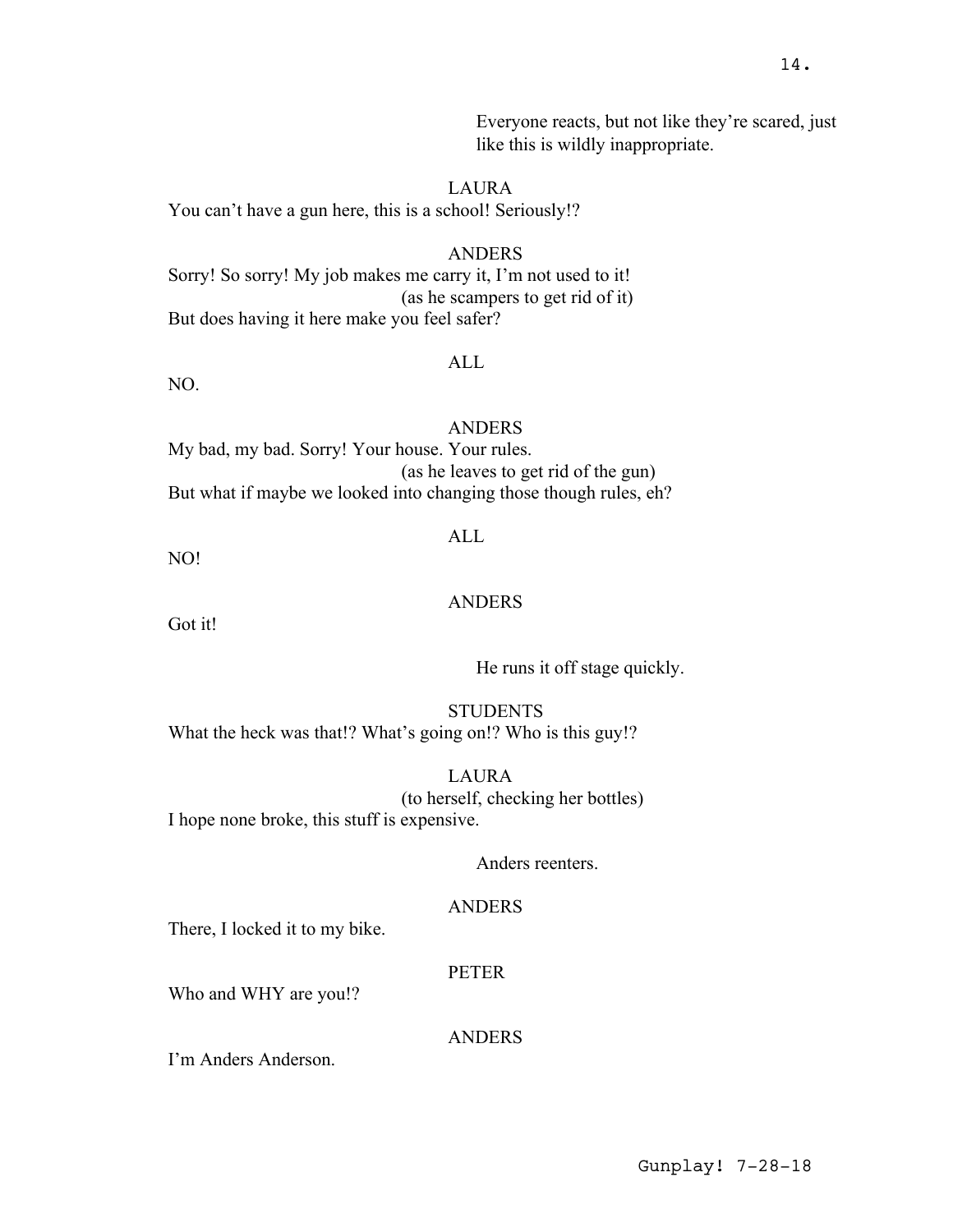## LESLEY

That's the whitest name I've ever heard and this town is REALLY white.

## **PETER**

Seriously, look around. Remember when we did Othello but skipped all the parts with Othello?

## LESLEY

Yeah, that was messed up.

## LAURA

Anyway, everyone, this is ... who are you?

## ANDERS

Anders Anderson from the National Machine Gun Association!

# Crickets.

# MORGAN

You're the ones that think everyone should have a machine gun, right?

ANDERS I'm told to just answer that question with "Freedom!"

#### LESLEY

Is he for real?

## LAURA

Sorry, everyone. He's here because as I was saying, instead of *Mortgage*, our fall musical is now going to be an active shooter drill, which is for, uh... if...

#### LESLEY

(unfazed)

A kid comes and shoots up the school.

Laura and Anders are taken aback.

#### **DREW**

We watch the news.

## LAURA

Please stop.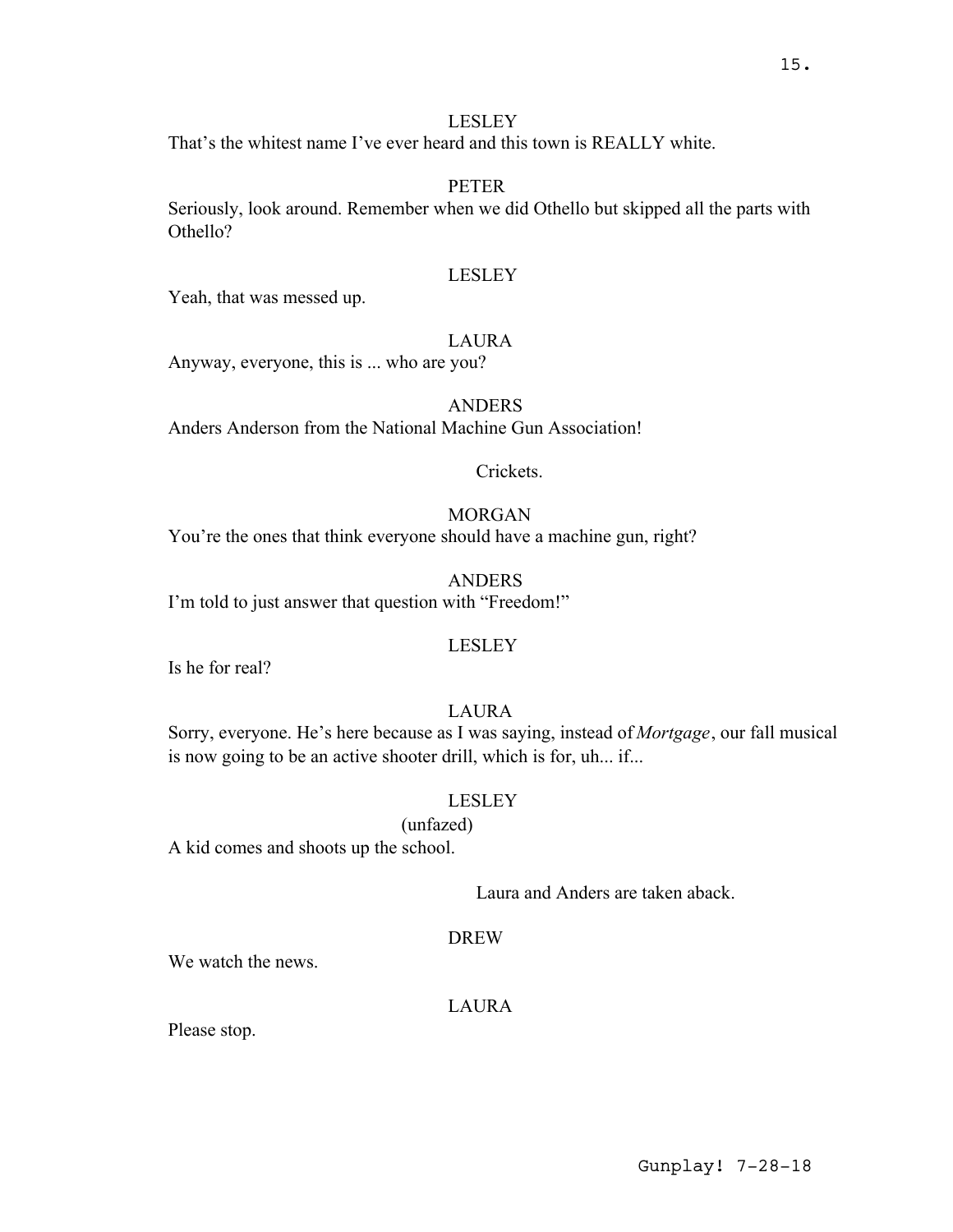# ANDERS

Hopefully it never happens here, but just in case we're going to put on a training show all about safety and fun called "Shoot For The Stars And Stripes!"

## Crickets.

## PETER

That's very bad.

## LESLEY

Wow, yeah, if I were the actual flag, I think I'd set *myself* on fire.

ANDERS It's a world premiere, so they tell me someday, it could end up on *Broadway!*

## PETER

I'm in!

# DREW

LET'S DO THIS!

# LAURA

Ok, let's not blow things out of proportion.

# LESLEY

So. Let me get this right. Your show is - a drill? You're going to have us simulate a tragedy...

# ANDERS

Oh! Thoughts and prayers.

# Fist pump, nailed it!

LESLEY

ANDERS

... a tragedy...

Thoughts and prayers.

Stop saying that.

LAURA

# LESLEY

Tragedy...

Anders almost goes for it, but catches himself.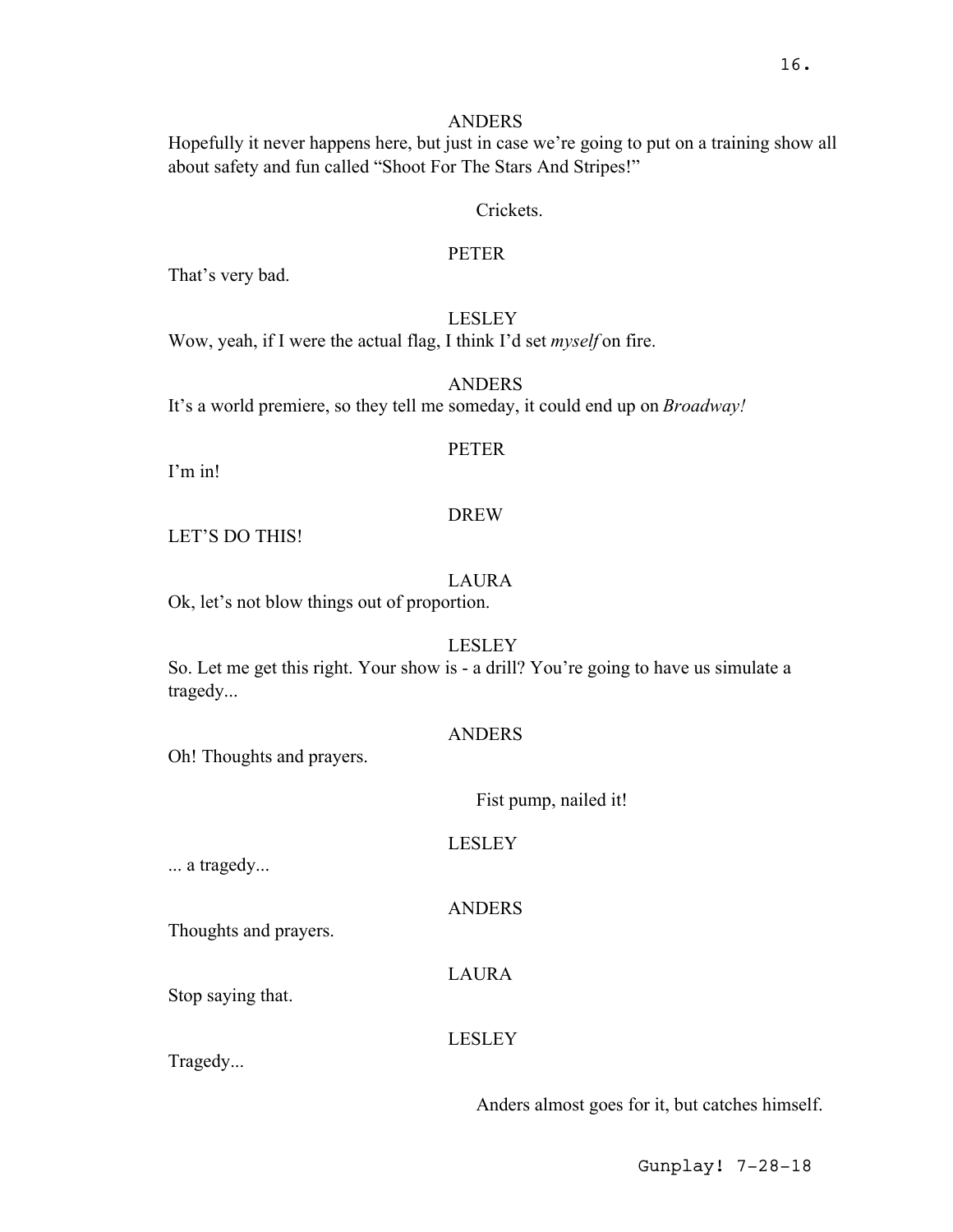# LESLEY

...in a school. So, what, we're going to like pretend to kill each other and stuff?

# ANDERS

Haven't you ever done Shakespeare? Shakespeare is full of death, he's basically the original gangsta rapper - rhyming couplets about murder.

# MORGAN

And incest.

# ANDERS

I don't think you're helping my cause. But everyone loves Shakespeare, right!?

# LAURA

Have you seen Shakespeare? Most of his shows are just three hour long Dr. Seuss sword fights.

# LESLEY

# (to Laura)

Did you sign off on this!?

# MORGAN

Is this a prank? Are we being senior pranked?

# PETER

I can't spend another overnight in a locker!

#### LESLEY

And I don't wanna do some machine gun show.

# ANDERS

It's way more about safety than guns.

# MORGAN

Safety from what?

# ANDERS

...bad people.

# LESLEY

Carrying what?

# ANDERS

...bad intentions?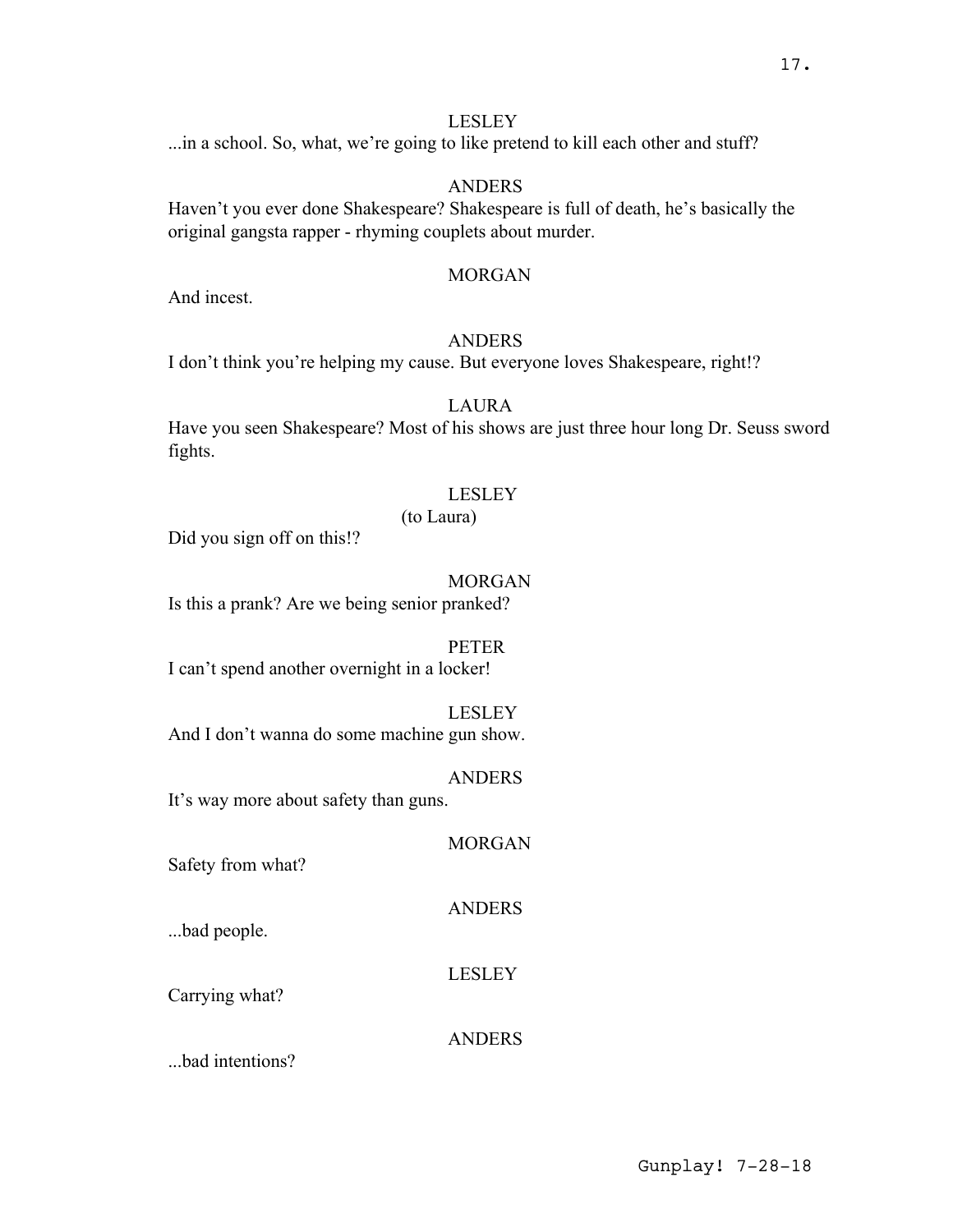## LESLEY

I'm not doing this!

#### PETER

Me either!

# **STUDENTS**

Yeah, this sucks. No thank you. Maybe I'll go back to speech, etc.

## LAURA

Everyone! If we do this, we get funding to do a spring musical. And maybe a one act too. Not that I'm telling you to sell out your artistic integrity for the promise of some future artistically fulfilling project, but... life lesson?

Students murmur - maybe?

#### LESLEY

Try bribe.

Students murmur - not sold.

## DREW

Think about it everyone - we're *thespians*. We're not in this to perform lame easy-toswallow drivel that doesn't challenge us or the audience. What's more dramatic than an armed killer right here? Plus, it's so realistic, our audience will absolutely relate to this.

Everyone pauses for a horrified beat. Then...

#### PETER

That does check a lot of boxes for me. Is there any rhyming?

#### ANDERS

**PETER** 

Only in song lyrics.

Alright, I'm in.

#### MORGAN

Me too.

Focus shifts to Lesley.

#### LESLEY

Are there alto solos?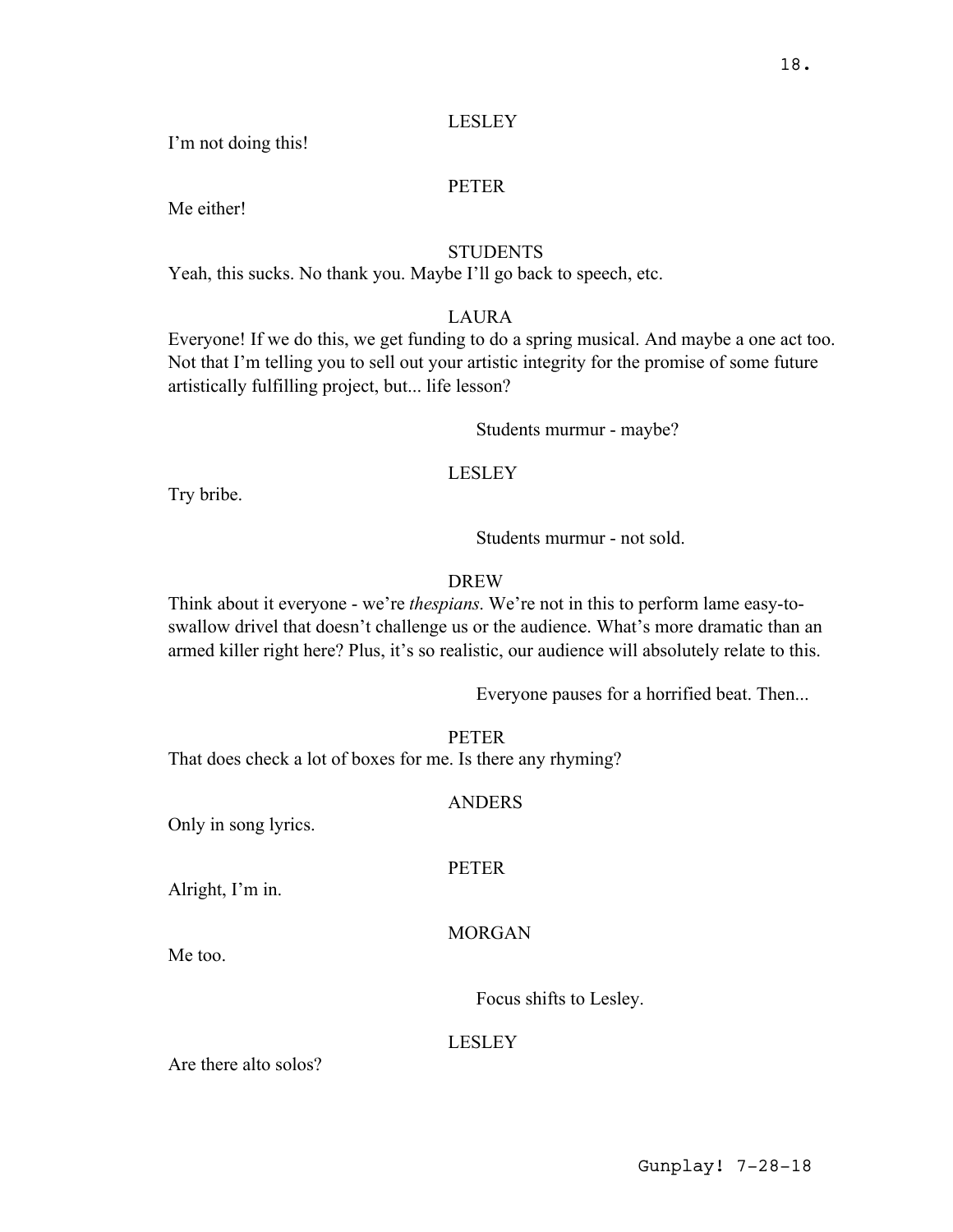# ANDERS

There are now!

Lesley nods, she's in.

# ANDERS

What about you?

A thus-far silent student steps up.

# MORGAN

That's Alicia, she's on vocal rest. Like, always.

Alicia nods and makes some dramatic gestures toward her throat. She drops a wet tea bag in Anders' hand.

# MORGAN

That means yes.

# **ANDERS**

This is going to be great!

LESLEY

I think I still kind of hate you.

ANDERS

That's OK. I hate Canada.

SEVERAL

Really?

ANDERS No! I'm pro gun rights, not a total moron. Let's do this!

He passes out scripts.

# LAURA (interrupting)

Starting tomorrow!

# ANDERS

Starting tomorrow.

Blackout.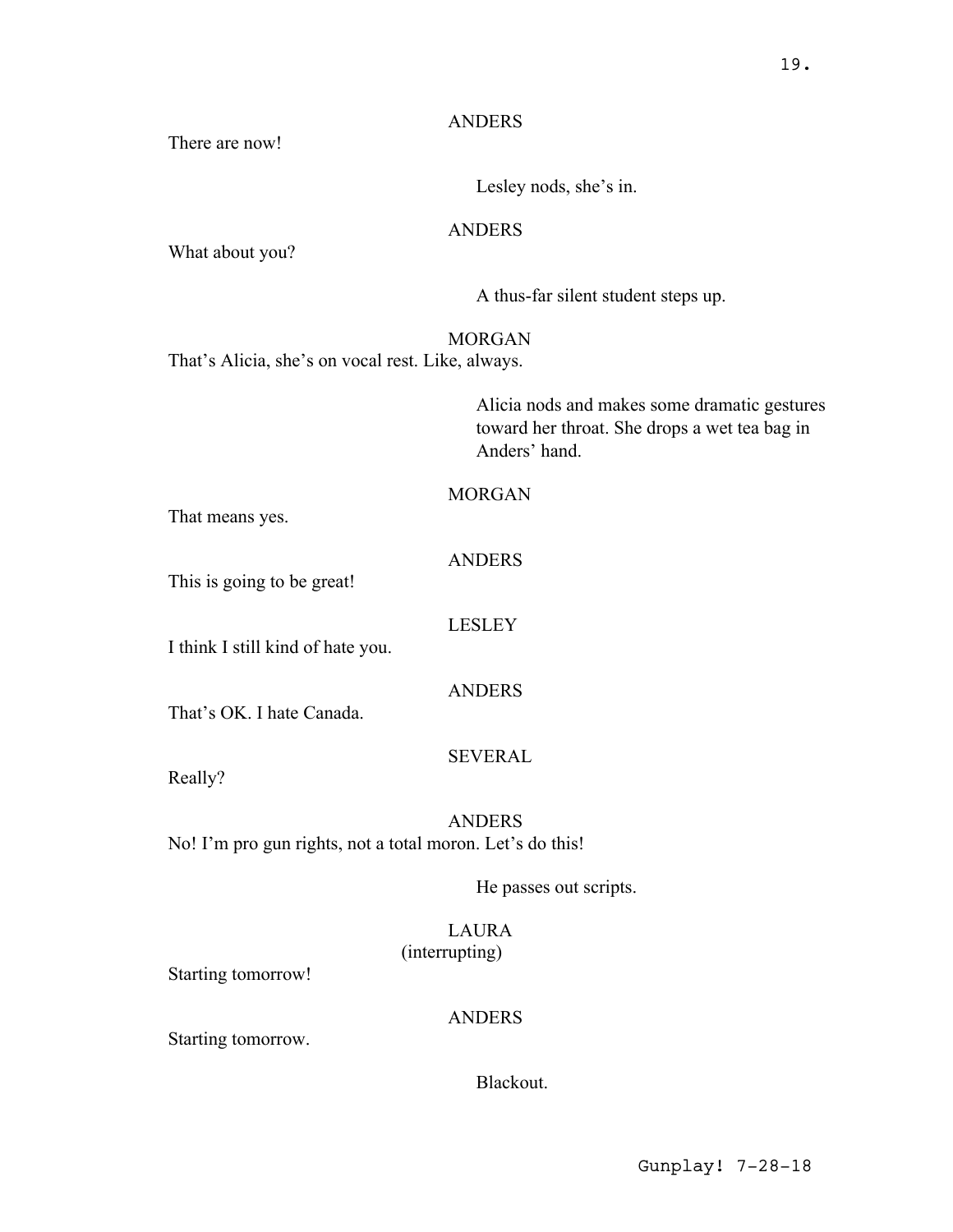Piano music starts as lights fade up, singing starts (already "in progress") Anders and the kids are around the piano. Laura's off to the side observing with a sense of resignation.

#### ANDERS

(singing)

*IF SOMEONE TRIES TO ROB YOUR HOUSE AND ALL YOU HAVE IS HAND GUNS, RIFLES AND SHOTGUNS*

(spoken)

With me now!

#### STUDENTS AND ANDERS

(singing)

*ARE YOU EVEN SAFE? NOT WITHOUT A MACHINE GUN!*

## **ANDERS**

Wow, that's a tangent, I really should have read this beforehand. (to the kids) But you sound great, keep going!

> Students mime continuing. Anders goes to Laura, off to the side.

ANDERS

You have some seriously talented students here, Ms. Martin.

LAURA

Yeah, they're great. Unless one of them gets ahold of a Red Bull. But right now I feel like you're borrowing my Lamborghini to deliver pizza. Gun pizza.

#### ANDERS

Sorry. (beat) Can I ask another favor?

## LAURA

Only if it doesn't make me further question my integrity as an artist, teacher and human.

#### ANDERS

Fair. I don't have wifi set up yet and my phone service here is so bad that I'm still loading a text from yesterday. So far it says "L. O." and I know it ends in "L" but the suspense is killing me.

## **LAURA**

 $Qk$ ...?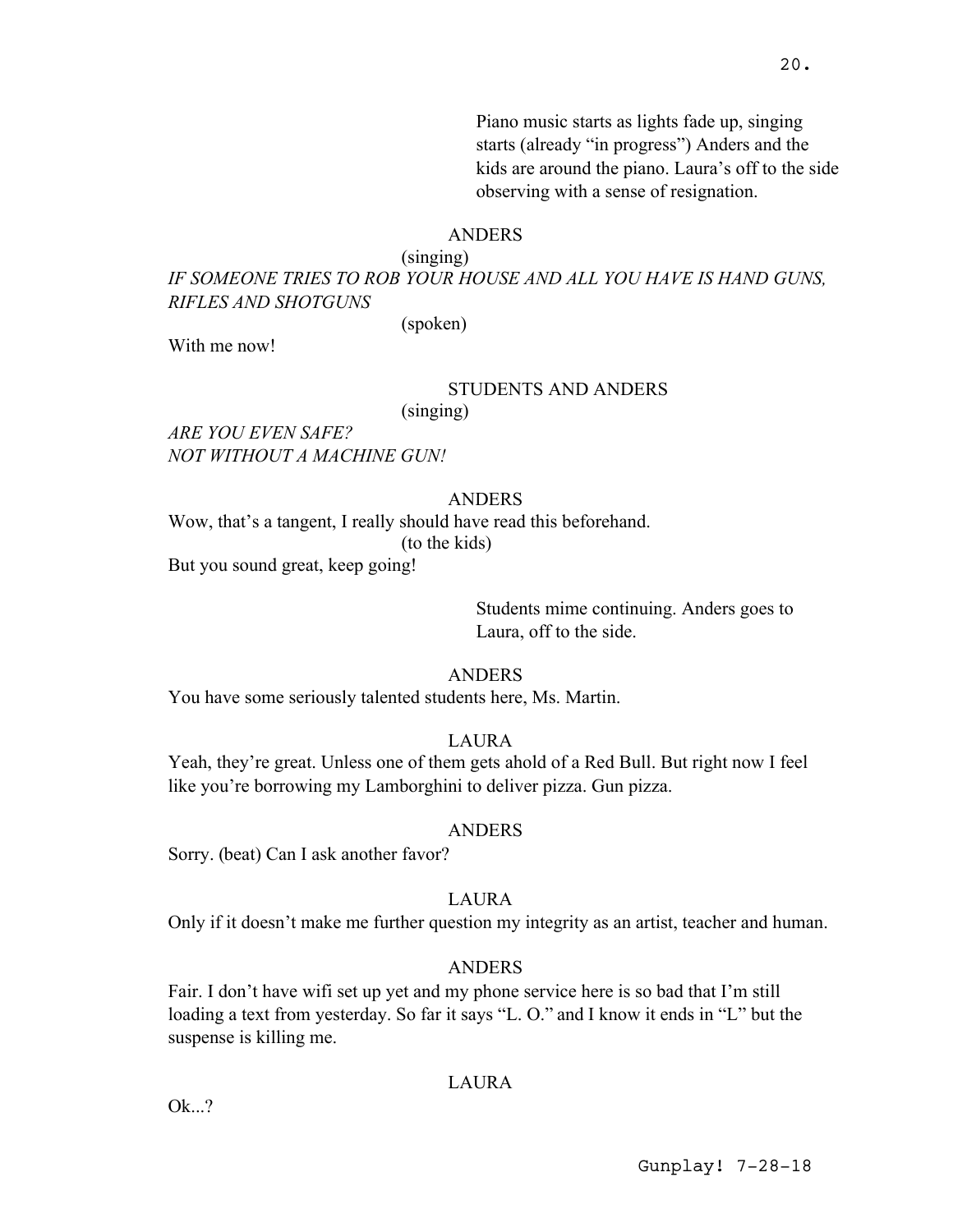#### ANDERS

Sorry, yeah, where's a good place to buy food in this town? I found a gas station, but Funyuns is no way to live long term.

# LAURA

#### (after a little beat)

Oh, well... there's a place on Main and 3rd called Natural Winds Food Coop. You'll fit in perfectly.

#### ANDERS

Yeah? I've actually never been to a coop. Thank you!

She starts walking away, catches herself, turns back.

# LAURA

Shhhhhiiessst. You have to be with a member to buy anything. I'll meet you there - 6:30, sharp.

#### ANDERS

I'll be there! Thank you!

Students put a button on the song which "continued" silently beneath the scene.

#### **STUDENTS**

(singing) *IT'S LIKE A HUG FROM A WAR OF SAFETY*

> Laura wraps things up for the day with the students. Watching, Anders shakes his head like "that's nuts."

Lights shift to coop. "32 Flavors" by Ani DiFranco plays.

At the Coop, Anders stands awkwardly, then tries a bulk pasta bin's chute, he accidentally opens it and it jams open - multicolored rotini is shooting everywhere! Laura pops in and comes to his aid, shutting it off and they clean up the mess.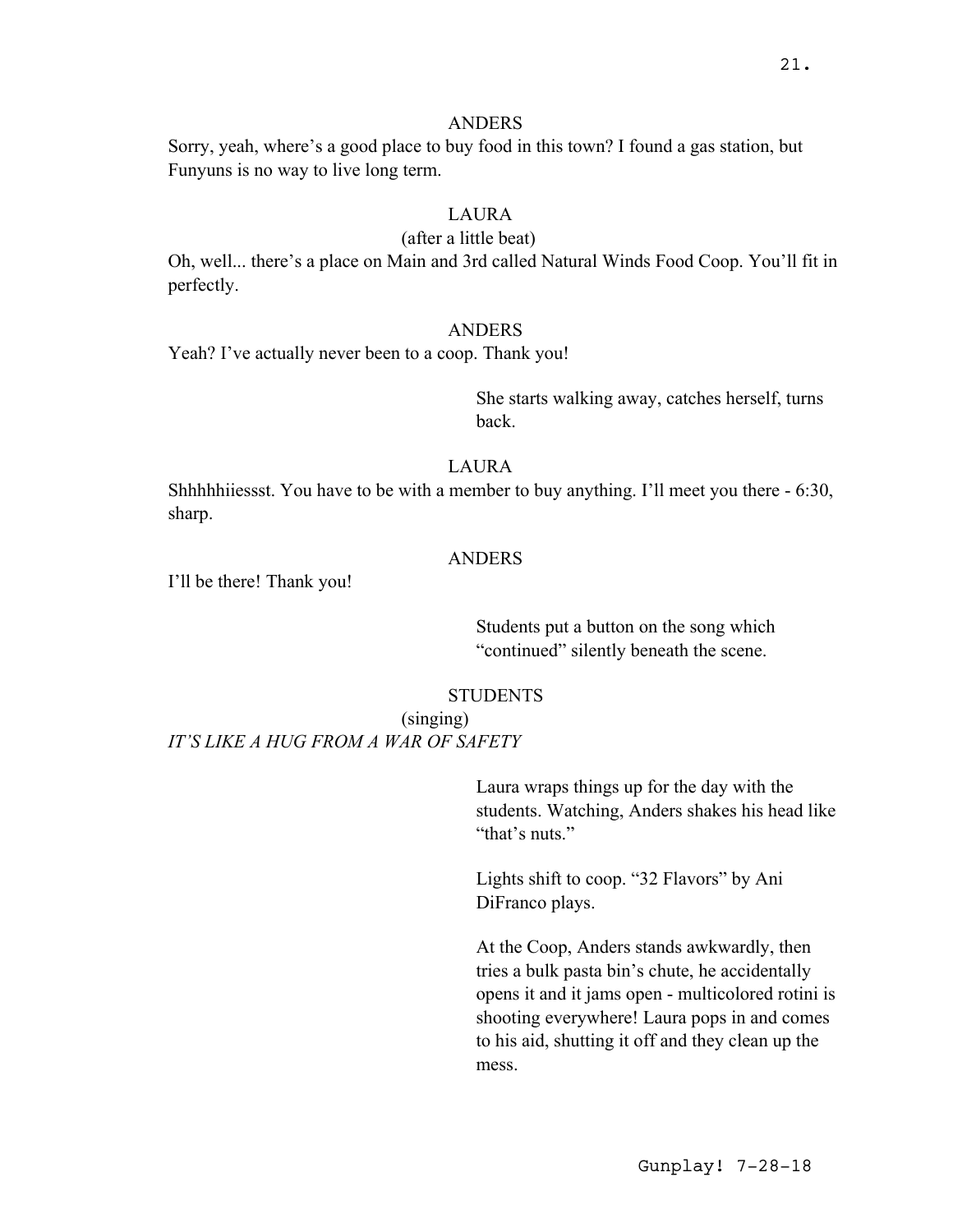## LAURA

I see you're making friends.

## ANDERS

Yeah, I'm doing a lot of that this week.

# LAURA

Not packing a massive ridiculous gun tonight, huh?

## ANDERS

They had a "no guns" sign - apparently machine guns don't mix well with dehydrated acai paste or Carob.

## LAURA

Probably not.

## ANDERS

And I only have that thing because work makes me. They're pretty hardcore about symbolically supporting liberty.

# LAURA

Yeah, seems like it. Not sure it would have even *fit* in here anyway. This place used to be the bathroom for a Subway.

## ANDERS

I KNEW I smelled meatballs!

# LAURA

Well, here's the tour. (they spin) Over there they have decent produce for a town this size, and you're already intimately acquainted with the bulk section.

A grumpy Hippy is sweeping up rotini remains.

#### **ANDERS**

(to Hippy)

Sorry!

# LAURA

If you want more options there's a normal grocery store on the other side of town. I mostly said to meet here because I didn't think you'd actually come to a coop.

## ANDERS

I always come!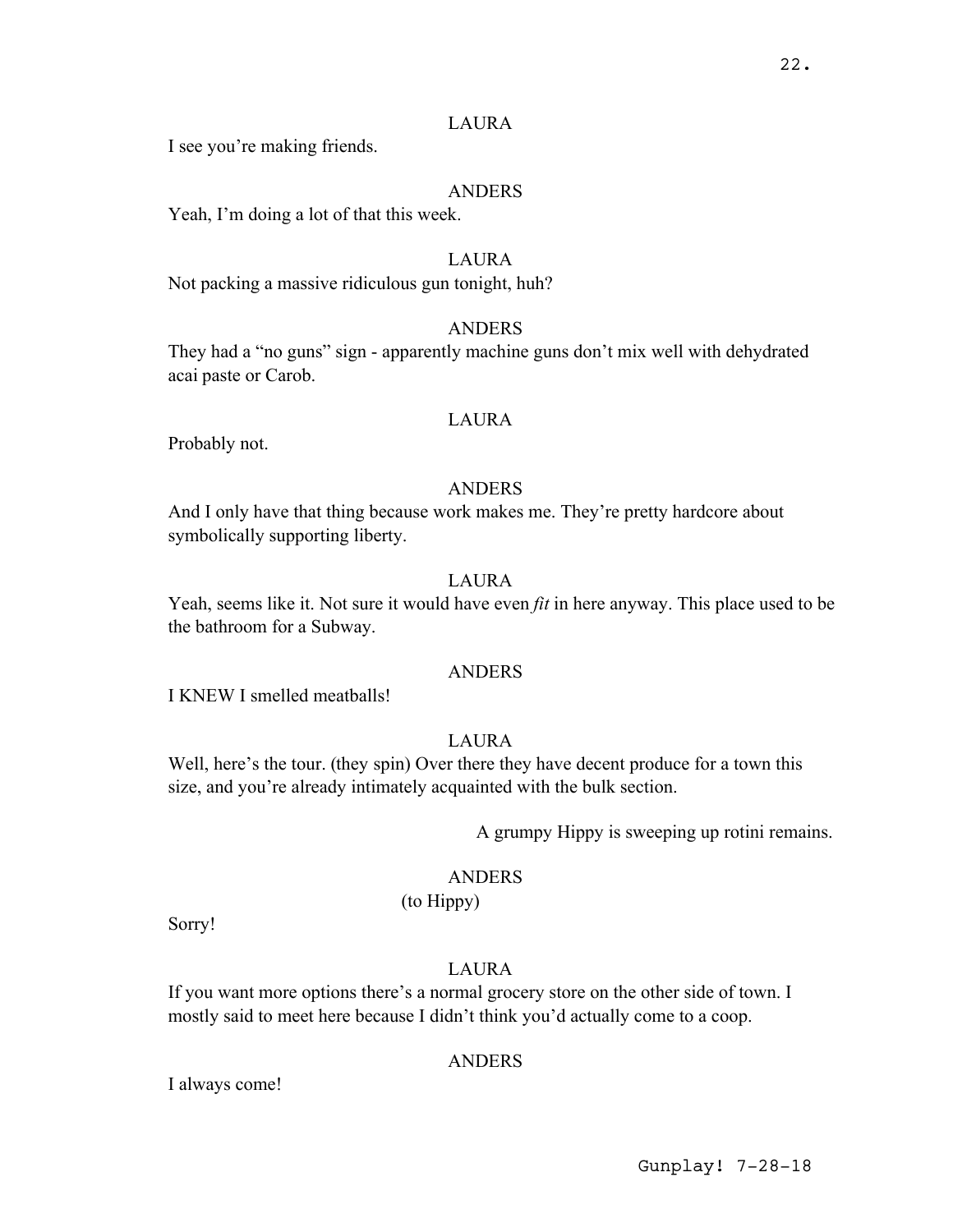She gives him a look like "really, d-bag?"

# ANDERS

Was that an innuendo... sorry! I'm super innuendo blind. Being a homeschooled recovering evangelical mostly-virgin does that.

## LAURA

Wow. That's a lot of information. Mostly...? Nope, not asking.

## ANDERS

Yeah, my childhood was *long*. I keep thinking I'll understand innuendos better if I just ... you know...

#### LAURA

Start masterbating way more?

#### ANDERS

WHAT!?

## LAURA

Hey, it's natural, we're adults.

#### ANDERS

Haha, you think that could that work?

# LAURA

I dunno, there are some problems you can't masterbate your way out of.

They laugh.

## ANDERS

I've tried!

#### LAURA

Me too!

They laugh.

## ACTORS

Chemistry.

ANDERS Sorry your show got cancelled. You must hate me.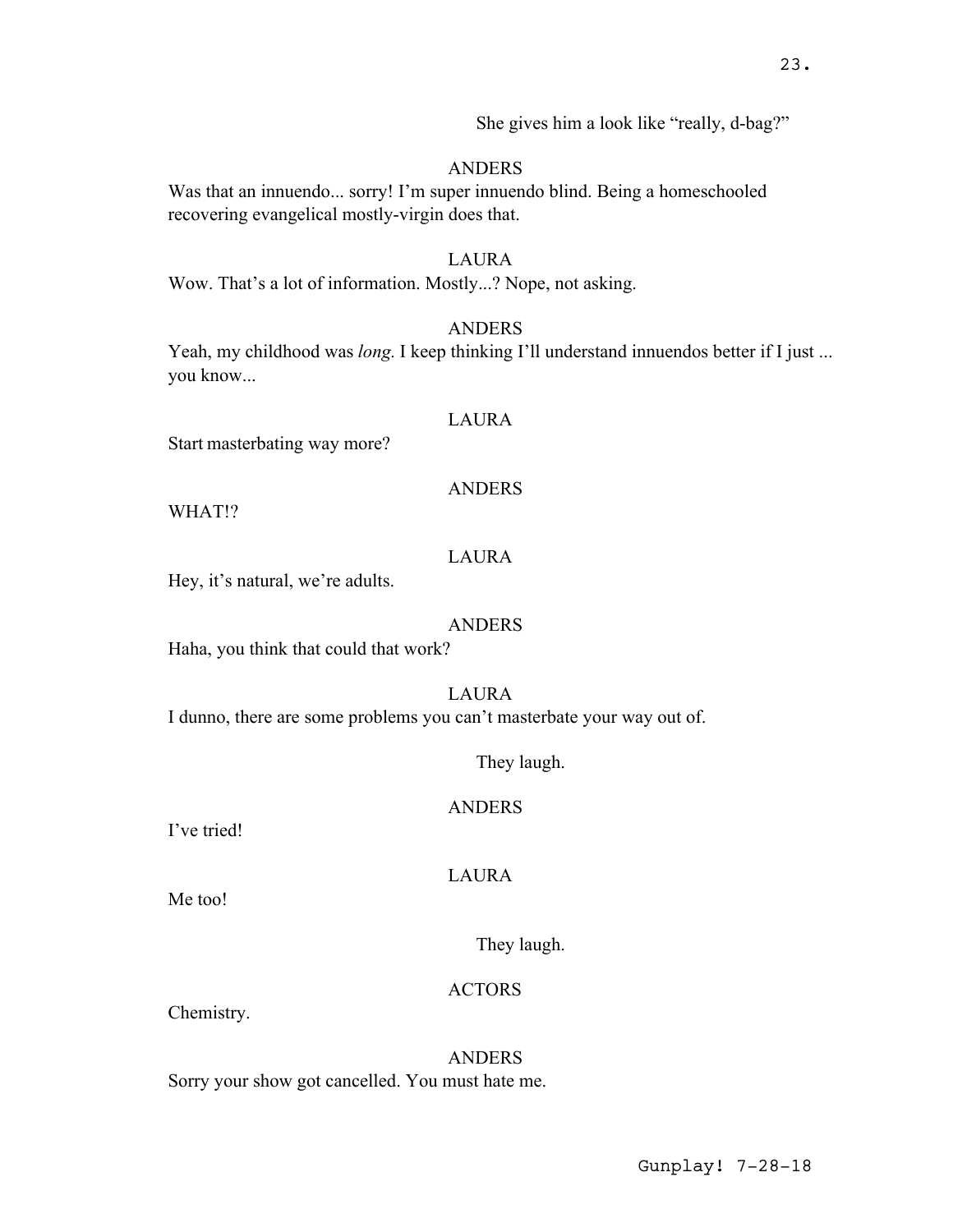## LAURA

Yeah, I'm not your number one fan, but *you* didn't really cancel it, the tax-averse voters of Riverview county did. (a beat) So, how did you end up here?

#### ANDERS

I just saw a job posting about working with youth and gun safety. I grew up in a family of gun nuts - who are also nuts about gun safety - sounded kind of perfect honestly. That and I had just finished Masters in Education and I hear you need a job to buy food.

He gestures to the coop.

## LAURA

I was hoping for something less reasonable.

#### ANDERS

I used to be less reasonable, but that's just because I was really really sheltered. (beat) So, do you hate guns?

## LAURA

No, my family hunts. I just hate when guns hurt people.

## ANDERS

I'm with you there. Sorry the NMGA's show is so over the top, I just keep telling myself that overall this is about making kids safer.

## LAURA

Sure. Anyway, this has been... fine. But I should really get back home to continue obsessing about how my profession, priorities and gender make the world a terrible place right now. Plus, I gotta count my cats.

#### ANDERS

Haha, that many, really?

#### LAURA

None actually. But everyone assumes I have like 50.

#### ANDERS

I wouldn't've guessed you had any more than nine.

#### LAURA

Wow, so generous. (beat) See you tomorrow.

#### ANDERS

I look forward to it.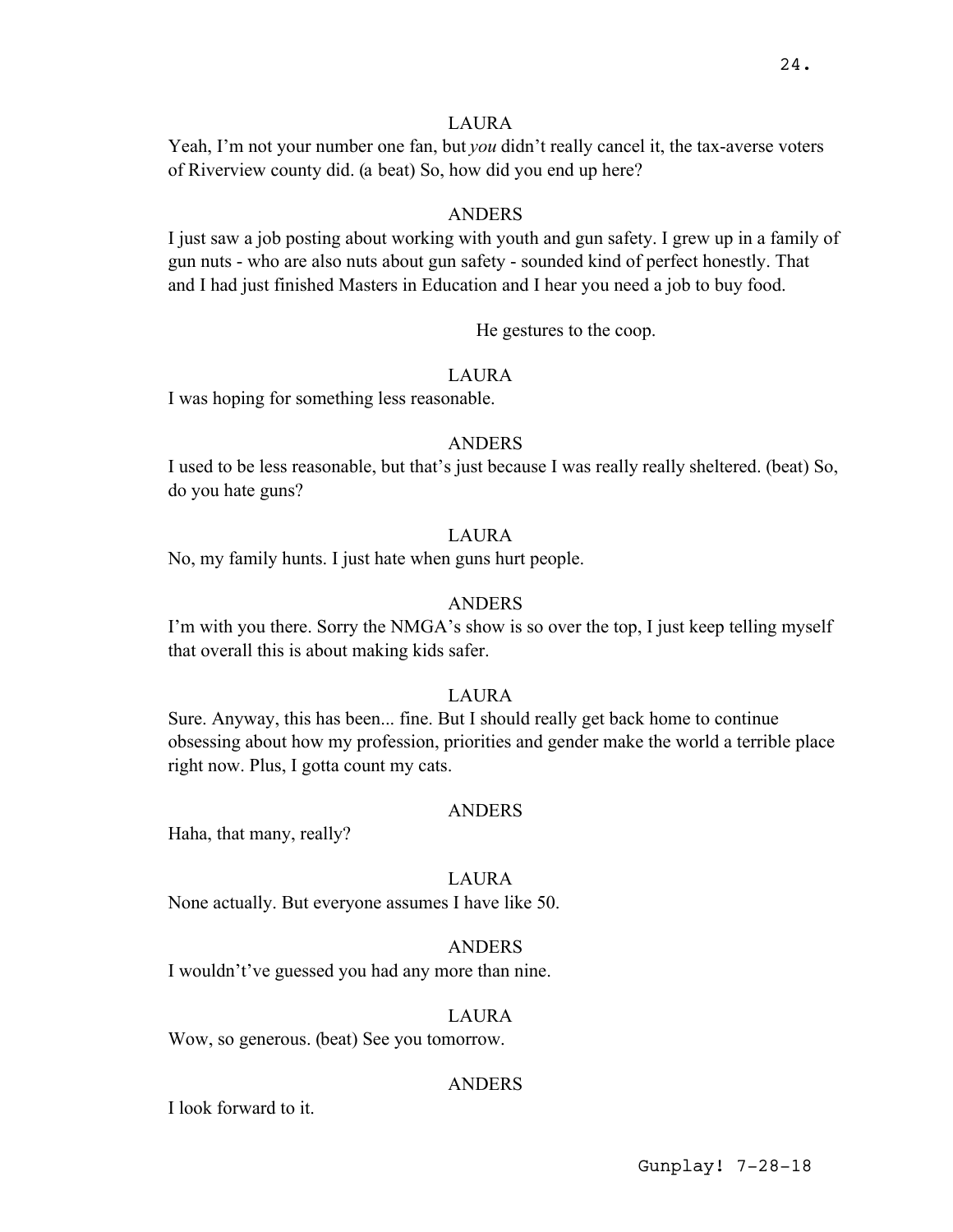# LAURA (not mean, just weary)

Ah, shut up.

## ACTORS

Chemistry.

Laura and Anders leave. SFX: the bell/gunshots. Lights shift to school. The students are gathered, working on the show, trying silly choreo. Anders comes in and starts working with the kids, seeming to do a good job despite the content. Laura watches, sipping tea.

# **STUDENTS**

*Lockdown lockdown lock the door Shut the lights off say no more Go behind the desk and hide Wait until it's safe inside Lockdown lockdown it's all done Now it's time to have some fun!*

# **ANDERS**

Oh my gosh, you all nailed that on the first try! Choreo and everything. You're doing amazing!

# MORGAN

This feels a bit juvenile.

# LESLEY

And terrible.

#### ANDERS

This part of the show is mostly aimed at preschoolers.

Laura chokes on her tea.

# MORGAN

I have a question - is it true that your group lobbies to stop *any kind* of reforms related to guns?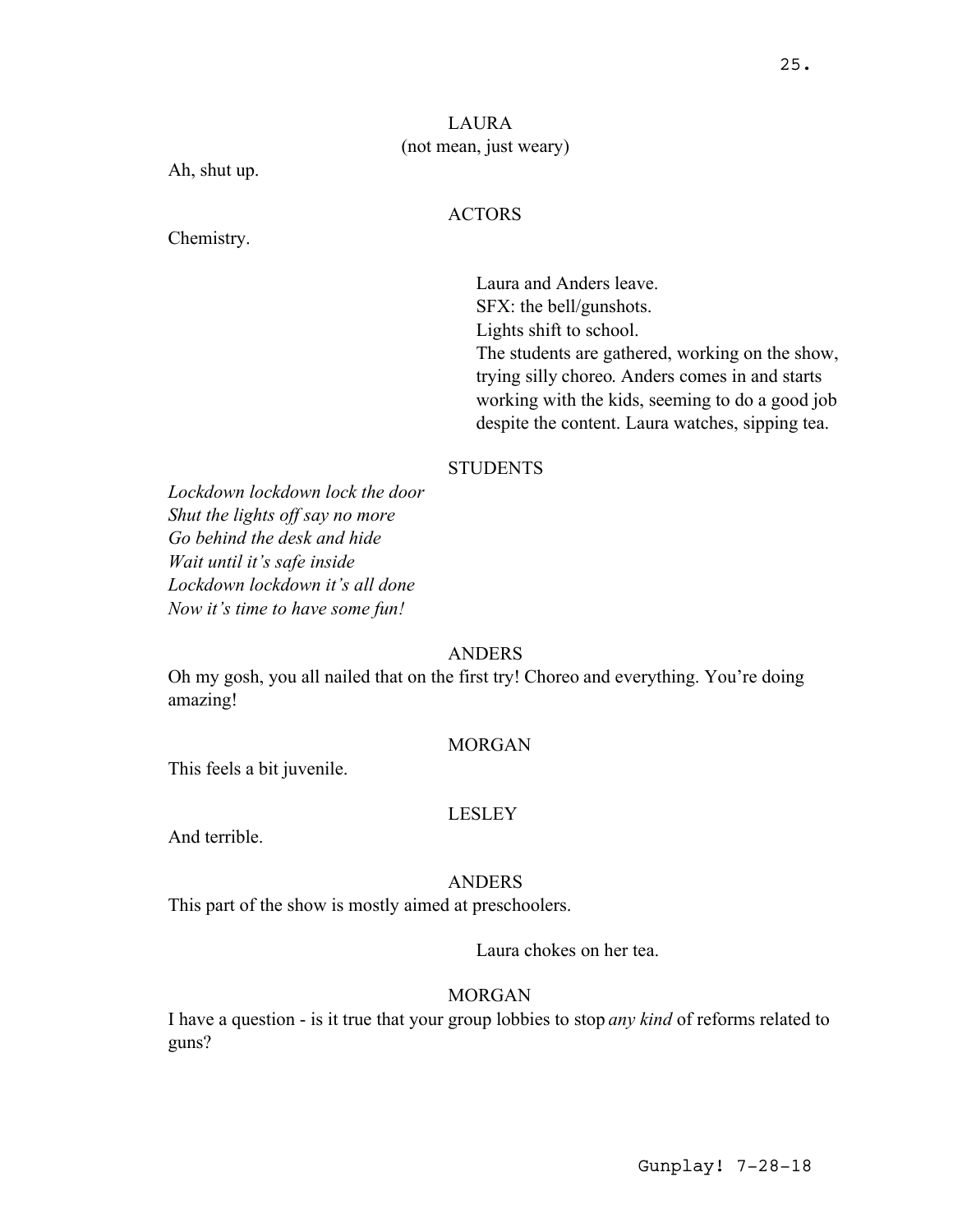#### **ANDERS**

Great question! I think they like to think about it more like this: Guns made America - Revolutionary War - so, limiting guns at all is like limiting how America America can be.

## LESLEY

You're like an encyclopedia of pseduo-patriotic circular logic.

## DREW

Let's focus on the show you all, we don't have much time and I heard *Lorne Michaels* might come!

# Excited murmurs!

#### ANDERS

Thank you all for being so awesome! Try sight reading the next song! Just have fun with it... and try to ignore the words!

> They gather at the piano, Peter strikes a chord and they sing.

## $AI<sub>L</sub>$

# (sung) *RATA-TAT-TAT, WHAT THE HECK WAS THAT?* (spoken, re: script)

Oh this *is* meatier!

ALL *UH OH, CHUM-EE-OOS, SCHOOL IS UNDER ATTACK.*

> The kids continue silently, Anders shakes his head and wanders to Laura.

## **ANDERS**

Hey - I tried seitan. Just cuz the name made me feel like I was getting back at my uberreligious parents.

#### LAURA

Happy to help, but be careful, fake meat is a gateway drug to pressing your own almond milk.

He chuckles.

#### ANDERS

You know, (re: students) in the last week, I've answered more very pointed questions than I have answered in the entire rest of my life combined. I love it!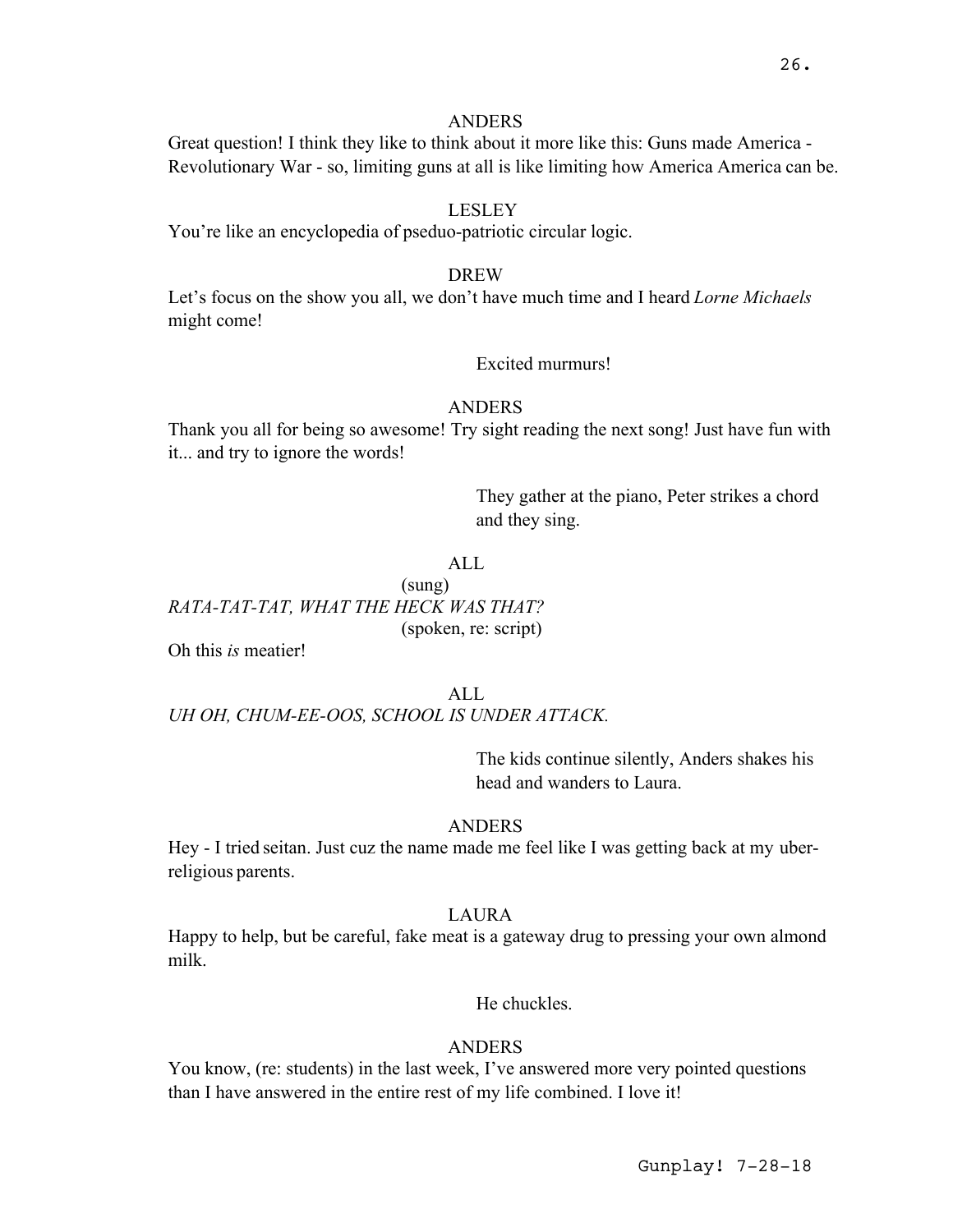#### LAURA

Yeah, not much gets past them. Anytime I get a haircut, even a trim, it's recognized like a national holiday. Unless it's a bad one, but I always know.

## **ANDERS**

How are your thousands of fictional cats?

Laura laughs. Cast whispers "chemistry."

# LAURA

(dry, semi-sarcastically, re: what she's watching)

They're great. Very supportive of all my life choices.

Focus shifts to students.

## **STUDENTS**

(singing)

*And that's why we think before we run It's overly simplistic to blame the gun What if the shooter's already inside? Don't cough or make a peep we might get died.*

#### PETER

These lyrics are not... the best.

## MORGAN

It's like it was written by someone who doesn't know what words... are.

#### LAURA

Alright everyone, it's almost 5:00. Thank you all for being such good sports. This will all be over in a couple more weeks.

Anders leaves, followed by the others.

Lights shift to coop plus Gloria.

Gloria appears, on a phone. Anders appears elsewhere, they have a terrible connection.

#### ANDERS

Hi Gloria - it's Anders.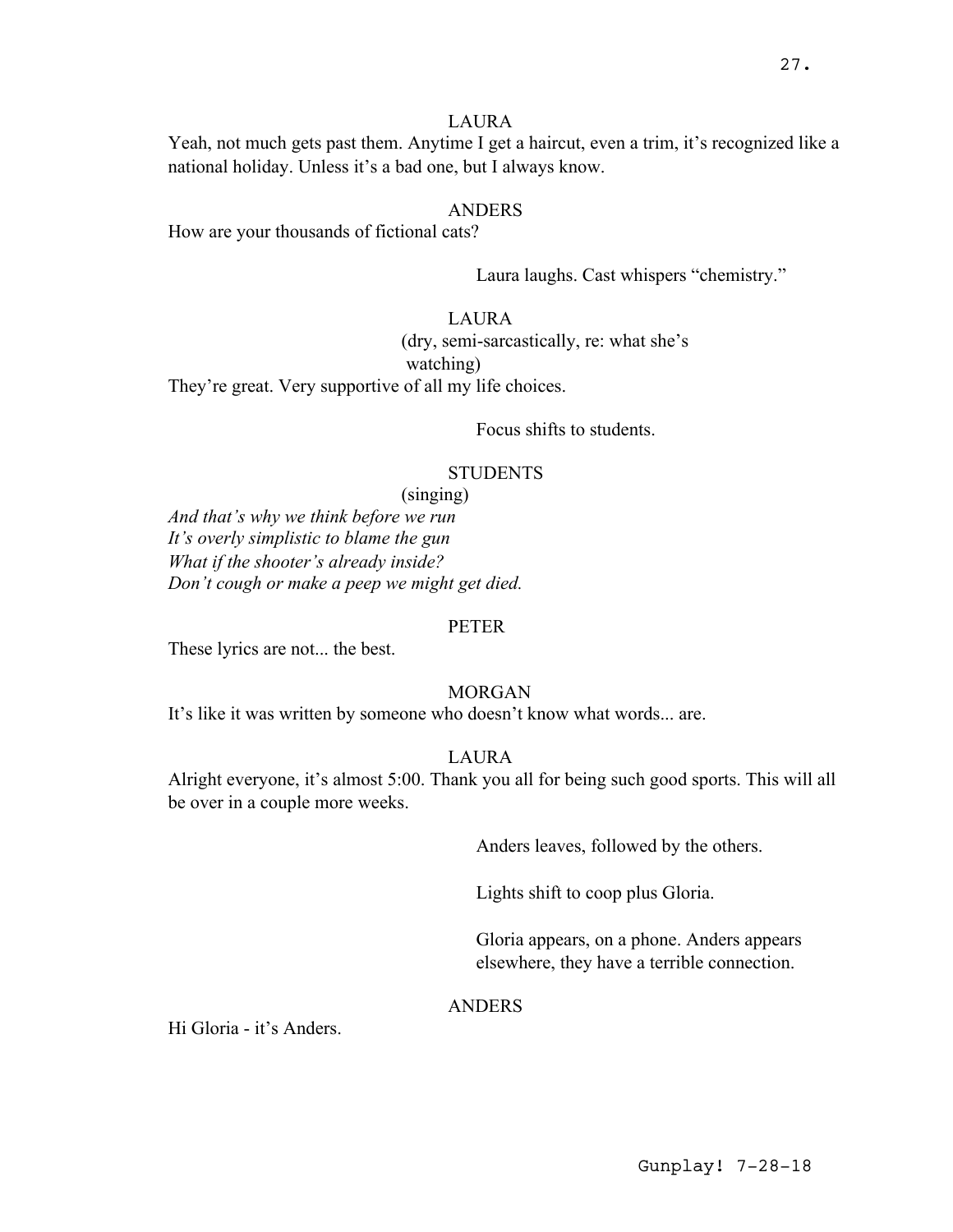# GLORIA

(the signal keeps cutting out)

Anders! How as the f week? I hope y

# ANDERS

Gloria! Good to hear from you... I think we have a bad connection...

GLORIA

S I thought! Counting on you! ff scks. Hahahah!

Laura emerges and overhears the rest.

# **ANDERS**

I can't really... (weakly playing along) Hahahaha... Hey, um, there's some stuff in this show that is kinda problematic, can we make some edits? Edits... EDITS.

#### GLORIA

NOO OOOO OOO way. You ding me?

# ANDERS

What? No. Just - there's a lot of random stuff, shouldn't we focus on safety?

# GLORIA

Every wor Vry single ord. Or a bsolutely no funding.

ANDERS

Every single word or they don't get the funding? That's not really fair...

GLORIA

 $Yep$   $B$   $C$   $P$   $D$   $M$  [unintelligible, then laugher]

Anders laughs weakly. Gloria hangs up. Laura watches as Anders hangs up, conflicted, then rounds the corner into the Coop.

Bob Marley fades up.

Lights isolate to just Coop.

Anders faces the rotini. He does it pretty well and is too happy about it. Anders is wearing a new flag lapel pin, and will throughout the rest of the show. Laura enters.

Gunplay! 7-28-18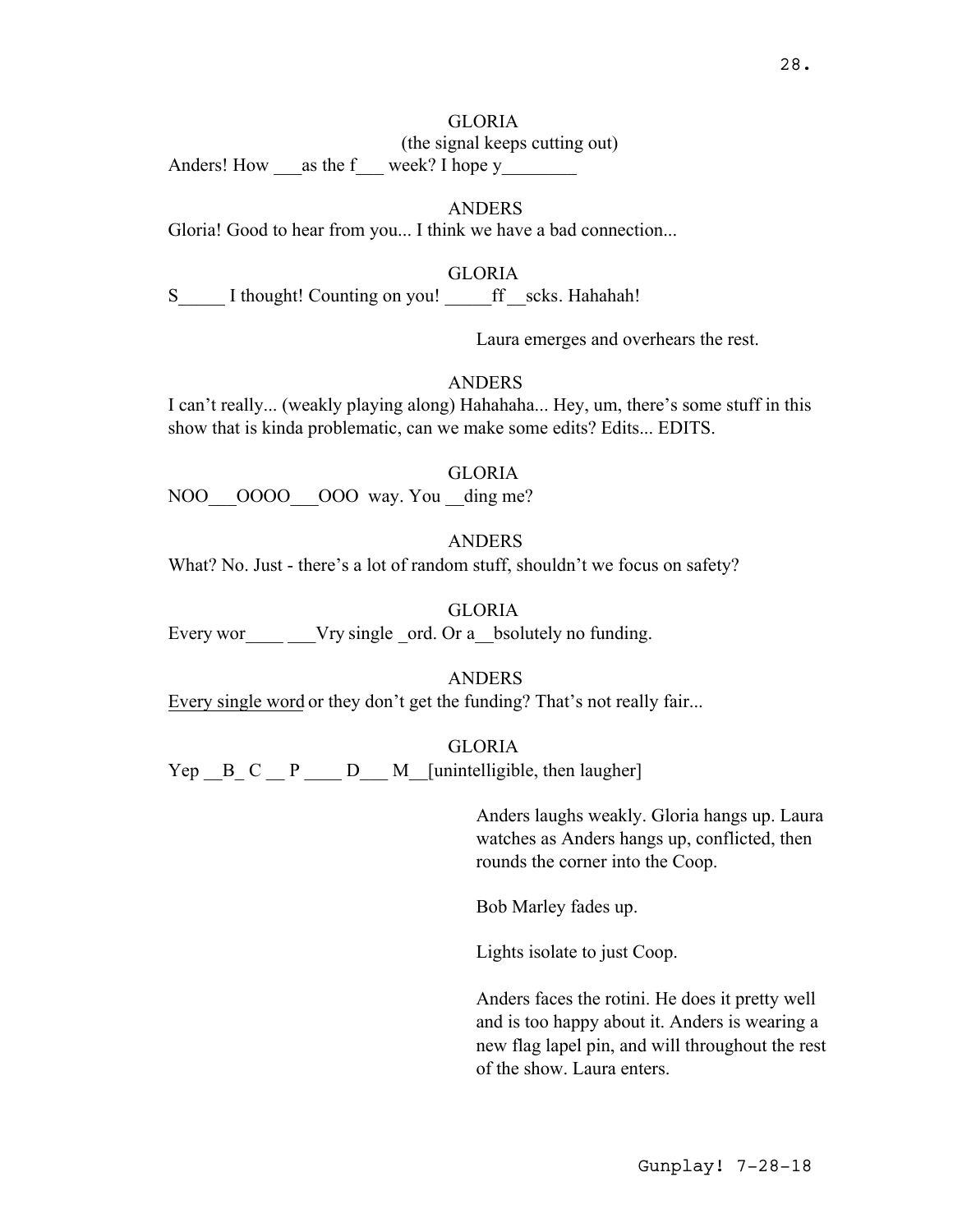## ANDERS

Hey!

# LAURA

Hey. Nice pin. You know people already know what country they're in, right?

# ANDERS

Haha, yeah. Carrying that gun around freaks way to many people out. Don't tell my boss, but a flag pin seemed like a much tamer symbol of freedom.

## LAURA

Who knew?

#### ANDERS

Ha, right?

Hippy walks by.

## BOTH

Hey Willow!

Willow (Hippy) smiles at Laura, looks suspiciously at Anders.

#### LAURA

When did you become captain coop?

## ANDERS

I've been here a week, I'm a member now! At school I'm still sort of considered a hostile invader - which is fair - the script is intermittently horrendous - so this and the gas station are my social life - Willow is my *best friend*.

Willow shakes their head "no".

# LAURA

Aren't there local gun... parties or something?

# ANDERS

I found a gun range on the edge of town. But honestly, most us *gun nuts* aren't great conversationalists. (pointing to his ears) Hearing loss. Gotta wear ear protection!

## LAURA

Sometimes I wish it was socially acceptable to wear ear plugs in my line of work.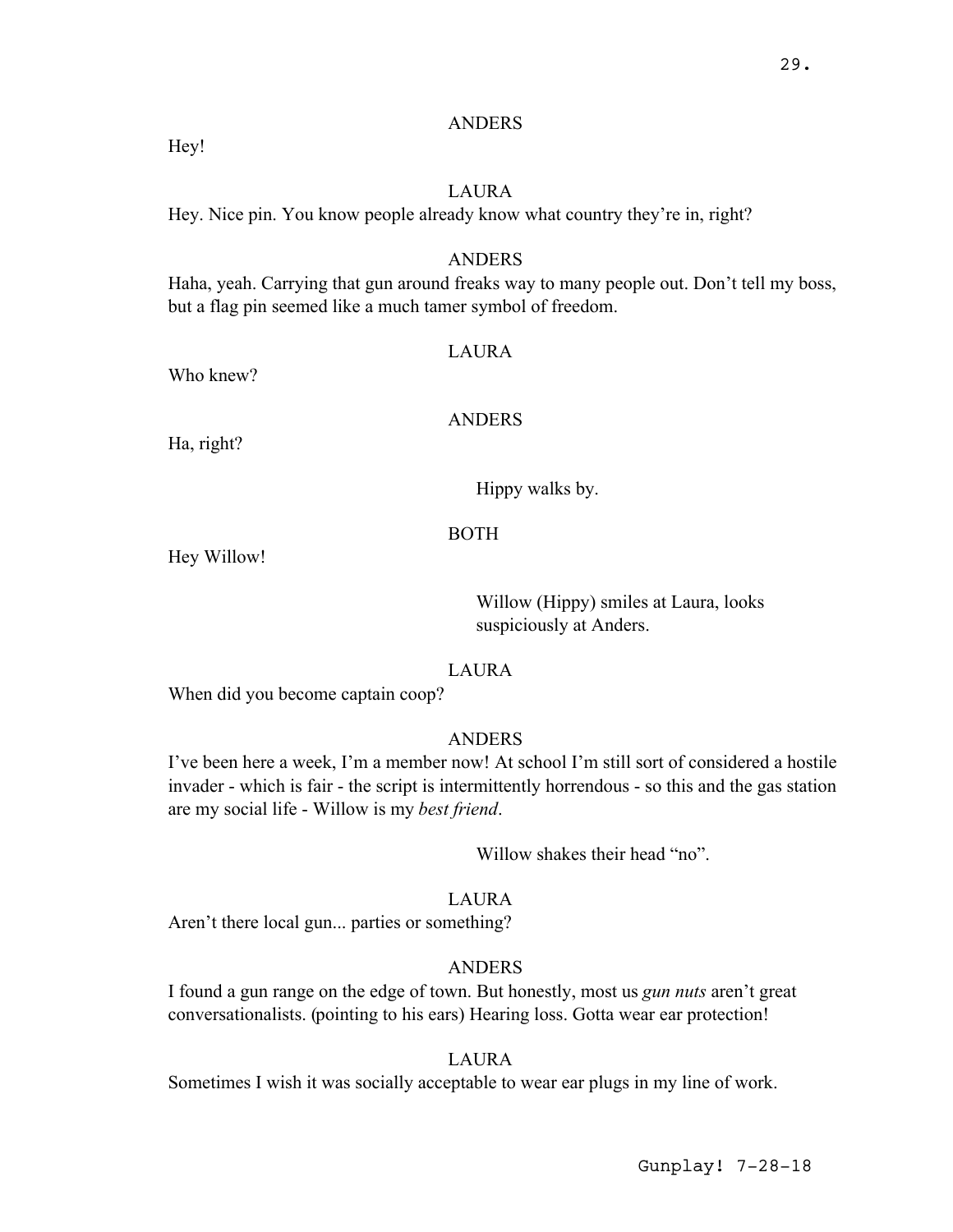#### ANDERS

Nah, the students are all so great!

## LAURA

Sure, but auditions have permanently scarred me. I have these nightmares where I've lost the ability to hear good music. All music just sounds like tone deaf warbling.

#### ANDERS

[Tone deaf warbling of a well known song]

#### LAURA

Yes, exactly. You are my nightmare.

They laugh. "Chemistry" whisper again, more intense. A beat.

# LAURA

Look, if you're bored and not busy with Willow on Saturday (Willow shakes their head "no" again) a couple of towns over there's some objectively terrible Shakespeare in the Park.

#### ANDERS

A three hour Dr. Seuss sword fight?

(perhaps too sincerely)

I would love to.

#### LAURA

Alright, that's a lot. We're seeing Titus Andronicus. Don't get weird on me.

# ANDERS

You mean like this...

He does weird physical crap that's weird and charming in a stupid way.

# LAURA

What is this a rom com? Cool it. And it's more like this...

She does equally weird, equally hilariously charming physical crap. They laugh. It's cute. Willow side eyes the whole thing.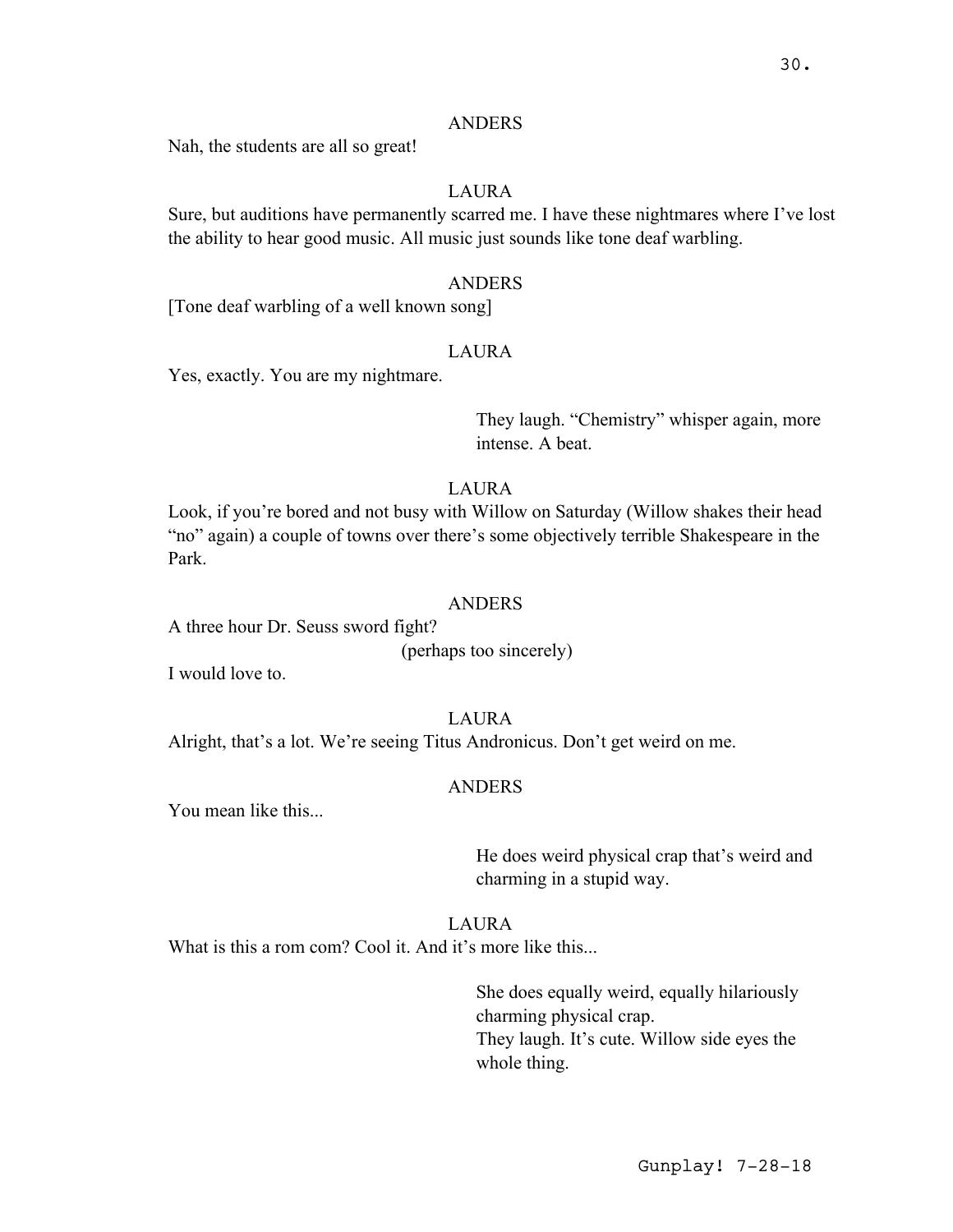#### LAURA

Alright semi-virgin gun nut, I'll see you Saturday.

#### ANDERS

And tomorrow, and Friday at rehearsal, hilarious fictional-cats lady.

She shoots him a look like "real subtle, doofus"

#### LAURA

## (like before)

Ah, shut up.

#### Blackout.

SFX: Bell plus gunshots. Lights up on school. The students are mid-song, things are starting to look a little more polished.

# **STUDENTS**

*Why'd the shooter do it? Rap music, video games? Why did the shooter lose it? Violent movies on the brain Watching murder! Watching murder! Lotsa murder murder murder! [Alicia silent solo]*

Everyone is especially moved by the silent solo.

# **STUDENTS**

(spoken in time) The gun was just in the wrong place at the wrong time!

> The song continues silently. Anders and Laura stand close, their rapport is easier.

#### LAURA

Wow. After low budget Titus Andronicus this whole thing just feels like a spicy episode of Downton Abbey.

#### ANDERS

Yeah, but I'll never look at ketchup the same.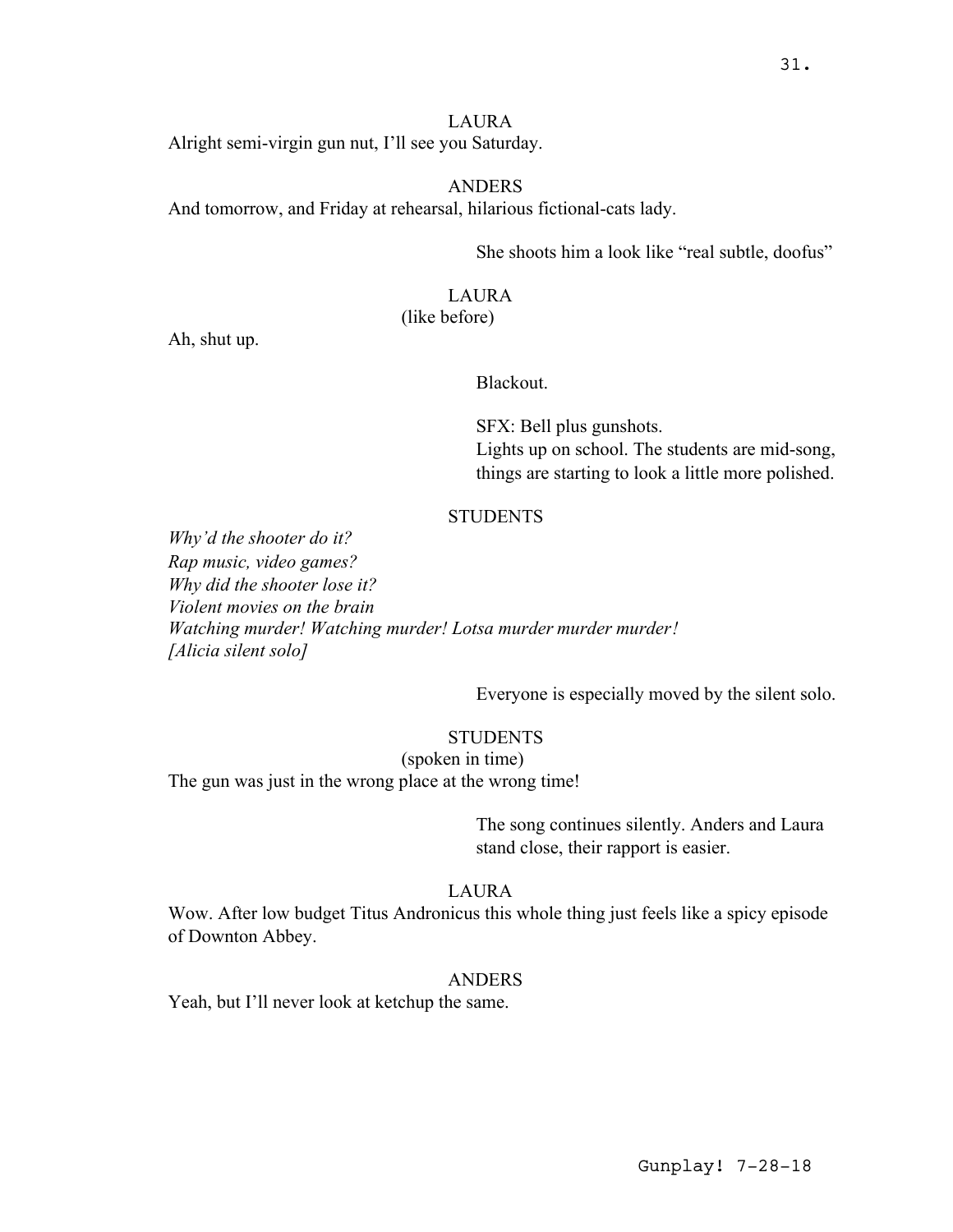# **STUDENTS**

(putting a final button on a song) *Just remember when you duck and cover that you're hiding not from a gun, but from a rifle of assault, but the violent media's effects on society! It's society's fault.*

Pizazzy finish.

## DREW

Dang that's wordy.

Laura approaches, Anders stays across the room scowling at the script.

# LAURA

(applauding) Great job you guys! This is really starting to come together.

#### **STUDENTS**

Thank you! We really felt that one. This is exhilarating. Is my Welsh accent reading?

LESLEY (to the other students)

Is anyone else noticing a common theme here?

#### DREW

What?

#### LESLEY

Violent video games.

#### PETER

Violent music. Violent movies.

LESLEY What do they all have in common? Violence from what?

> ANDERS (from across the room)

Bad intentions!

# LESLEY

How much longer till we get to go back to doing real theater?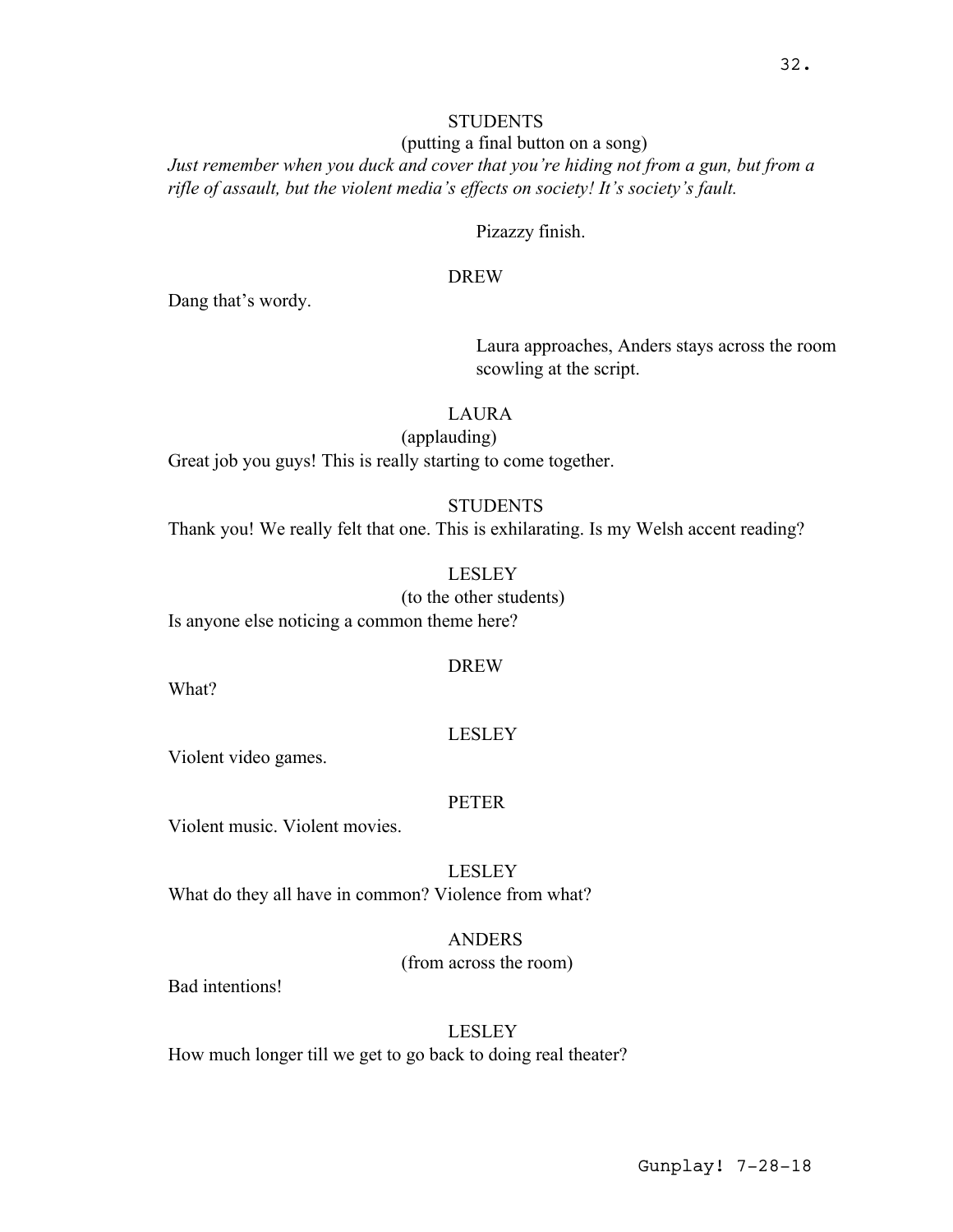## LAURA

We open in a couple weeks then this will be done. But I have to say, you guys are really doing everything you can with this truly, remarkably bad script.

#### ANDERS

I'm sorry!

## LAURA

Hey gun nut - you wanna help me fix this staging?

#### PETER

## (to other students)

*Gun nut*?

#### DREW

Like they're friends now?

#### LESLEY

More than friends. She's dropped that pen 15 times today.

Right on cue, as Anders approaches, she drops her pen. Anders (oblivious) bends over and picks it up for her. Laura sneaks a peak. Kids roll their eyes.

#### LESLEY

Do you need us to buy you a frickin' lanyard?

Laura's oblivious.

# ANDERS

I'm the one that ruined the blocking in the first place. Sorry, I thought you wanted me to take that cue on your move and go *up*stage, but instead do you want me to go *down* on you?

Awkward beat, everyone but him catches it.

# LAURA

No. Nope. No. That doesn't mean...

# ANDERS

Oh no, is that a...? I'm sorry, I really don't hear those! (a beat) Oh no, I've said some horrible things to strangers on escalators.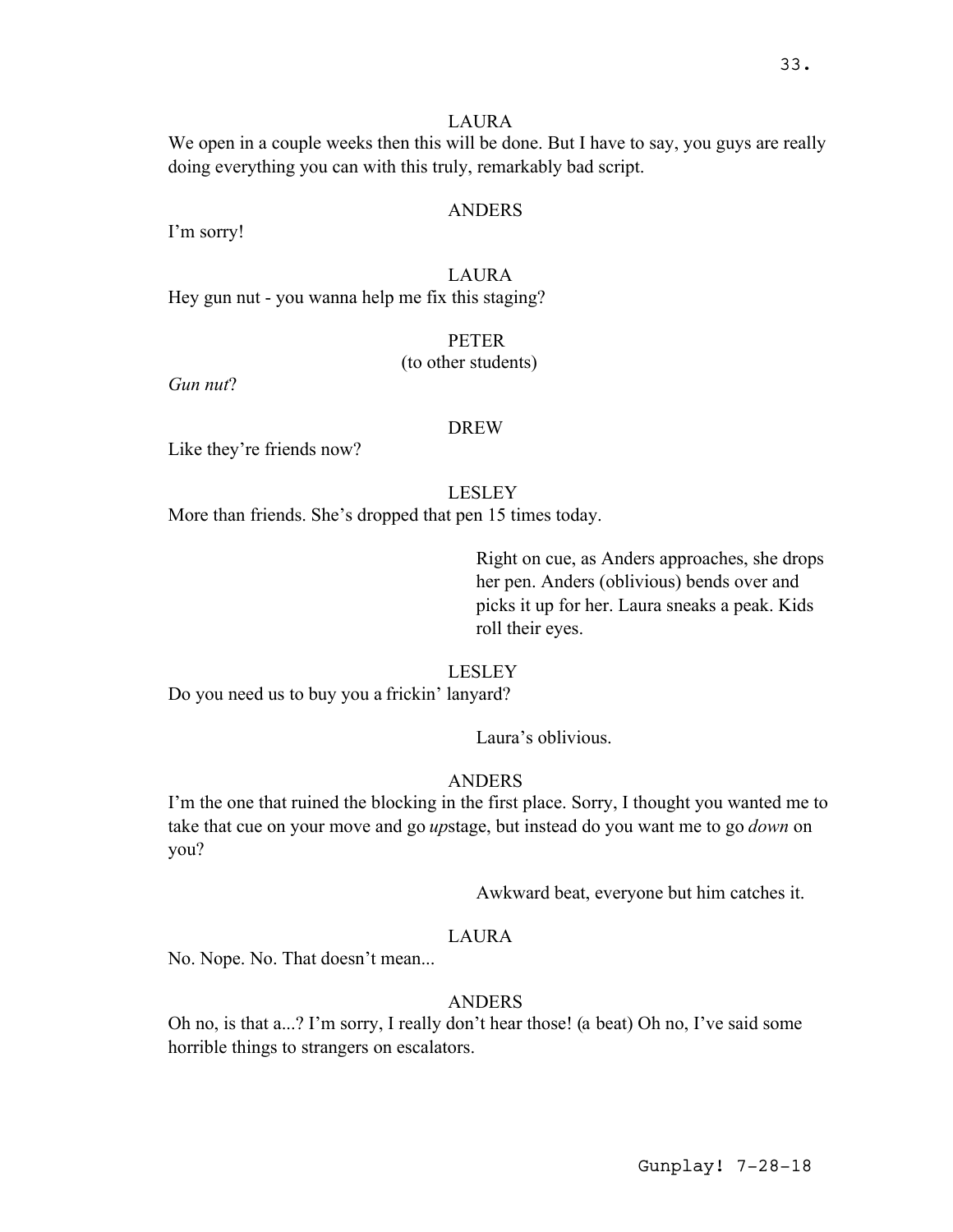#### LAURA

Alright everyone, let's block this next section. This is the part of the show where things get pretty rough, it's going to take some serious focus.

## **PETER**

(to students)

She's telling *us*to focus?

## LAURA

Here we go, from after the song "When All Else Fails Blame Mental Health". We'll start on the top of the next page where the glass door shatters. Wow.

Laura and Anders share a worried beat.

Lights adjust to something montage-y.

Hall and Oates' "You Make My Dreams Come True" fades up till it's blasting.

The kids wordlessly act out a variety of shooterish scenarios. While the adults worry and watch.

Kids circle around, barrel roll etc.

A kid wields a banana like a gun. That gets cut off by the adults.

The adults chat (silently) and lean into each other for comfort while the students practice over the top deaths. One kid uses a party popper to suggest a bullet impact. The adults rush in and wave it off and say "NO." Laura instructs something tamer. The adults comfort each other while the kids run it.

The final beat is a kid has a bunch of bananas and wields them like an assault rifle. All the other kids get hit, have theatrical deaths and they stay down.

As it happens, the adults watch horrified, holding each other to get through it.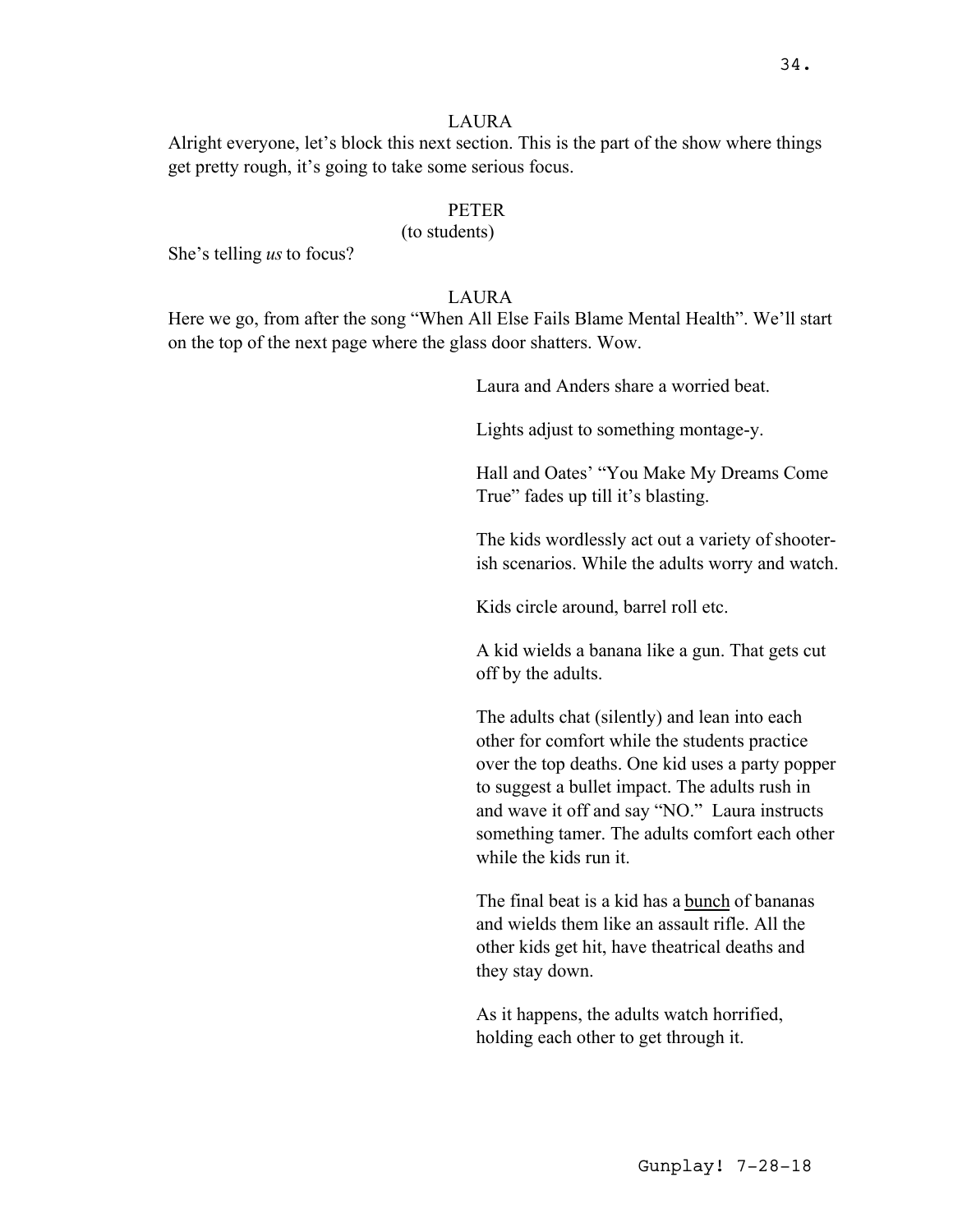The song fades down and lights shift back to the normal theater look as all the kids are on the ground.

# LAURA/ANDERS

(still comforting each other physically)

No! That's enough! We get it!

The kids sit up, unfazed and the lovers are BUSTED, though they're not feeling real romantic.

# **STUDENTS**

(a mix of positive and not)

Are they? They are! Wooooooo! Gross! It's cute, etc.

Laura and Anders snap apart and stand a plutonic distance from each other.

# LAURA

Alright. That was a lot. Way to lean into the horror...?

# PETER

(serious)

What chance do we really have if someone wanders in here with an assault rifle?

Students mutter agreement.

ANDERS

Let's hope that never happens, but hopefully this training would help, even a little.

# LESLEY

This training is stupid.

# LAURA

Hey. Even if it is, which maybe it's not all the way stupid, but even if it is. Think of it this way. Training can't *hurt*. And (steeling herself, probably faking it a bit) - keep your eye on a *fully funded spring musical*. We might get moving lights!

Students murmur excitement.

# LAURA

And costumes!

More excited murmuring.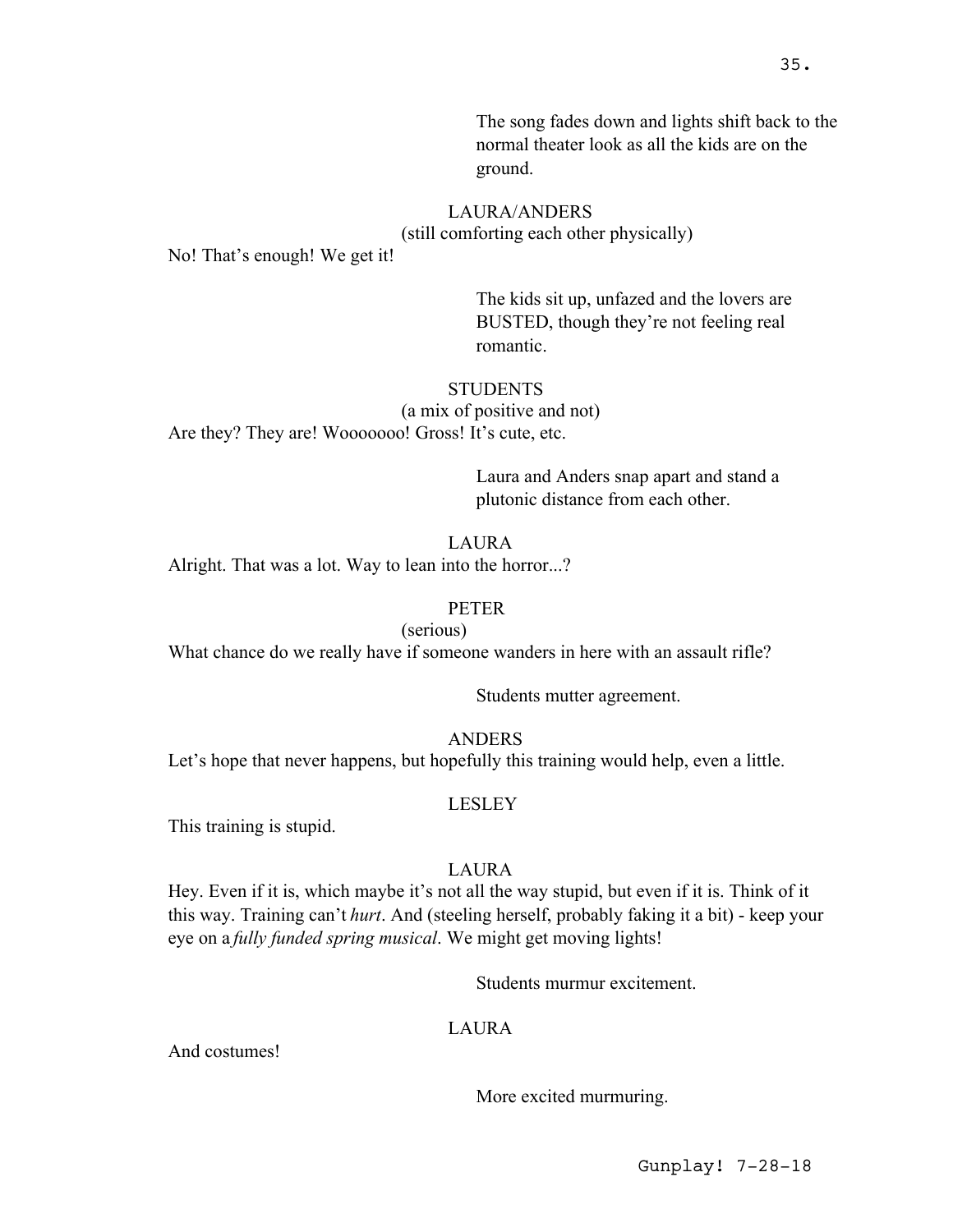## LAURA

Soon, this will all be over! Good night!

Students exit. Anders approaches Laura.

## ANDERS

I'll see what I can do.

There's a lingering moment of romance that's strained by what they've just witnessed. He leaves. Principal Terry enters.

# PRINCIPAL TERRY

Hey Laura. You seem remarkably un-bleak lately.

## LAURA

I'm trying to make the best out of the situation I guess. I think the kids are mostly having fun.

## PRINCIPAL TERRY

I hear you've been "showing Anders around town", huh?

#### LAURA

Yeah... I guess. Someone has to.

# PRINCIPAL TERRY

Do they?

# LAURA

He wears a pin instead of a gun now. I'm calling that progress.

# PRINCIPAL TERRY

Yeah, and I haven't heard him use "Freedom" as punctuation lately.

# LAURA

Good point. Turns out he's also not a total alt-right psychopath. Just a little sheltered and from a gun family, but his heart's definitely in the right place.

# PRINCIPAL TERRY

His heart, huh? So, you guys ...

# LAURA

What!? No. He's a partial virgin.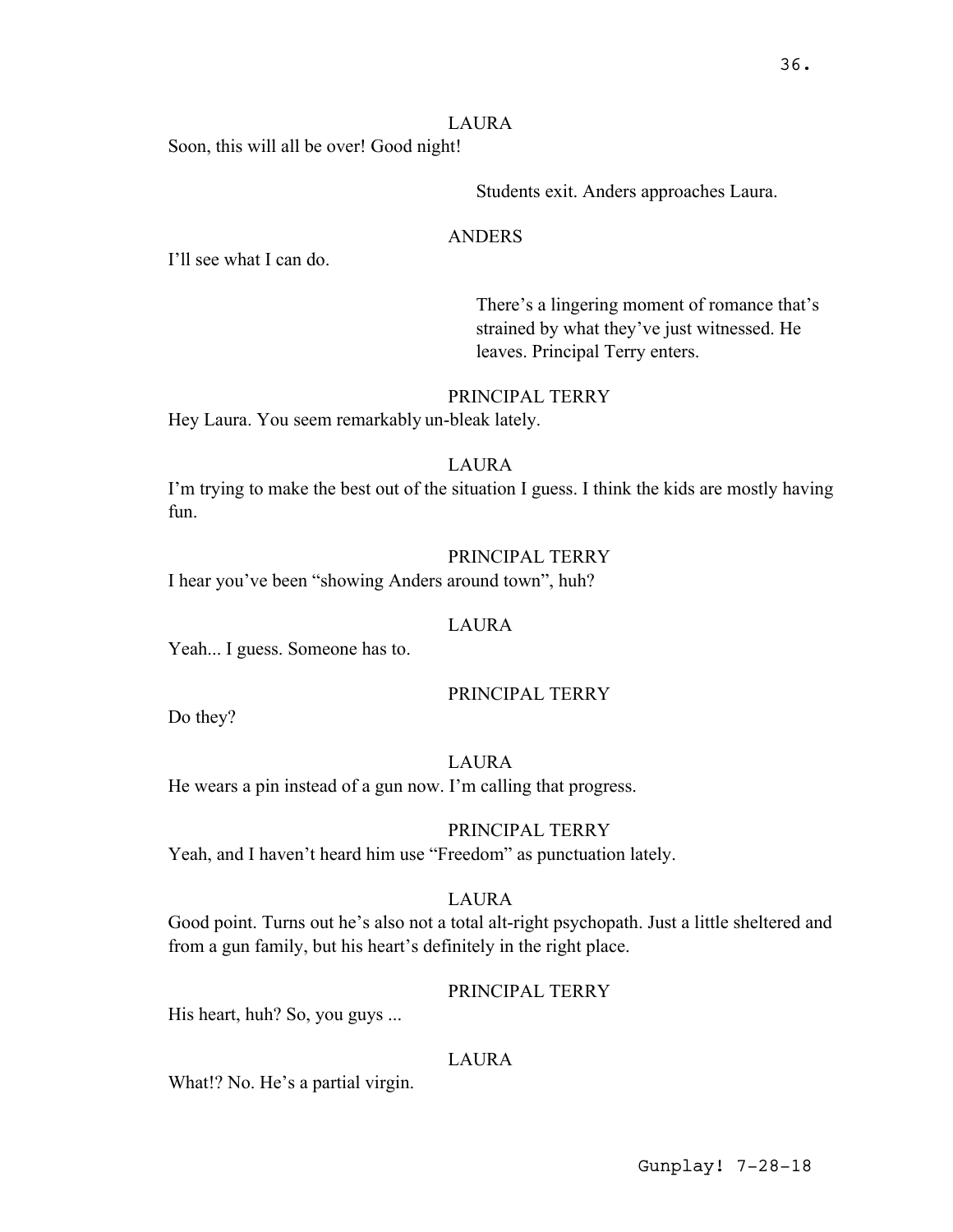## PRINCIPAL TERRY

What? Did he take abstinence only sex ed or what?

## LAURA

Right? I know. I didn't even want to ask. Apparently he used to be really religious.

# PRINCIPAL TERRY

Used to be? So, you gonna?

#### LAURA

Cool it, no way. I'm a teacher at work, I don't have time to teach someone *everything* when I'm off the clock.

> (Reacting to an eyebrow raise from Principal Terry)

CLock. I said cLock!

Principal Terry snickers. Laura joins.

## PRINCIPAL TERRY

Whatever you say. Please just don't get distracted by *clock* and let our students be coopted into an alt-right hitler youth horror show. We could have sold *way more* tickets to that.

Lights shift to Coop/Gutter plus Gloria.

Anders is on the phone with Gloria near the coop entrance. Reception's still dodgy.

#### ANDERS

No, Gloria, I'm saying we *need* to make some changes, the show has serious problems.

#### GLORIA

You te amer

#### ANDERS

No, it's not because I hate America, we just need to focus on safety and at least get facts right - the declaration of Independence was not originally written on a bump stock.

Gloria laughs. Anders does not.

#### GLORIA

Any word anges and \_\_OOO [no] FUNDING.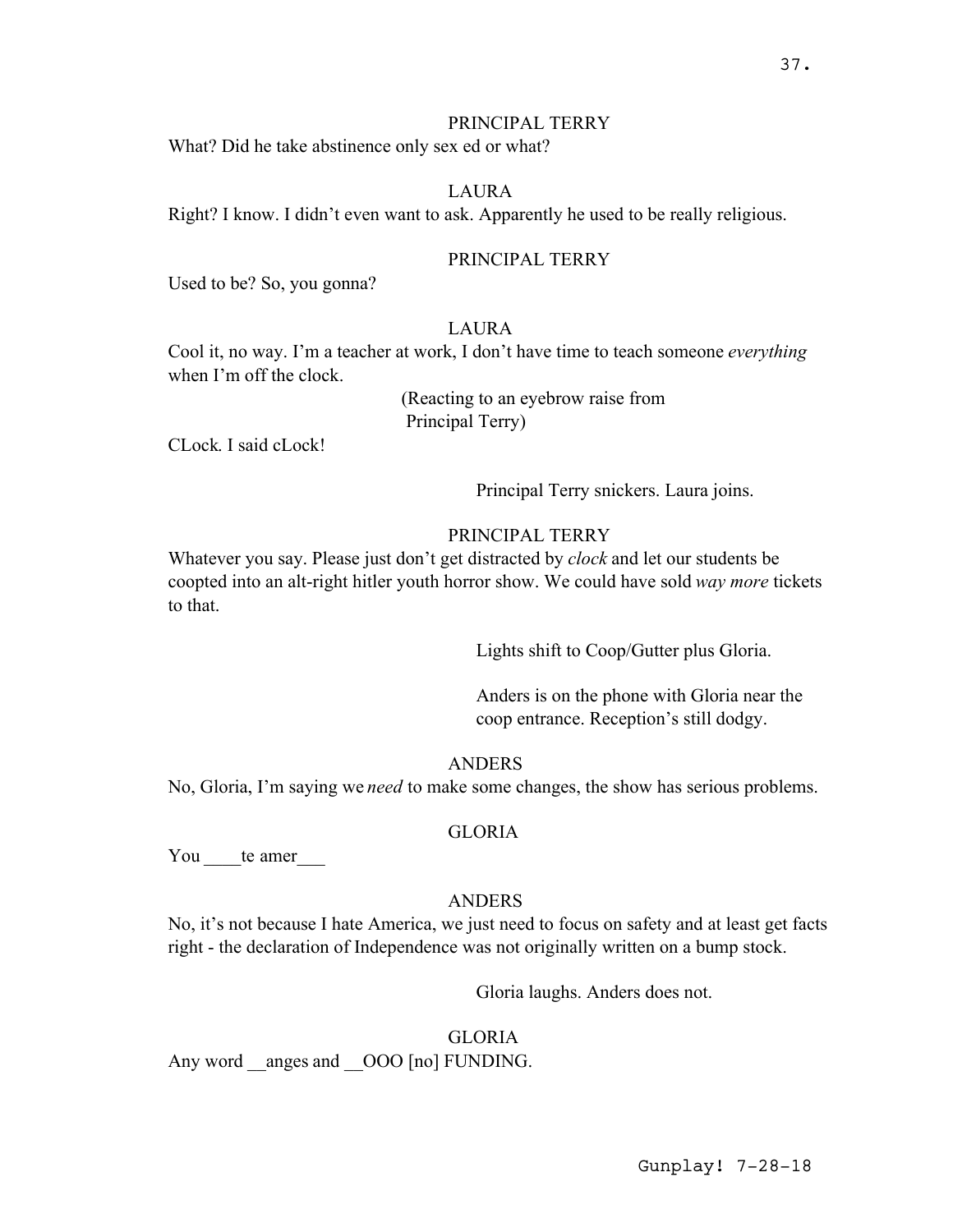38.

# ANDERS You can't hold their funding hostage, I can't do this!

Gloria hangs up. He shakes it off. Lights isolate to the Coop and Hall and Oates plays again.

He brightens, deftly pours a little pasta, the actor holding the rotini dispenser high fives him after. Anders spins to high five Willow, then lifts an essential oil bottle and sniffs it lovingly. He leaves. Music cuts out.

SFX. Bell/gunshots.

Lights shift to school.

Students are gathered with Laura. Things are tense.

# LAURA

...Yeah, I understand that, but we're less than a week from opening. Maybe we can just push through this? One time I was in a production of *Vagina Monologues* with four guys.

Anders enters, reads the room.

# ANDERS

What happened?

# **PETER**

We don't want to do this.

Students murmur agreement.

# LESLEY

We're *not* doing this.

Lesley tosses the script at Anders's feet. He looks at Laura, she won't meet his gaze.

# ANDERS

Why? I'm sorry, I know I'm just not a very good choreographer.

# MORGAN

You're not a good person.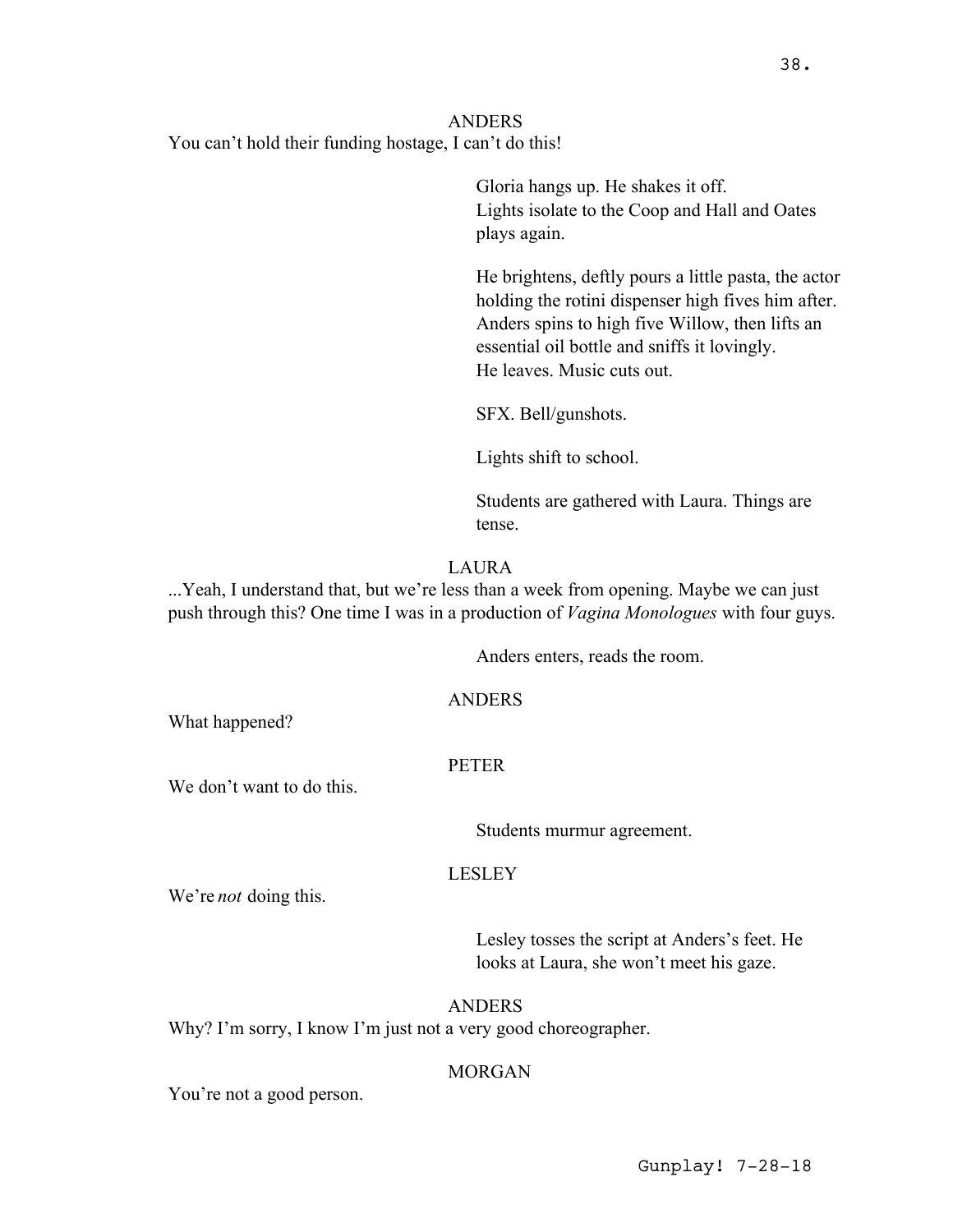## ANDERS

Whoa, what, why!?

## LESLEY

We looked you up, your organization, you guys got a law passed that prevents the government from even *researching the causes* of gun violence.

## LAURA

How is that OK with you?

#### ANDERS

It's not, *I* didn't do that.

## **PETER**

You act like it's about freedom and rights, but you won't let elected officials even have a reasonable conversation about anything related to guns.

#### DREW

That is so messed up!

## **PETER**

How could you work for them!?

## ANDERS

I don't make the policies. I'm not evil. I'm just trying to doing my job!

#### PETER

That's a cop out!

#### **ANDERS**

Maybe there's *some* good info in (re: script) there? I know there's a lot of ... stuff... I don't even agree with... but there's got to be something useful in it?

# MORGAN

It says we should contemplate whether "an inanimate piece of machinery deserves blame." Really, DURING a shooting!?

## ANDERS

Not literally! They're just saying it's not as simple as guns. Nothing is simple!

#### ALL

Are you kidding me!? This is ridiculous!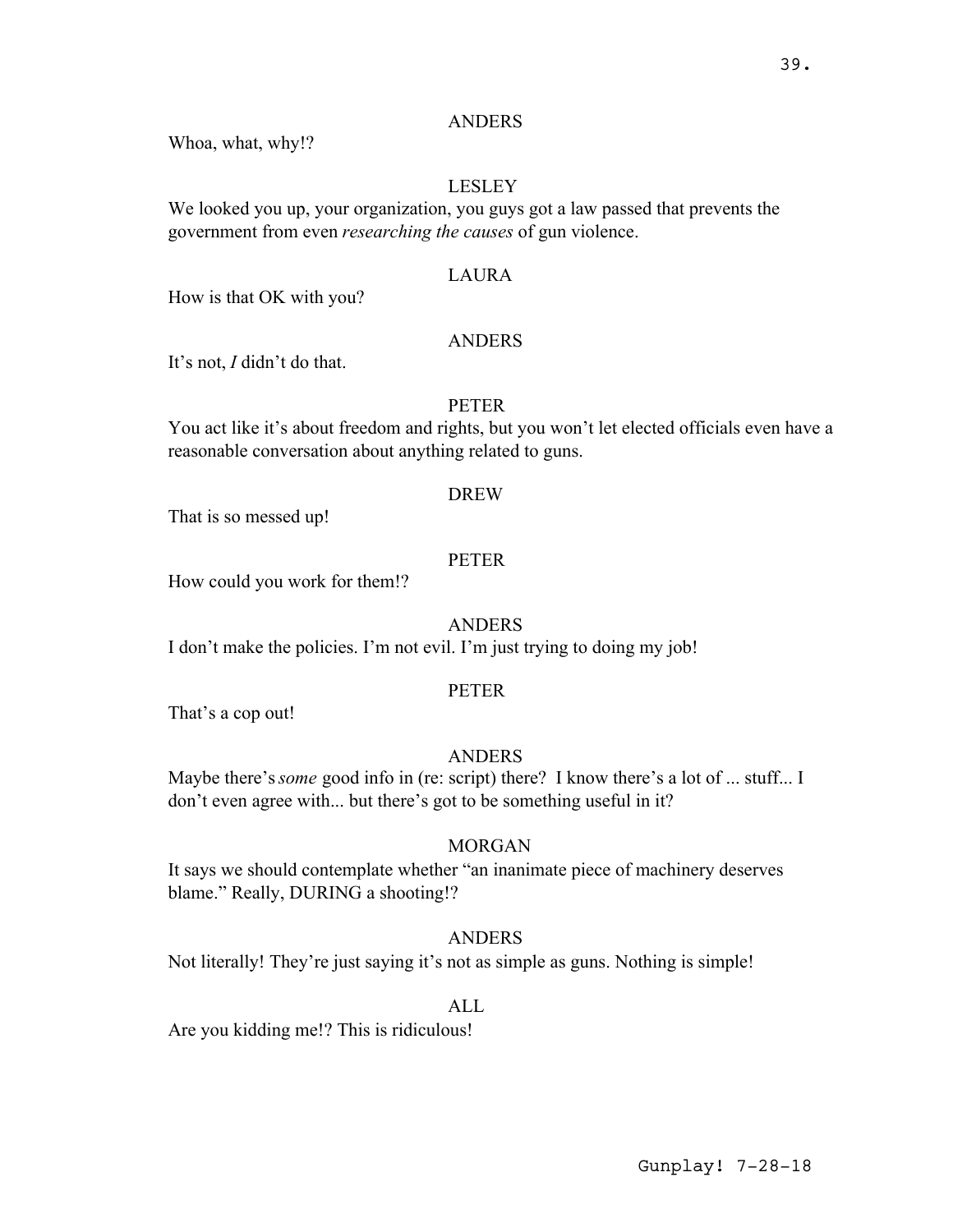# DREW

(really furious) The information's terrible, but the slant rhymes are EVEN WORSE!!

# ALICIA

*[Furious, but silent sub-whisper mouthing of words]*

# STUDENTS AND LAURA

Yeah!

# DREW

HOW DARE YOU SULLY THE SPLENDOR OF MUSICAL THEATER WITH YOUR LIES!

# ANDERS

Opening's in four days! We can figure something out! You have to do it!

# **STUDENTS**

No! You're the worst! This is the worst! Everything's the worst! We hate you!

#### ANDERS

You have to do it or you don't get the funding! I didn't want to tell you.

## **STUDENTS**

No way! Bribe! Evil!! Go away!

#### ANDERS

I'm sorry, I really, I can't do anything!

## LAURA

You could quit.

#### **STUDENTS**

Yeah!

#### ANDERS

What? That solves nothing, why!?

# LAURA

Because you have a conscience.

#### ANDERS

I can't quit, I just got out of grad school I'm less employable than I was before! Plus, you guys need this funding! I didn't know this show would have so many problems!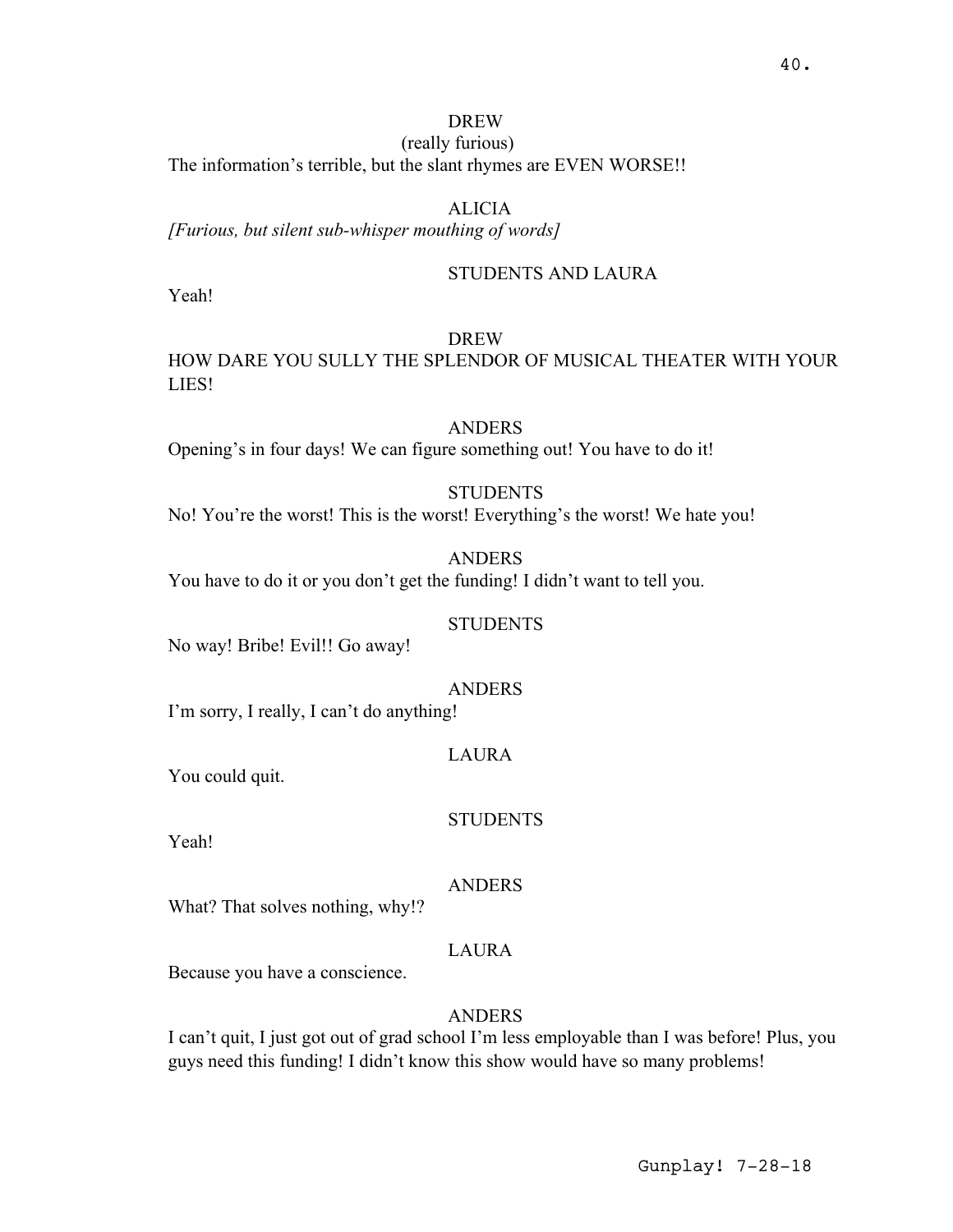## PETER

You knew what you were getting into!

## ANDERS

I really didn't. Everyone! I'm really sorry! I just wanted to help prevent more tragedies!

## LESLEY

With thoughts and prayers!?

## ANDERS

No, it's obviously not that simple!

LAURA

But *you* are.

## **ANDERS**

What? You know I'm not.

## A beat.

# LAURA

## (really down)

I can't believe I let it get to this point. This is my fault everyone.

# ANDERS

You didn't do anything except try to keep this place going. We can figure this out!

# LAURA

There's no "we." Stop talking.

(a beat, sadly, but decisively)

We're cancelling the show. This is over everybody. I'm sorry I let you down. Someone tell the girls basketball team they can have their games in here now.

> Student clump on Laura supportively, they exit in a bunch as they talk.

**STUDENTS** No! You didn't let us down. He's just a dick. We still love you.

# MORGAN

Did you get a haircut?

Anders is all alone and devastated.

"Hitman" by Jeremy Messersmith plays.

Gunplay! 7-28-18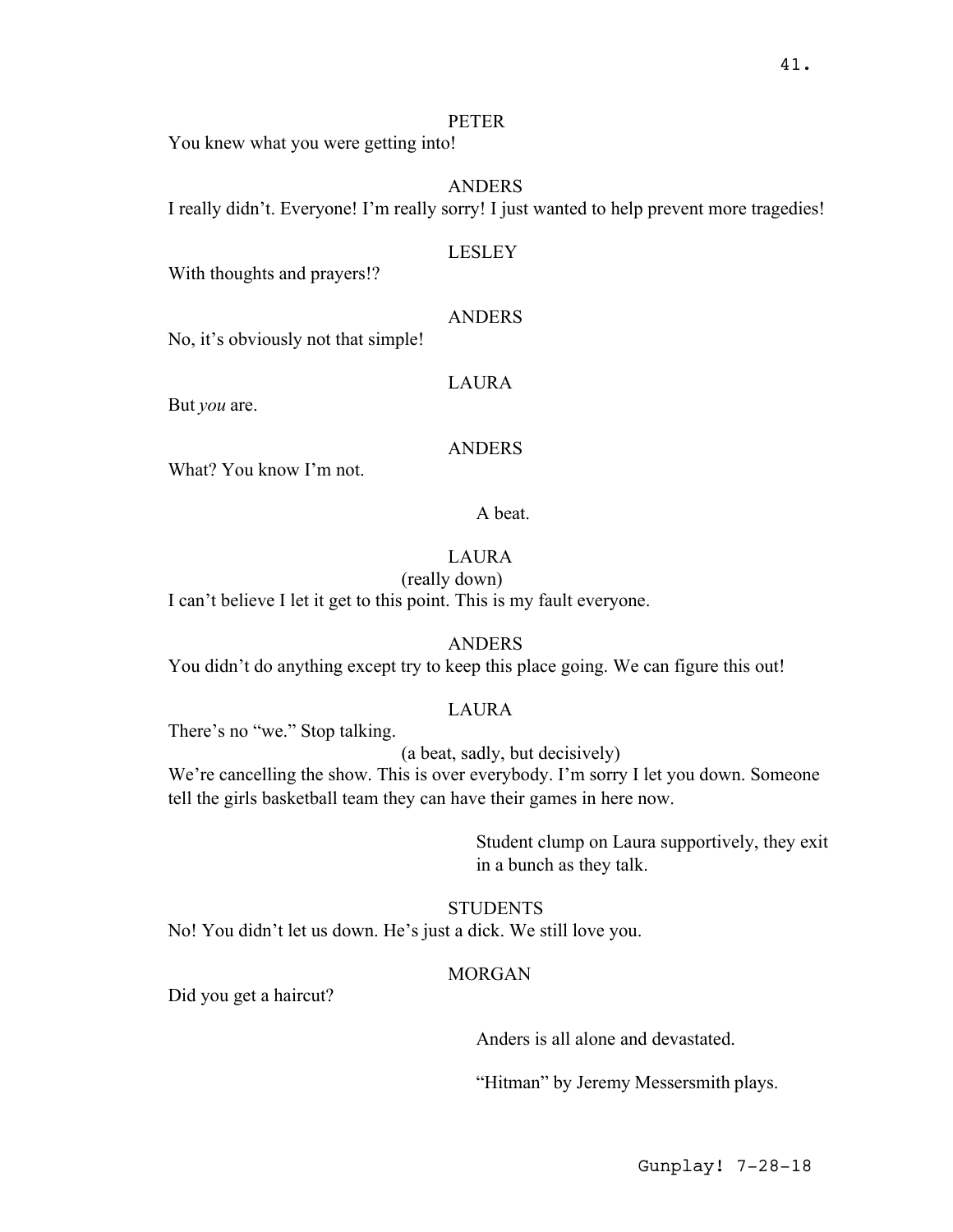Lights dim to be real sad.

Anders walks away. Starts snacking on raw rotini with loud crunches. He mopily walks a little ways and then drops his gun into a "lake". An actor says "Splash." Anders accidentally drops the rotini in too and is probably more upset about that. He pulls out his phone. We don't see Gloria this time, but reception is still terrible.

ANDERS Gloria, I'm done. I quit. Quit. QUIT! Yeah, I'll see you Saturday, but I quit.

Blackout.

Music stops.

Lights up on school (maybe just left side?)

A school bell rings - it's just a normal bell again. Anders notes that change with a smile.

Anders waits with a somber tone, but purpose. He looks around. No one's there, but they should be. Laura enters.

ANDERS

Hey!

Really. Why are you here?

I had an idea.

Please leave.

LAURA

**ANDERS** 

LAURA

ANDERS

Where are the kids?

LAURA Trying out for the speech team. It's a small school, they'll make it. Plus, they're good.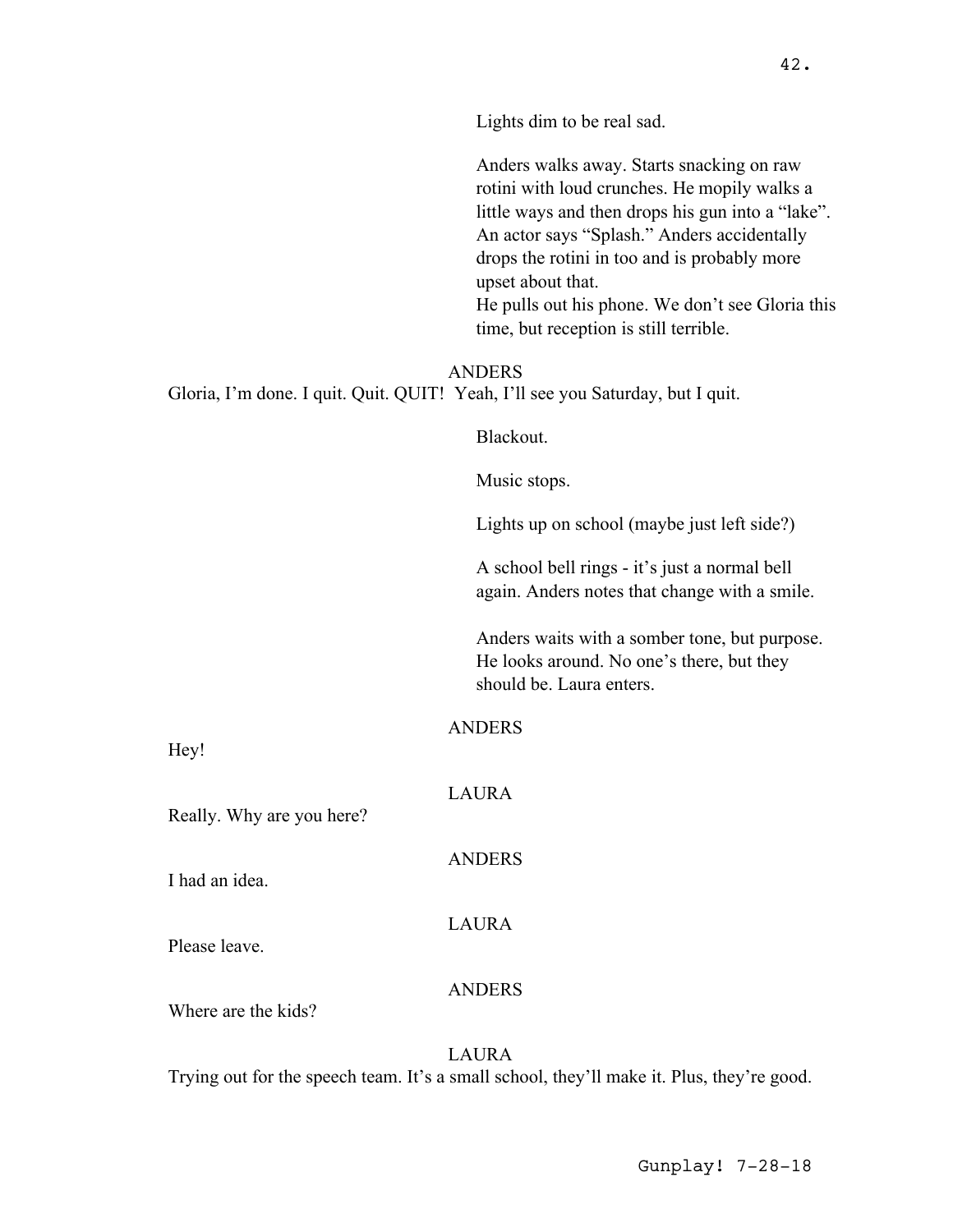## ANDERS

They are. Hey, Laura, I know I don't deserve this, but can you get them together somehow? I have an idea about how to make Saturday great again!

# **LAURA**

If that's the phrasing you're choosing, I doubt it.

#### ANDERS

Dangit, yeah, sorry. Really though - can I talk to them for just like one minute? Please?

## **LAURA**

We're meeting at 4:00 to mourn by watching *Waiting For Guffman* in the Band Uniform Closet. There's a basketball game today.

## ANDERS

Thank you! I'll be there.

The kids start silently assembling in the VERY CRAMPED band uniform closet, in a different part of the stage.

# ANDERS

I'm not horrible.

## LAURA

No one who is horrible thinks they're horrible.

#### ANDERS

I had blinders on that I didn't even know about. I'm sorry, I was caught up in something I didn't really stop to think through.

#### LAURA

I know the feeling.

#### ANDERS

I'm sorry. I'm going to make this right.

She starts to leave.

## LAURA

Honestly, I don't see how that's possible, but you can have sixty seconds.

Lights shift (if they can) to the very cramped band uniform closet. Students are less energetic than usual.

Gunplay! 7-28-18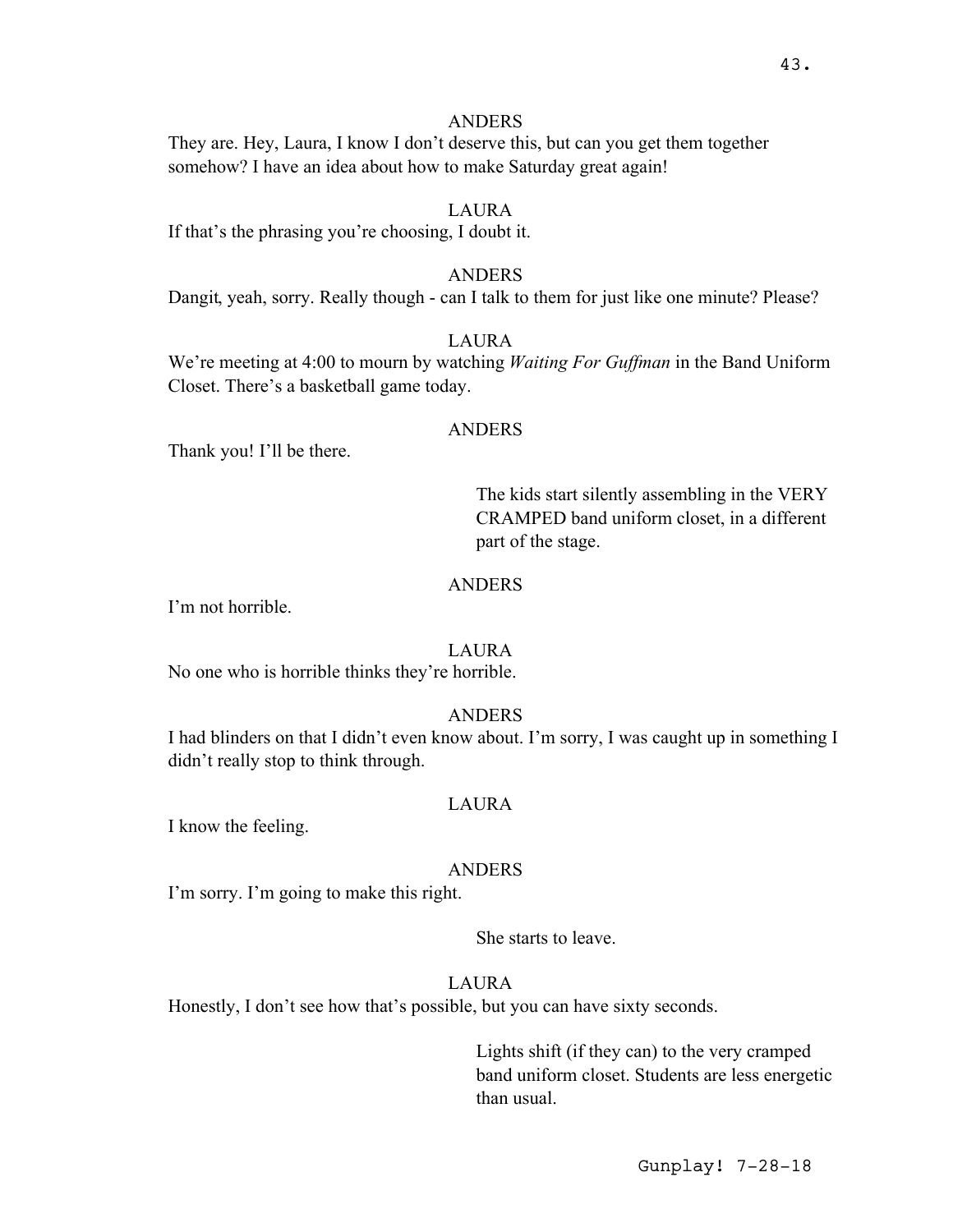#### DREW

I made the Speech team.

# LESLEY

Me too.

# MORGAN

I'm going to do "Informative Speaking."

#### PETER

So just... talking?

Laura enters. They mob her with muted theater kid enthusiasm and hugs, awkwardly in the tiny space.

Anders approaches tentatively. Lesley sees him.

# LESLEY

*You're* still here?

#### LAURA

He promised he'd be quick and not horrible.

#### PETER

Wow, lofty goals.

Anders steps inside the "closet". It's now at capacity, everyone's squished. He and Laura are pressed very close together, no one acknowledges the cramped quarters.

## ANDERS

Thank you. I'm really sorry for everything, I can go into more detail later, but for now, people are still coming Saturday night, maybe you can still keep your funding.

#### LESLEY

We are not doing your show!

## ANDERS

No, no, *make your own* show. All those people are coming. You have a platform, use it to say whatever you want.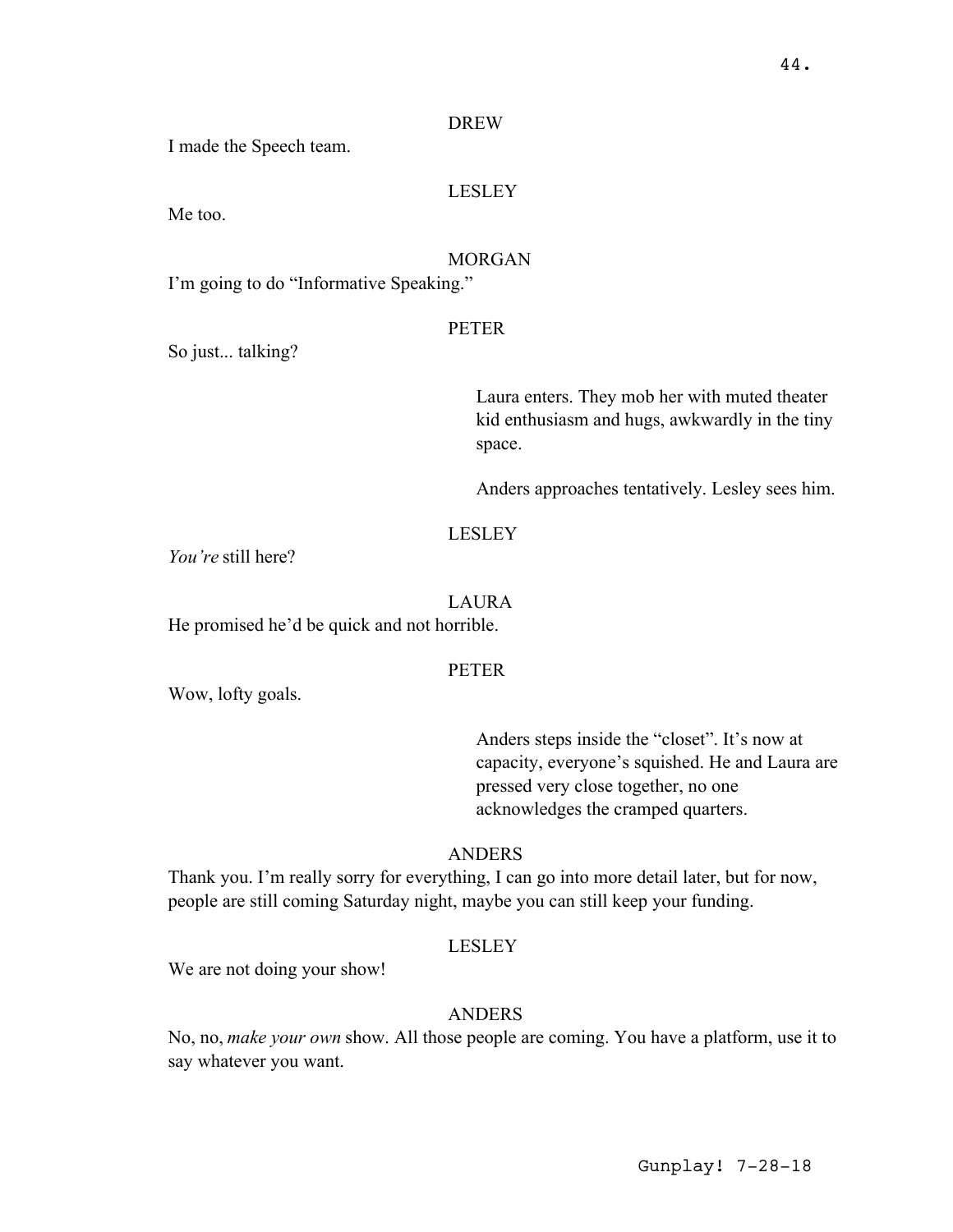## LAURA

And what makes you think your employer will still give us funding?

#### ANDERS

Well, I quit, but I think maybe...

# MORGAN

You quit?

# LAURA

Why didn't you lead with that!?

#### **ANDERS**

I didn't want to seem braggy like "Look at me, I've got a conscience, blah blah blah"

Everyone laughs a little. Air's back in the room. Except literally. They're like sardines and laughing makes the clump tighter and wigglier. They still don't acknowledge it though.

#### ANDERS

You all know way better than me and WAY better than the *National Machine Gun Association* what people need to hear. And I have an idea to make sure they still have to make their donation.

Students murmur agreement/consideration.

## LAURA

We have two days, do you think we can come up with something that will satisfy all sides and perfectly address the gun debate in America?

#### MORGAN

Seriously?

#### LAURA

No, absolutely not, that's ridiculous. But do you want to make *something* for Saturday?

## **STUDENTS**

Ok. Let's do it! Sure! I have an idea. Etc. My Welsh accent!

They burst out and run into "the theater" Hall and Oates plays again.

Blackout. Immediately the song fades and the lights come back up to school lights.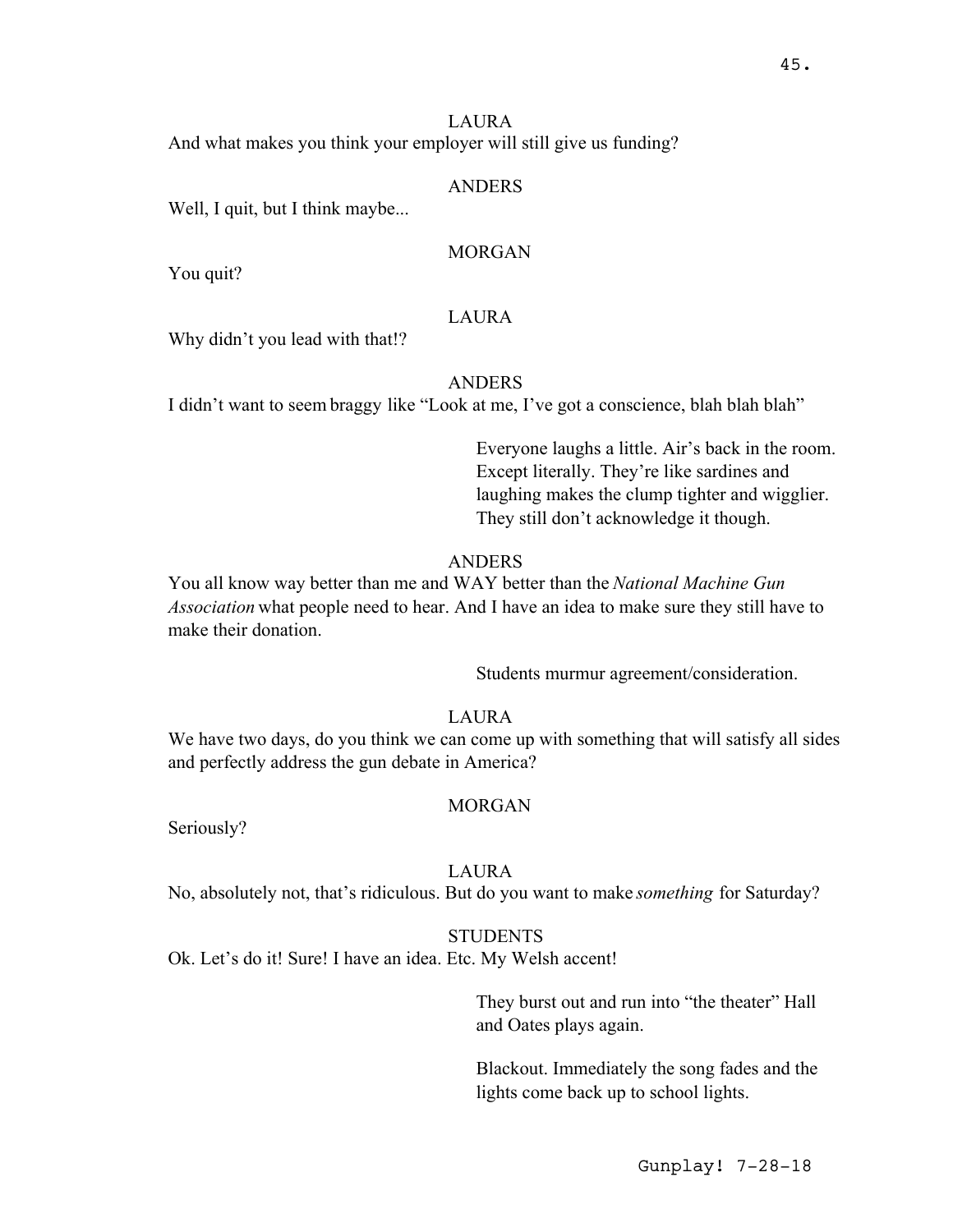Everyone's cheering and happy. Laura and Anders stand close again, rekindled.

# ANDERS

I literally can't believe we did all that in two days!!

#### LAURA

I am so proud of you all! We're as ready as we're going to be. It's 7:30. Go home, hydrate! Rest! Tomorrow is going to be amazing!!

Students scatter excitedly.

# ANDERS

I got you something, something small, to say sorry for everything.

He drops a tiny dark bottle, it clatters around. They both go for it, there's clunky physical stuff akin to their first meeting, but now they're totally into it. Finally, with eye contact that's too meaningful...

#### ANDERS

It's eucalyptus oil. Do you like eucalyptus oil?

## **LAURA**

*I love eu*-calyptus oil.

#### ANDERS

*I love eu-*calyptus oil too.

Eye contact lingers, Laura leans in for a kiss, Anders doesn't register it...

#### ANDERS

This floor is pretty uncomfortable.

(getting up, helping her)

Still on for tonight?

# LAURA

Sure, meet you there.

They smile and leave separately.

Lights shift to gun range.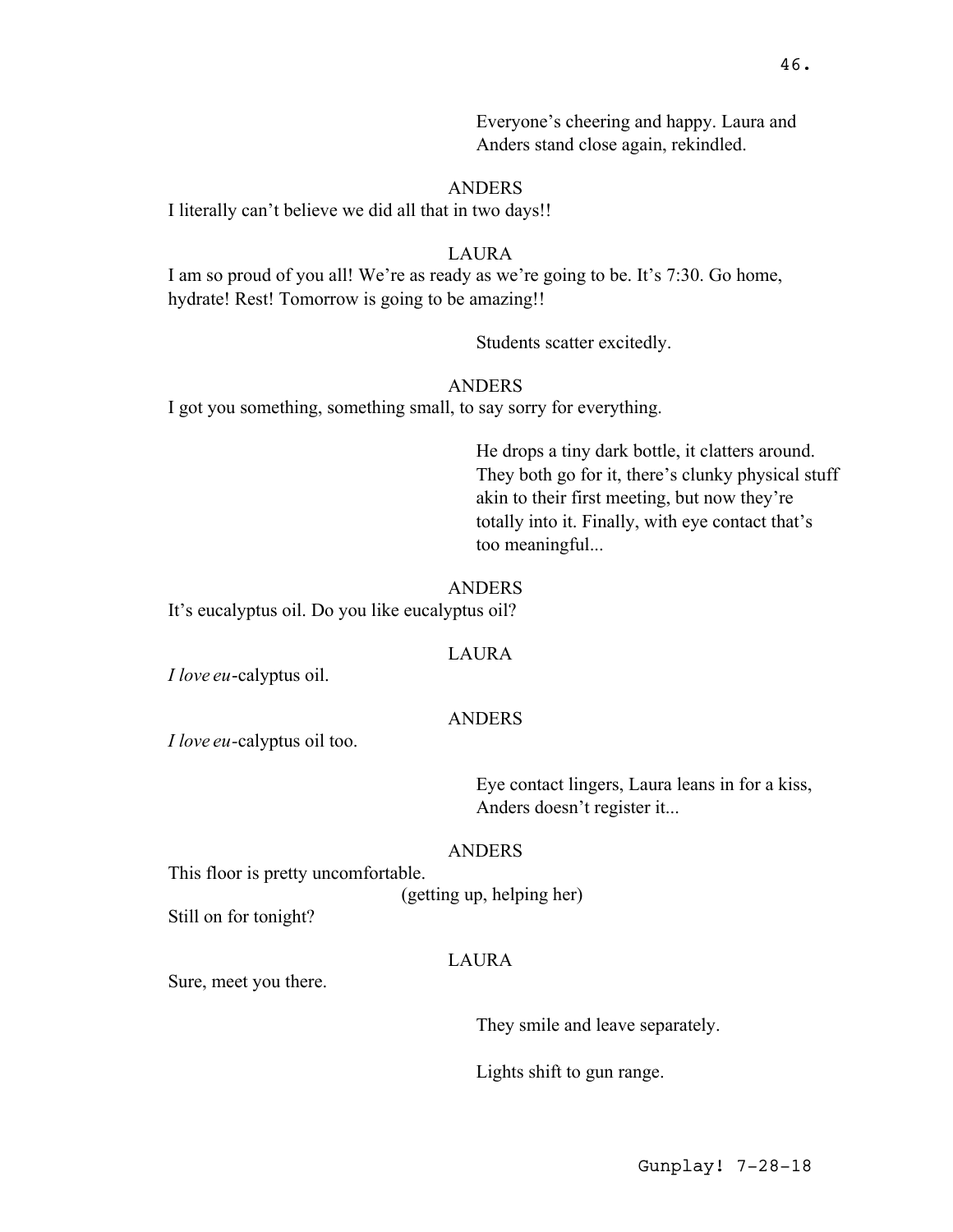#### Anders reenters.

# RANGE GUY

You Anderson Anderson?

## ANDERS

Ander*s* Anderson.

RANGE GUY (yelling despite close proximity)

What?!

#### ANDERS

Sure, yes!

#### RANGE GUY

Got it. Lane three's all yours till 10:00.

## ANDERS

Thanks!

#### Laura arrives.

#### ANDERS

You sure you're still up for this?

LAURA

The kids are doing something they believe in now. And you're no longer employed by a legit threat to humanity. Win win.

ANDERS

Yessss. (fist pump) Right, but we're *here*. Even *I* feel weird about it.

Range guy delivers safety glasses and big ugly ear protection, they start putting them on.

#### LAURA

Right. They make more sense here - like a theme park. (her ear muffs are on, she talks way louder)

It's a *gun* range.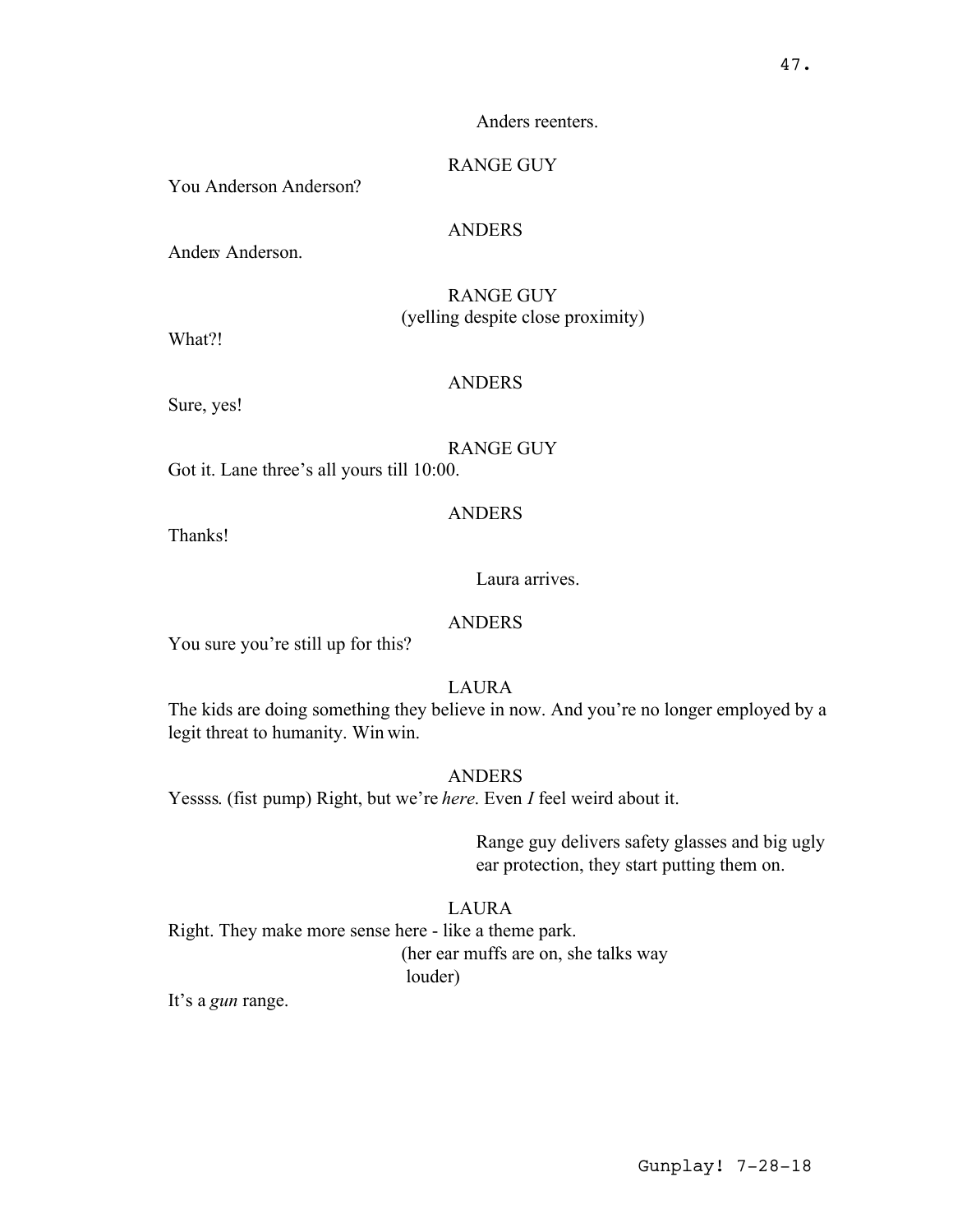ANDERS Alright, but we could be slurping probiotic chia juice at a drum circle and... (his ear muffs are on, he's way louder) you'd still easily be in my top two favorite people in Plaineville.

## LAURA (yelling, with a joking fist shake)

Willow!

Range guy appears again with a big Nerf gun bigger than we've seen so far. It's handled as though it's real.

# RANGE GUY

(handing gun carefully to Anders,

pointing down range.)

Here you go. Keep 'er pointed that way.

#### BOTH

Thanks.

#### ANDERS

Wow, I've never held one this big before.

## LAURA

(innuendously, goofy)

That makes two of us...

Anders sets the gun down. They pull away from it.

#### ANDERS

What?

LAURA (he doesn't get it)

Nothing. That's not yours?

# ANDERS

Nah, mine's at the bottom of Lake Plaine. Rust will do the rest.

LAURA

Really? That seems environmentally irresponsible, but responsible in every other way.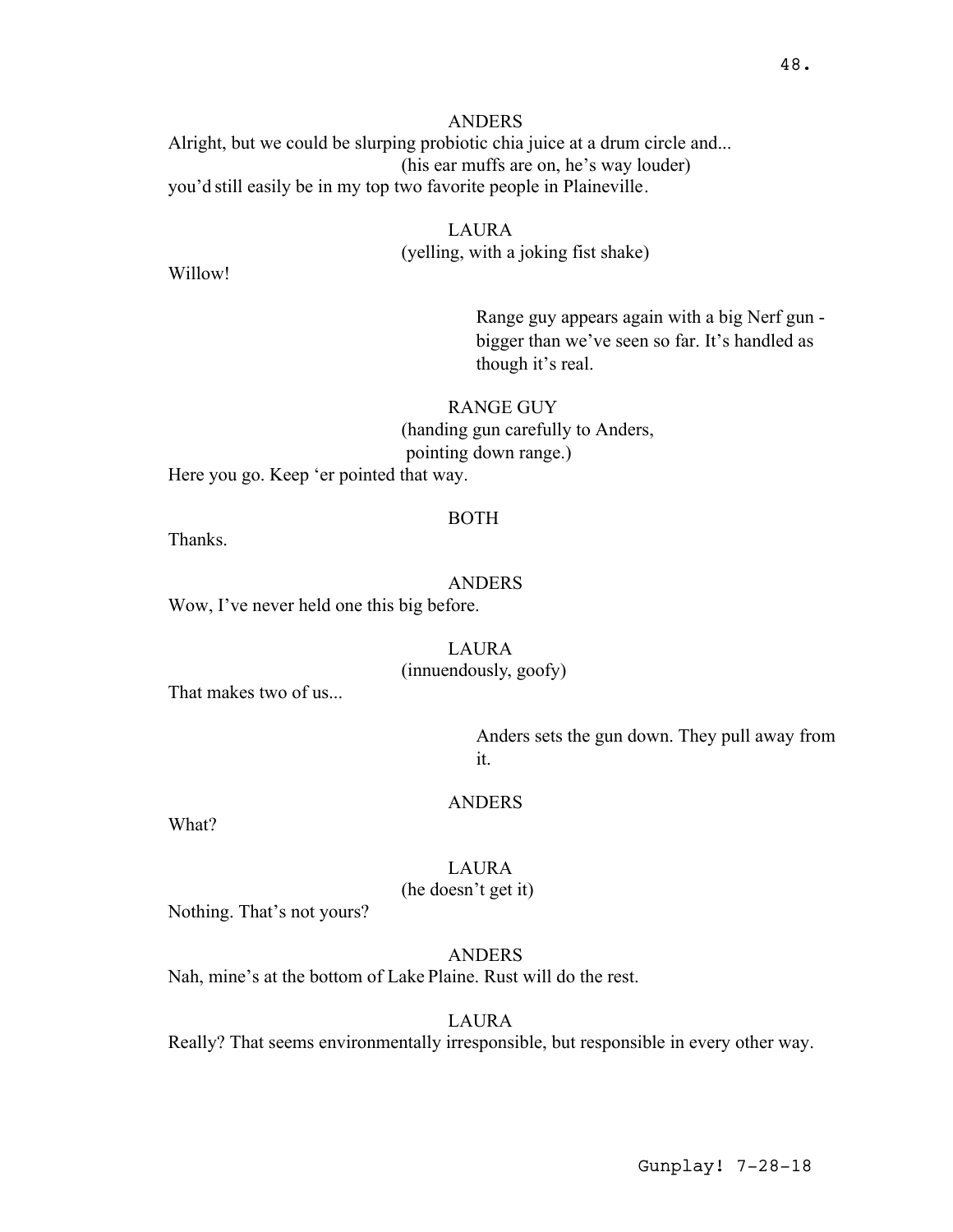Jeremy Messersmith's "It's Only Dancing" starts quietly.

## LAURA

ANDERS

So, what's it going to be like?

Well, you hold it like this.

He gently takes her arm, holds it like a gun, it's silly and also romantic.

LAURA

Like this?

She reciprocates.

Music gets a bit louder. They try some variations on holding each other's arms maybe even a leg, sort of wielding them comically like firearms. This reaches some kind of apex, then... (still yelling with ear muffs on throughout)

#### LAURA

Alright - you wanna do the real thing?

ANDERS (Looking back at the gun)

Honestly no. Not today at least.

LAURA Good answer. But that's not what I meant by "do the real thing".

#### ANDERS

What?

LAURA Of course you don't understand. I mean, *let's get out of here*!

## ANDERS

And go where? The coop's closed!

## LAURA

No, let's *get out of here!*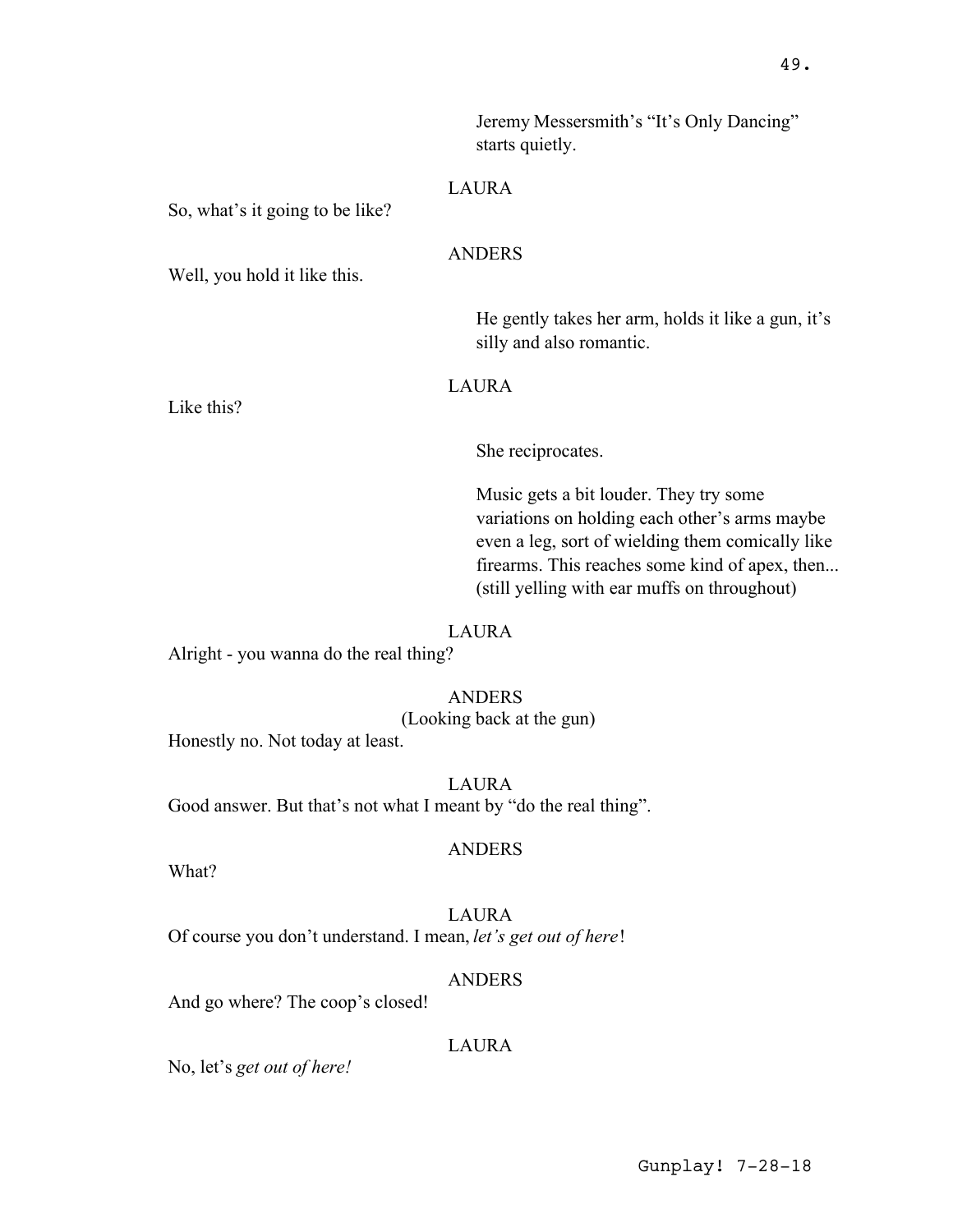She winks, hard.

ANDERS Why do you keep saying the same thing over and over and blinking!?

# LAURA

Dammit, just, come on!

They haul ass away. Music soars.

Lights shift to her front steps.

# ANDERS

(still shouting, referencing their ear protection and glasses) Did we steal these? I think we can take off our protection now!

#### LAURA

Nope.

She grabs his shoulders and pulls him in for a kiss.

He FINALLY gets it.

# ANDERS

OHHHHHHHHHHHH!!!!!!! *That*'s what's happening. Like *protection!* Hey, I got one! So, we're gonna..!?

> LAURA (still yelling, they're wearing ear protection still)

Assuming you want to!

## **ANDERS**

Lemme stretch real quick.

# LAURA

What!?

Blackout. Music surges louder if it can. A beat. In darkness...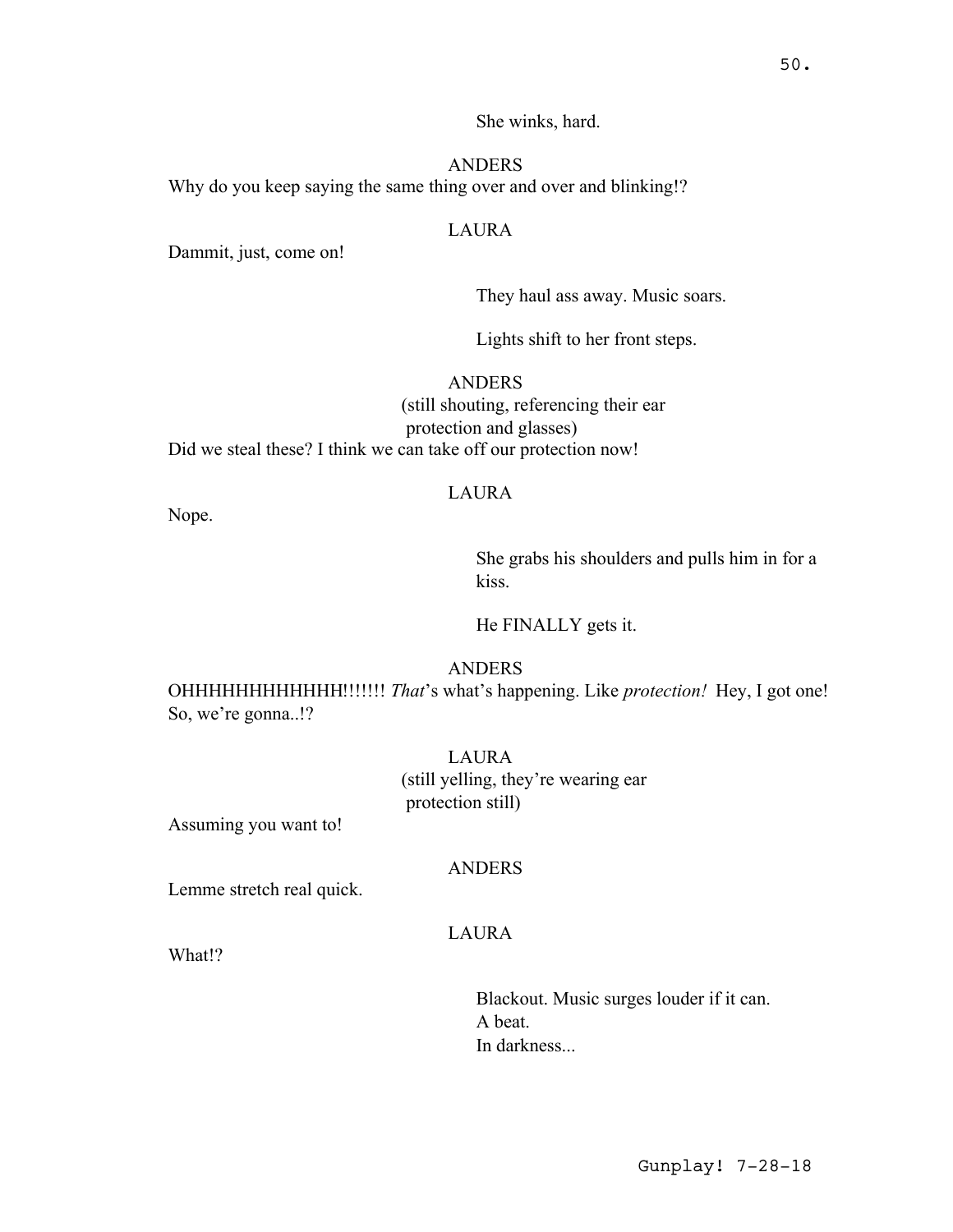# ANDERS

# I LOVE INNUENDOS!!!!!

## LAURA

Oh, shut up!

A beat. School bell rings.

In darkness, the end of the ad that started the show fades up.

## **CHORUS**

# *THE NATIONAL! MACHINE GUN! ASSOOOOOOCIATION!*

(trickling in)

*PISTOLA GRANDE!*

Lights fade up to a fancier version of the theater.

Anders as Laura rush in, others can't hear this conversation. He walks a bit like a newly born foal and has a serene grin.

LAURA

Quit! You've been looking at me like you're melting all day!

# ANDERS

Since last night I've felt like a lava cake inside. So many things make sense - is what we just did for lunch "afternoon delight."

> She shushes him. They join the group and stand deliberately far apart. He's still a bit gooey.

Principal Terry, addresses the "crowd" on a mic. Students are gathered as well. No one will notice this, but Anders is not wearing his flag pin.

#### PRINCIPAL TERRY

That was a ... special message from tonight's sponsors. Students. Parents. Faculty. Gun lobbyists? Thank you for being here. As you know, everything, everywhere is awful, and tonight's part of that.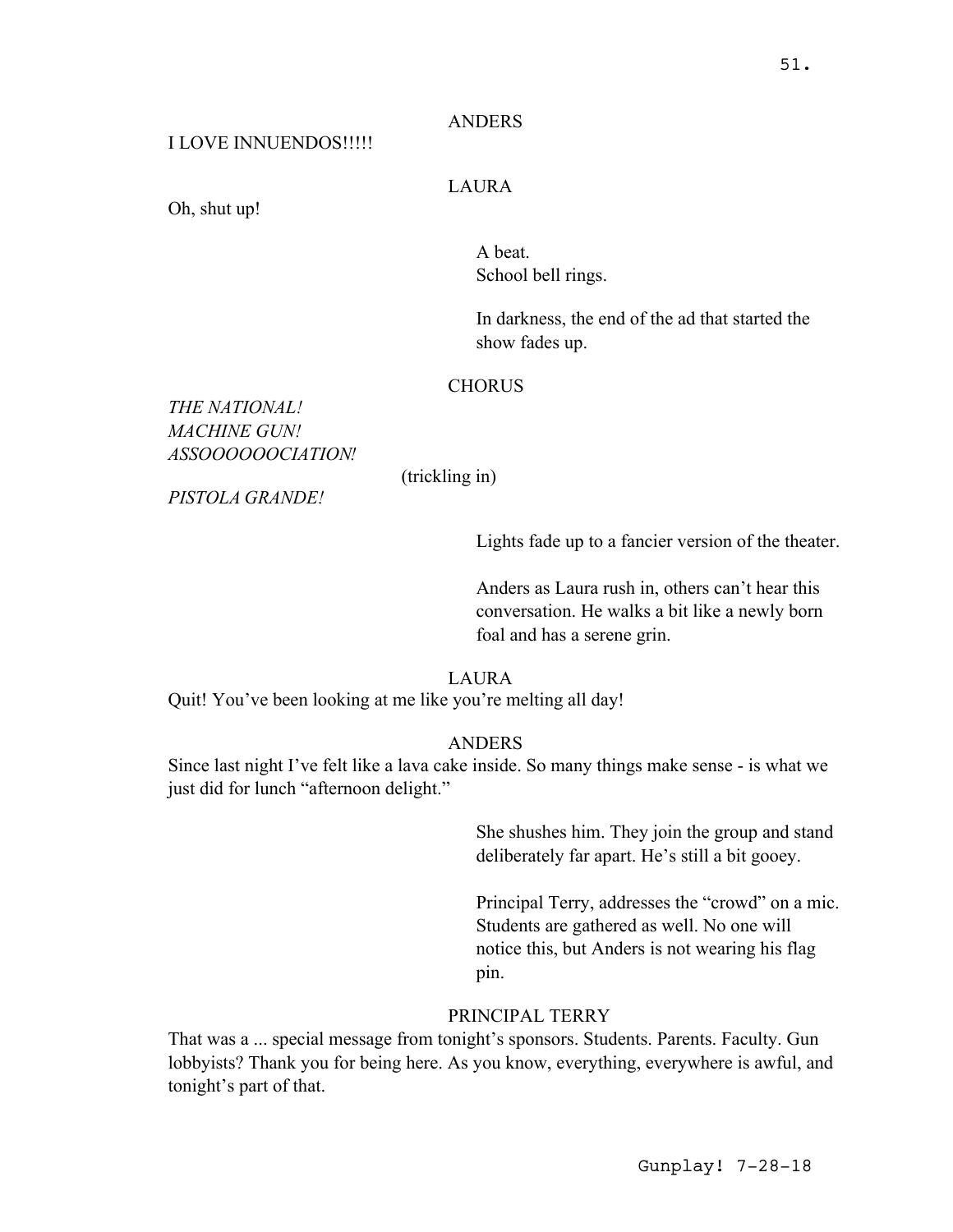The following presentation is brought to you by our own theater department, Ms. Laura Martin and the (gulp) National Machine Gun Association, who insisted we say the pledge of allegiance. Please rise and face the...

(looking around)

Ummm, we used to have a flag hanging...?

Laura whispers in Principal Terry's ear.

#### PRINCIPAL TERRY

Apparently due to budget cuts we are now sharing the flag with the junior high, so we'll have to skip it...

#### ONE OF THE NMGA PEOPLE

(from the audience)

NOPE! EVERY WORD!

#### PRINCIPAL TERRY

...just kidding. Does anyone have a flag, please?

There's a stir, pockets are checked etc.

#### ANDERS

Oh, I have one! My pin!

He feels his lapel. His flag pin isn't there.

#### ANDERS

Uh, *had* one. Where is it? I thought I...

#### LAURA

(embarrassed)

Here. It's here.

She pulls the flag pin out of her shirt/bra. Both are super embarrassed.

PRINCIPAL TERRY

Great start. *I pledge...*

Everyone says the pledge staring at the tiny flag pin Laura awkwardly holds in front of her face. Anders goes over to her and she hands it to him, he continues holding it up, returning to his spot, sober now.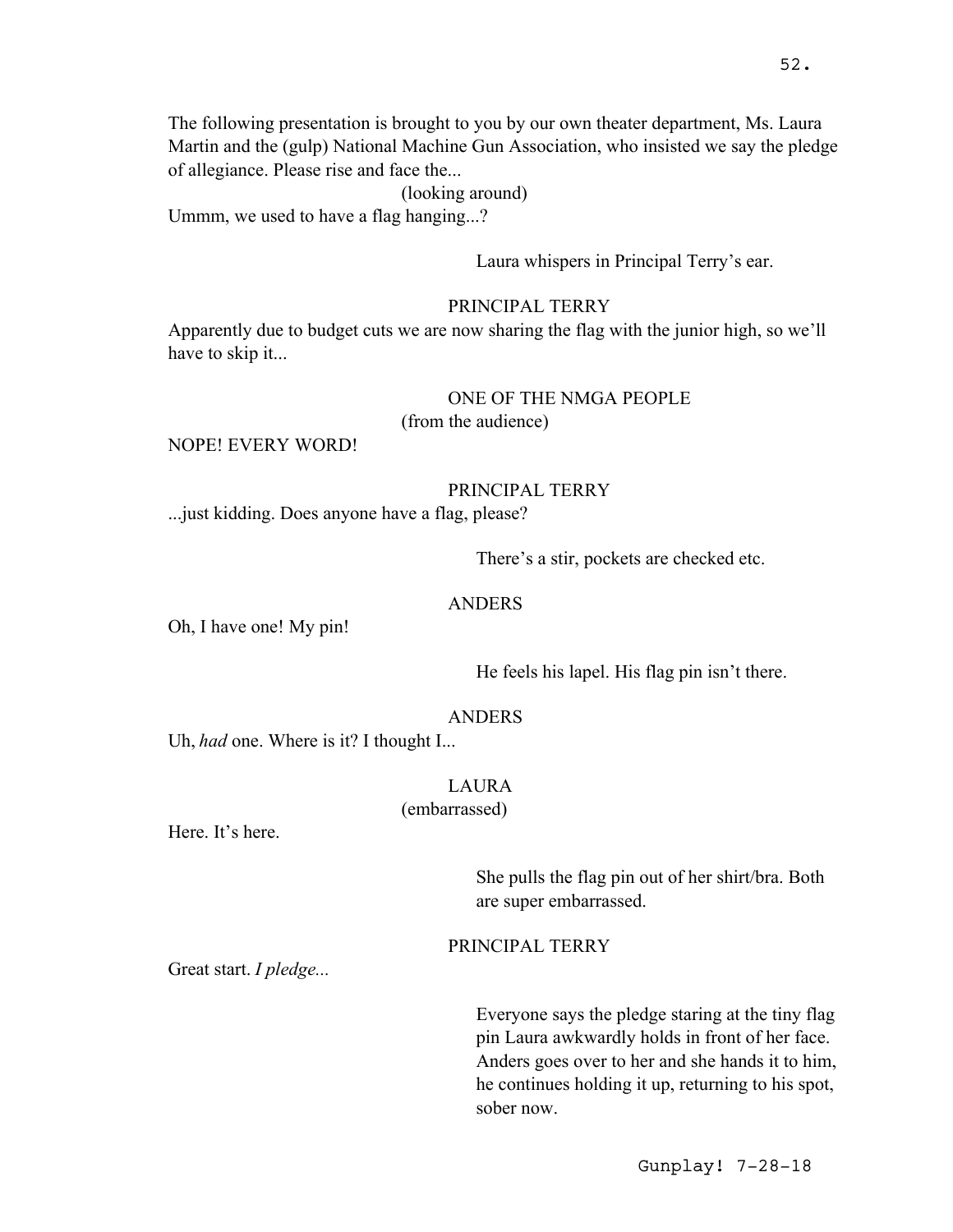Everyone makes a big show of tracking it with their eyes/heads as they say the pledge.

# PRINCIPAL TERRY

And now, I'm proud... ahem, I'm presenting without comment... "Shoot For The Stars And Stripes." Please applaud, you may not want to ever again.

Applause. Terry leaves. Students approach mic.

#### LESLEY

Hello. We were told we needed to say every word of the official script to get our funding.

#### DREW

And we really want our funding.

# MORGAN

Please be sure to come back in the Spring for our production of *Mortgage: A new musical* with moving lights!!

Laura does a little fist pump.

#### LESLEY

Anyway, saying every word of the approved script will be Alicia Michelson.

They point and Alicia (vocal rest) approaches a separate mic upstage (with added light?)

She clears her throat then begins silently and incredibly rapidly reading, holding the OFFICIAL approved script we saw earlier.

ONE OF THE NMGA PEOPLE

(from audience)

DAMMIT!! You win!

Lights fade on Alicia as she continues. Students remain chill and matter of fact, sharing the mic Terry was at.

#### LESLEY

While she does that. We have some quick things to say and they're going to be *hilarious*.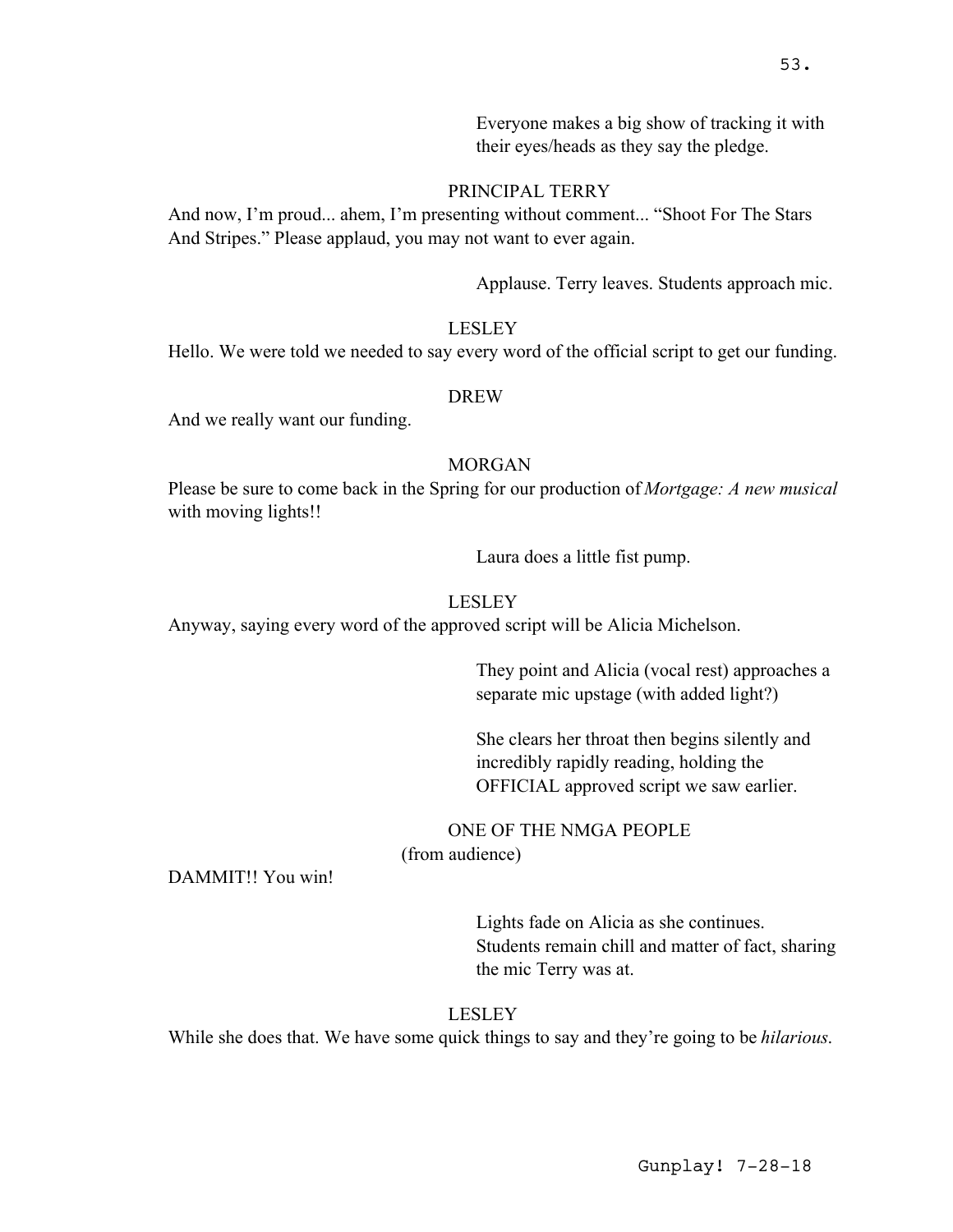## MORGAN

An active shooter drill can be summarized very quickly. Run if you can. Hide if you can't run.

## LESLEY

But we reject the premise that we should spend a great deal of time preparing for something when we could instead be working to prevent it.

#### DREW

The gun lobby prevents research into even figuring out *why* we're the only country in the world where this happens regularly.

#### LESLEY

## (leaning into the mic)

Hilarious.

# DREW

The Federal Commission on School Safety - set up after 17 people were shot to death, at a school - won't look into the role *guns* play in *school violence*.

#### MORGAN

Something is wrong when reality satirizes itself.

#### LESLEY

It's almost like - guns don't kill people, an overpowered, relentless, gun lobby kills people.

#### MORGAN

But we don't have any research to know if that's true.

DREW

And now, please enjoy this brief, completely original song we wrote.

# A piano sting.

## **STUDENTS**

## (sung)

*(Les Mes) Do you hear the people sing... (Newsies) Now's the time to seize the day! (Chicago) The gun. The gun. The gun. Let's all research the gun. the gun. (Phantom) That's all I ask of you (Hamilton) Not throwing away my SHOT!*